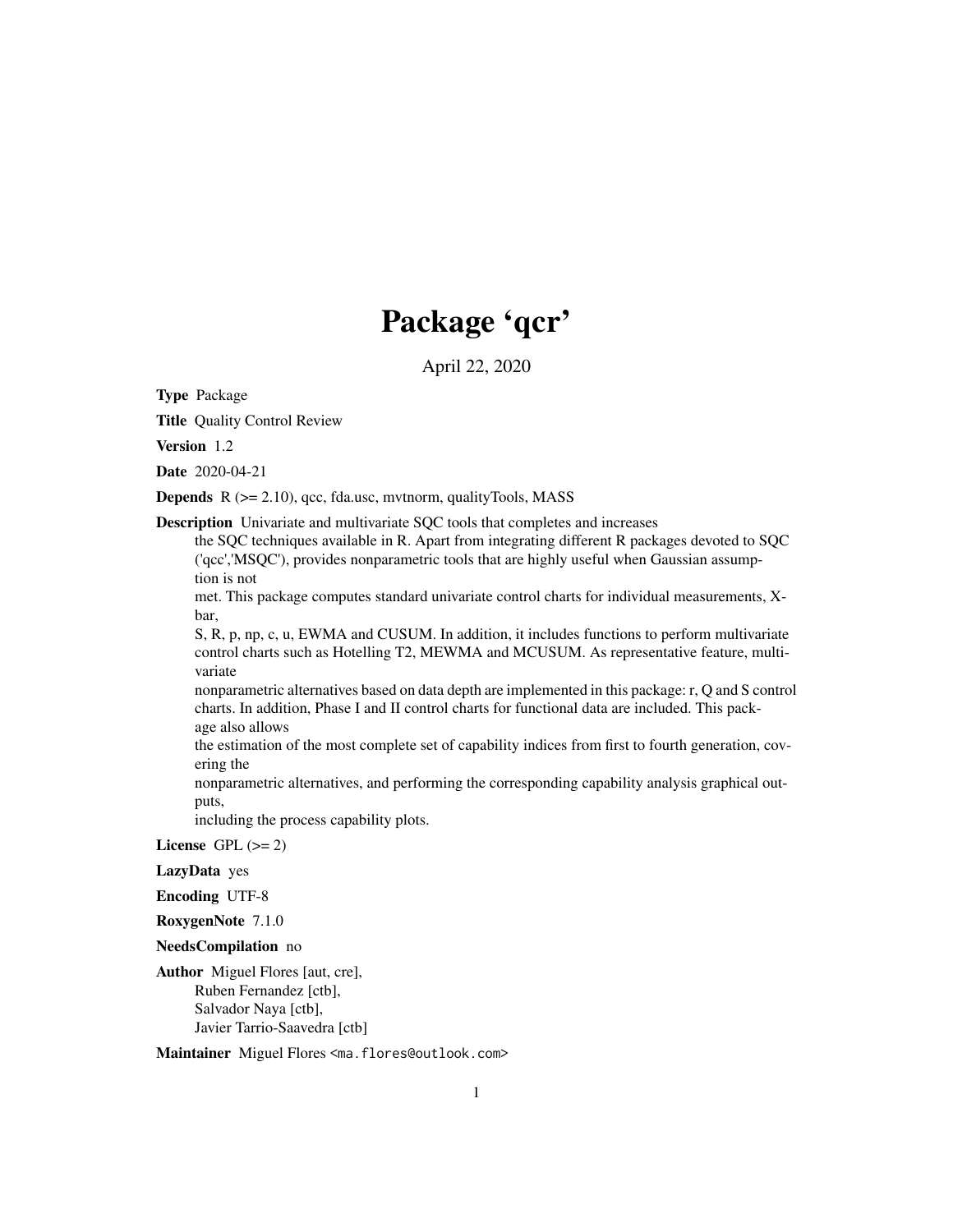Repository CRAN Date/Publication 2020-04-21 22:00:02 UTC

## R topics documented:

|               | 3              |
|---------------|----------------|
|               | $\overline{3}$ |
|               | $\overline{4}$ |
|               | $\overline{5}$ |
|               | 5              |
|               | 6              |
|               | 7              |
|               | 8              |
| mqcd<br>10    |                |
| 11            |                |
| 11            |                |
| 12            |                |
| 13            |                |
| 15            |                |
| 17            |                |
| 17            |                |
| 18            |                |
| - 19          |                |
| 19            |                |
| 21            |                |
| 22            |                |
| 24            |                |
| 25            |                |
| 26            |                |
| 26            |                |
| 27            |                |
| 28            |                |
| - 28          |                |
| 29            |                |
| 30            |                |
|               |                |
| 33            |                |
| 37            |                |
| 37            |                |
| 38            |                |
| 39            |                |
| 41            |                |
| 42            |                |
| 43            |                |
| 45            |                |
| 46<br>qcs.cpn |                |
| 48            |                |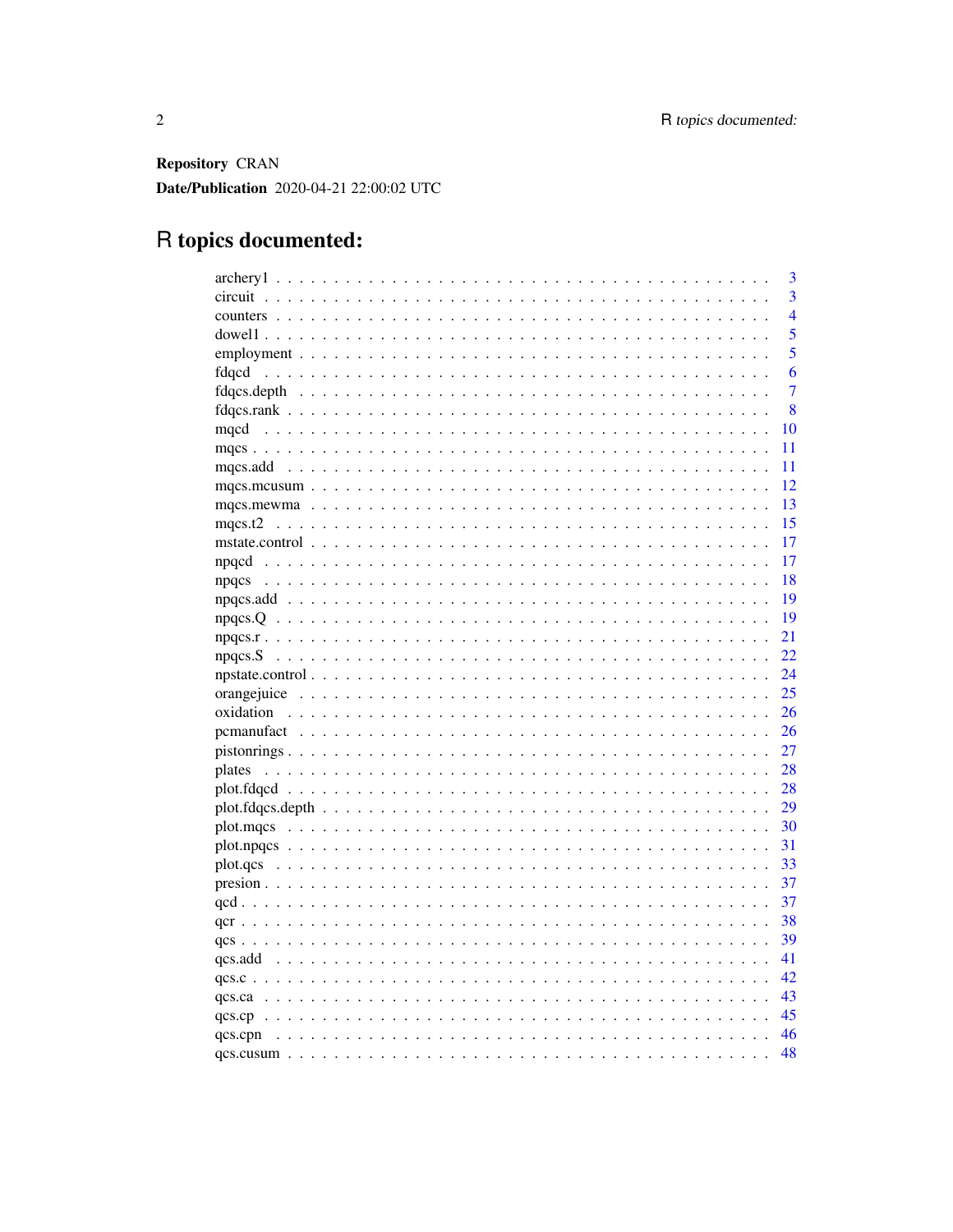#### <span id="page-2-0"></span>archery1 3

| Index |  |  |  |  |  |  |  |  |  |  |  |  |  |  |  |  |  |  |
|-------|--|--|--|--|--|--|--|--|--|--|--|--|--|--|--|--|--|--|

archery1 *Target archery dataset in the ranking round (used as Phase I)*

#### Description

It consists of a stage in which the archer shoots 72 arrows in 12 ends of six arrows. The information is given in x and y coordinates.

#### Format

An array of  $(24 \times 2 \times 3)$ .

x-coordinate x-coordinate

y-coordinate y-coordinate

#### Examples

data(archery1) str(archery1) ; plot(archery1)

circuit *Circuit boards data*

#### Description

Number of nonconformities observed in 26 successive samples of 100 printed circuit boards. Sample 6 and 20 are out of control limits. Sample 6 was examined by a new inspector and he did not recognize several type of nonconformities that could have been present. Furthermore, the unusually large number of nonconformities in sample 20 resulted from a temperature control problem in the wave soldering machine, which was subsequentely repaired. The last 20 samples are further samples collected on inspection units (each formed by 100 boards).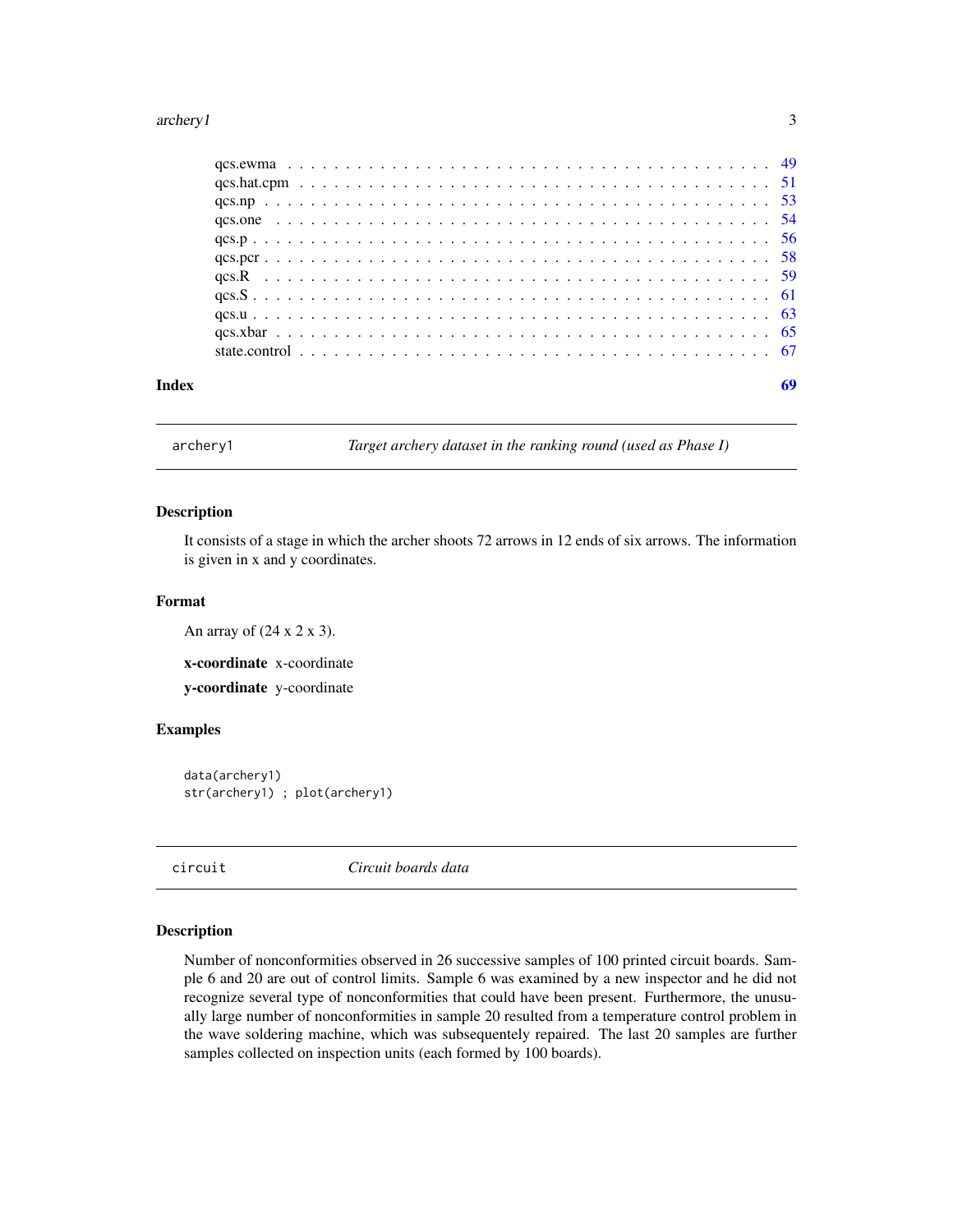#### 4 counters and  $\sim$  counters and  $\sim$  counters and  $\sim$  counters and  $\sim$  counters and  $\sim$  counters and  $\sim$  counters and  $\sim$  counters and  $\sim$  counters and  $\sim$  counters and  $\sim$  counters and  $\sim$  counters and  $\sim$  coun

#### Format

A data frame with 46 observations on the following 4 variables:

x number of defectives in 100 printed circuit boards (inspection unit)

sample sample ID

size sample size

trial trial sample indicator (TRUE/FALSE)

#### References

Montgomery, D.C. (1991) *Introduction to Statistical Quality Control*, 2nd ed, New York, John Wiley & Sons, pp. 173–175

#### Examples

```
data(circuit)
attach(circuit)
summary(circuit)
boxplot(x \sim \text{trial})
plot(x, type="b")
detach(circuit)
```
counters *The performance of the counters data*

#### Description

A water company from A Corunia wants to control the performance of the counters installed throughout the city. 60 subsamples are taken each one composed by 3 measurements made by the counters of the same antiquity (10 years) and caliber, in a period of 5 years. Taking into account that there are two brands or providers of counters

#### Format

A data frame with 180 observations on the following 3 variables:

error the measurement error of the counters (Error: (Real Volume - Measured Volume)/Real Volume)

sample sample id

brand brands of providers of counters

<span id="page-3-0"></span>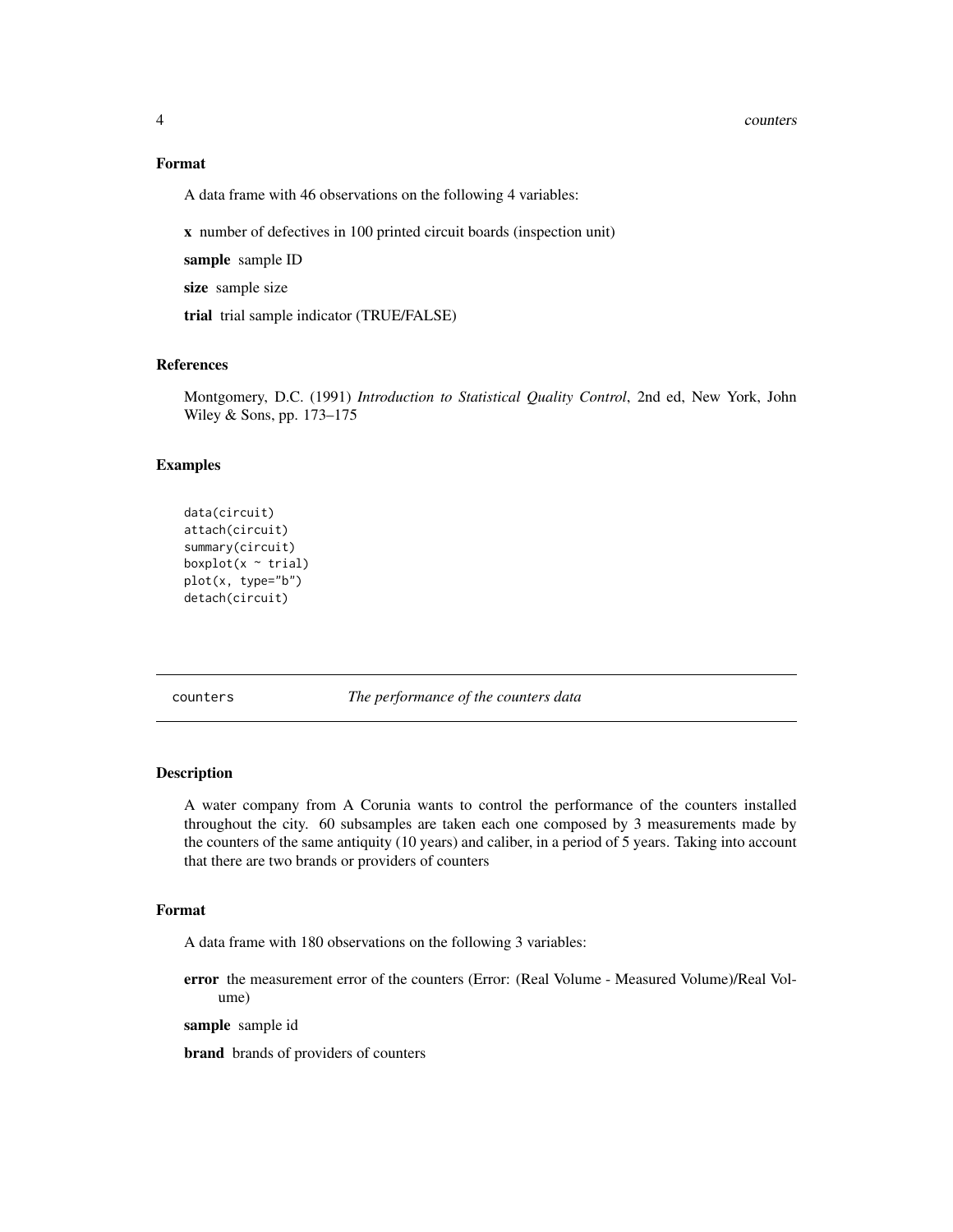#### <span id="page-4-0"></span> $d$ owell  $\overline{5}$

#### Examples

```
data(counters)
attach(counters)
summary(counters)
plot(error, type="b")
detach(counters)
```
dowel1 *Dowel pin dataset*

#### Description

Diameter and length of a manufacturing process of a dowel pin

#### Format

A data frame with 40 observations on the following 2 variables.

diameter a numeric vector

length a numeric vector

#### Examples

data(dowel1) str(dowel1) ; plot(dowel1)

employment *Level of employment data*

#### Description

A Spaniard-Argentinian hotel company wants to control the level of employment in their establishments. For this it is going to make a continuous control that measures the amount of occupants in terms of percentage. 48 sub samples are taken of six hotels belonging to two countries

#### Format

A data frame with 288 observations on the following 3 variables:

occupantion the amount of occupants in terms of percentage

sample sample id

hemisphere Hemisphere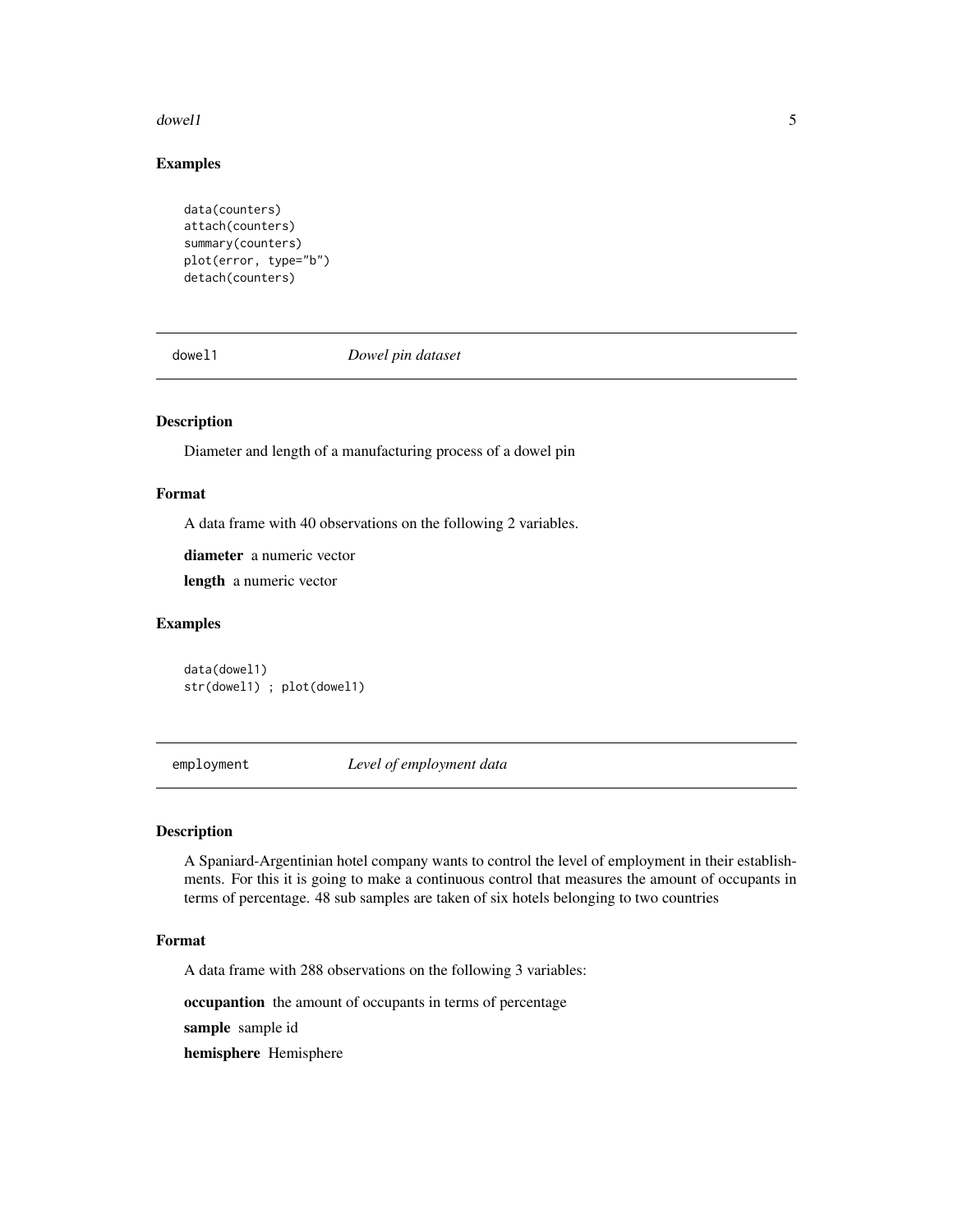$\epsilon$  fdqcd  $\epsilon$  fdqcd  $\epsilon$  fdqcd  $\epsilon$  fdqcd  $\epsilon$  fdqcd  $\epsilon$  fdqcd  $\epsilon$  fdqcd  $\epsilon$  fdqcd  $\epsilon$  fdqcd  $\epsilon$  fdqcd  $\epsilon$  fdqcd  $\epsilon$  fdqcd  $\epsilon$  fdqcd  $\epsilon$  fdqcd  $\epsilon$  fd  $\epsilon$  fd  $\epsilon$  fd  $\epsilon$  fd  $\epsilon$  fd  $\epsilon$  fd  $\epsilon$  fd  $\epsilon$  fd  $\epsilon$ 

#### Examples

```
data(employment)
attach(employment)
summary(employment)
boxplot(occupation ~ hemisphere)plot(occupantion, type="b")
detach(employment)
```
fdqcd *It creates a data object to be used in Functional Data Quality Control*

#### Description

Create an object of class 'fdqcd' to perform statistical quality control. This object is used to plot Functional Data Control Charts.

#### Usage

 $fdqcd(x, data.name = NULL, ...)$ 

#### Arguments

| $\mathsf{x}$ | Matrix of set cases with dimension $(n \times m)$ , where n is the number of curves and<br>m are the points observed in each curve. |
|--------------|-------------------------------------------------------------------------------------------------------------------------------------|
| data.name    | a string that specifies the title displayed on the plots. If not provided it is taken<br>from the name of the object's data.        |
| $\cdot$      | arguments passed to or from methods.                                                                                                |

#### Examples

```
library(qcr)
m < -30tt < -seq(0,1,len=m)mu<-30 \times tt \times (1 - tt)^(3/2)n0 <- 100
set.seed(12345)
mdata<-matrix(NA,ncol=m,nrow=n0)
sigma <- exp(-3*as.matrix(dist(tt))/0.9)
for (i in 1:n0) mdata[i,]<- mu+0.5*mvrnorm(mu = mu,Sigma = sigma )
fdchart <- fdqcd(mdata)
plot(fdchart,type="l",col="gray")
```
<span id="page-5-0"></span>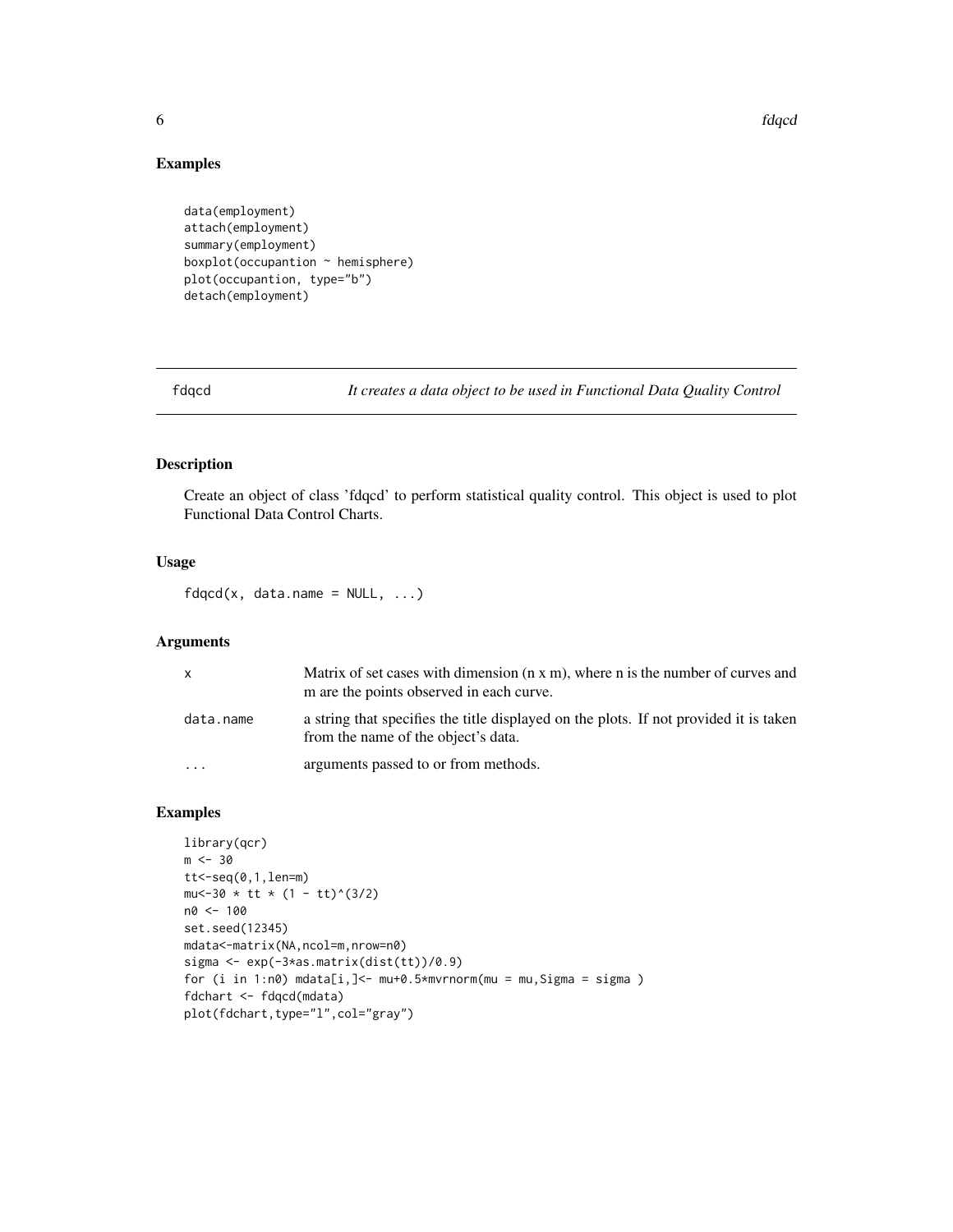<span id="page-6-0"></span>

#### Description

This function is used to compute statistics required by the DFD chart.

#### Usage

```
fdqcs.depth(x, ...)
## Default S3 method:
fdqcs.depth(
 x,
 data.name = NULL,
 func.depth = depth.mode,nb = 200,type = c("trim", "pond"),ns = 0.01,plot = TRUE,
 trim = 0.025,smo = 0.05,
 draw.control = NULL,
  ...
)
## S3 method for class 'fdqcd'
fdqcs.depth(
 x,
 func.depth = depth.mode,
 nb = 200,type = c("trim", "pond"),ns = 0.01,plot = TRUE,
 trim = 0.025,smo = 0.05,
 draw.control = NULL,
  ...
```

```
)
```

|                         | an R object (used to select the method). See details.                                 |
|-------------------------|---------------------------------------------------------------------------------------|
| $\cdot$ $\cdot$ $\cdot$ | arguments passed to or from methods.                                                  |
| data.name               | a string that specifies the title displayed on the plots. If not provided it is taken |
|                         | from the name of the object's data.                                                   |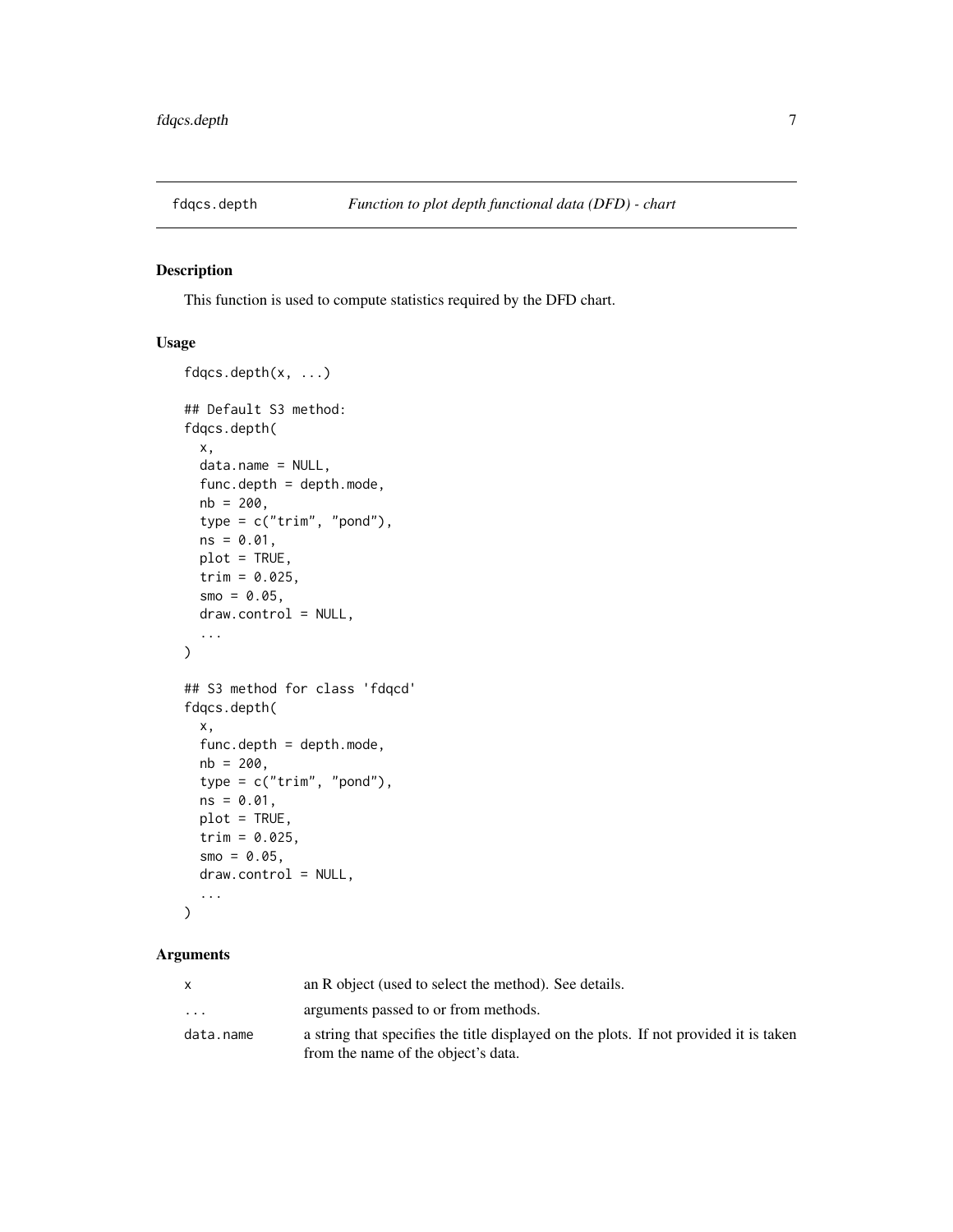<span id="page-7-0"></span>

| func.depth   | Type of depth measure, by default depth.mode.                                               |
|--------------|---------------------------------------------------------------------------------------------|
| nb           | The number of bootstrap samples.                                                            |
| type         | the method used to trim the data (trim or pond).                                            |
| ns           | Quantile to determine the cutoff from the Bootstrap procedure                               |
| plot         | a logical value indicating that it should be plotted.                                       |
| trim         | The porcentage of the trimming.                                                             |
| smo          | The smoothing parameter for the bootstrap samples.                                          |
| draw.control | ist that it specifies the col, lty and lwd for objects: fdataobj, statistic, IN and<br>OUT. |

#### References

Flores, M.; Naya, S.; Fernández-Casal,R.; Zaragoza, S.; Raña, P.; Tarrío-Saavedra, J. Constructing a Control Chart Using Functional Data. Mathematics 2020, 8, 58.

#### Examples

```
## Not run:
library(qcr)
m < -30tt < -seq(0,1,len=m)mu<-30 * tt * (1 - tt)^(3/2)
n0 <- 100
set.seed(12345)
mdata<-matrix(NA,ncol=m,nrow=n0)
sigma <- exp(-3*as.matrix(dist(tt))/0.9)
for (i in 1:n\emptyset) mdata[i,] <- mu+0.5*mvrnorm(mu = mu, Sigma = sigma)
fdchart <- fdqcd(mdata)
plot.fdqcd(fdchart,type="l",col="gray")
set.seed(1234)
fddep <- fdqcs.depth(fdchart,plot = T)
plot(fddep,title.fdata = "Fdata",title.depth = "Depth")
summary(fddep)
## End(Not run)
```
fdqcs.rank *Function to plot rank functional data (DFD) - chart*

#### Description

This function is used to compute statistics required by the RFD chart.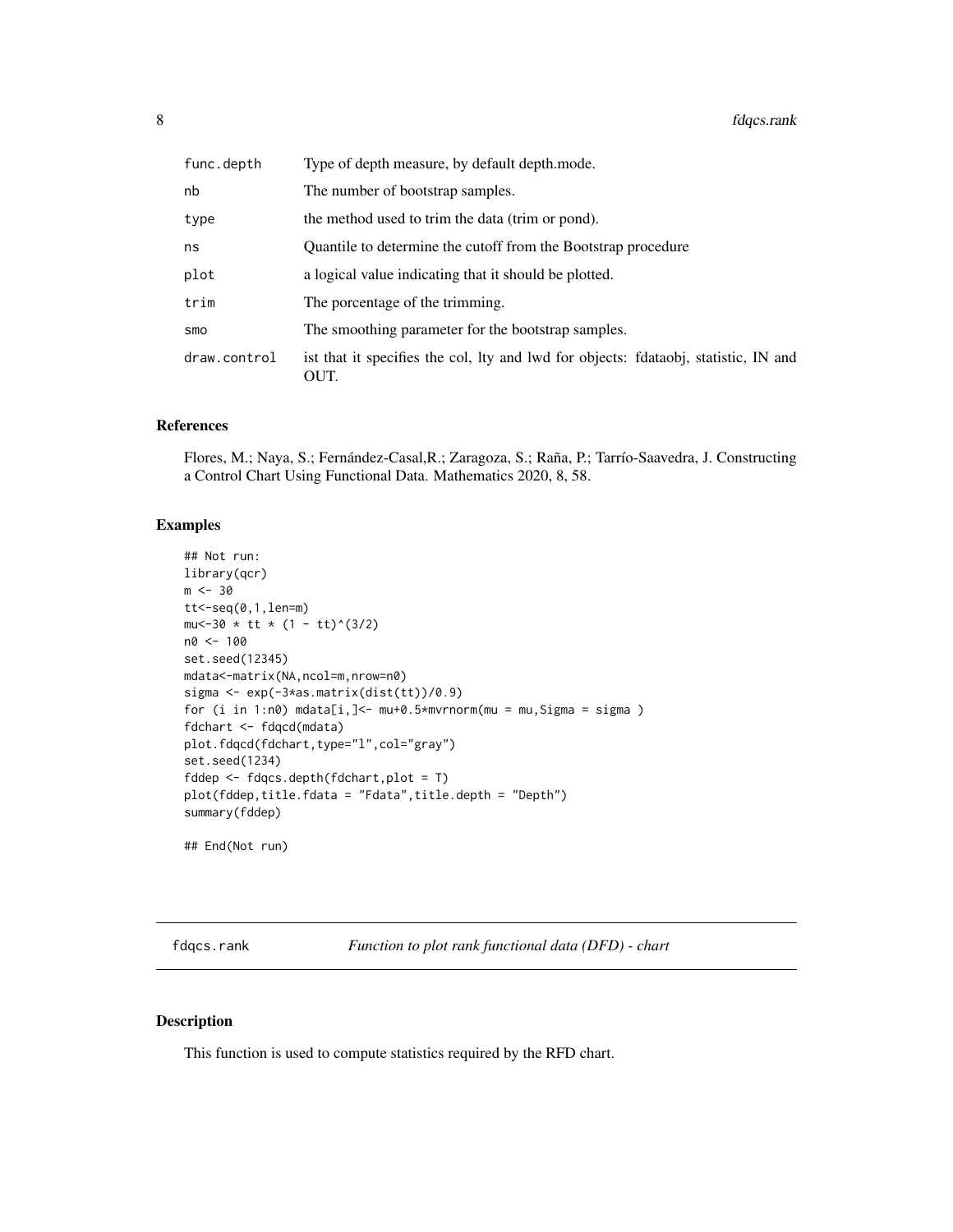#### fdqcs.rank 9

#### Usage

```
fdqcs.rank(x, ...)
## S3 method for class 'fdqcd'
fdqcs.rank(
 x,
 y = x,
  func.depth = depth.FM,
 alpha = 0.01,
 plot = TRUE,
  trim = 0.1,
 draw.control = NULL,
  ...
\mathcal{L}
```
#### Arguments

| x            | an R object (used to select the method). See details.                                                                                                       |
|--------------|-------------------------------------------------------------------------------------------------------------------------------------------------------------|
| $\ddots$     | arguments passed to or from methods.                                                                                                                        |
| y            | The set of new curves to evaluate the depth. fdqcd class object. The set of<br>reference curves respect to which the depth is computed. fdqcd class object. |
| func.depth   | Type of depth measure, by default depth.mode.                                                                                                               |
| alpha        | Quantile to determine the cutoff from the Bootstrap procedure                                                                                               |
| plot         | a logical value indicating that it should be plotted.                                                                                                       |
| trim         | The porcentage of the trimming.                                                                                                                             |
| draw.control | ist that it specifies the col, lty and lwd for objects: fdataobj, statistic, IN and<br>OUT.                                                                 |

#### References

Flores, M.; Naya, S.; Fernández-Casal,R.; Zaragoza, S.; Raña, P.; Tarrío-Saavedra, J. Constructing a Control Chart Using Functional Data. Mathematics 2020, 8, 58.

#### Examples

```
## Not run:
library(qcr)
m < -30tt < -seq(0,1,len=m)mu<-30 \times tt \times (1 - tt)^(3/2)n0 <- 100
set.seed(12345)
mdata<-matrix(NA,ncol=m,nrow=n0)
sigma <- exp(-3*as.matrix(dist(tt))/0.9)
for (i in 1:n\emptyset) mdata[i,] <- mu+0.5*mvrnorm(mu = mu, Sigma = sigma)
fdchart <- fdqcd(mdata)
summary(fdchart)
plot(fdchart,type="l",col="gray")
```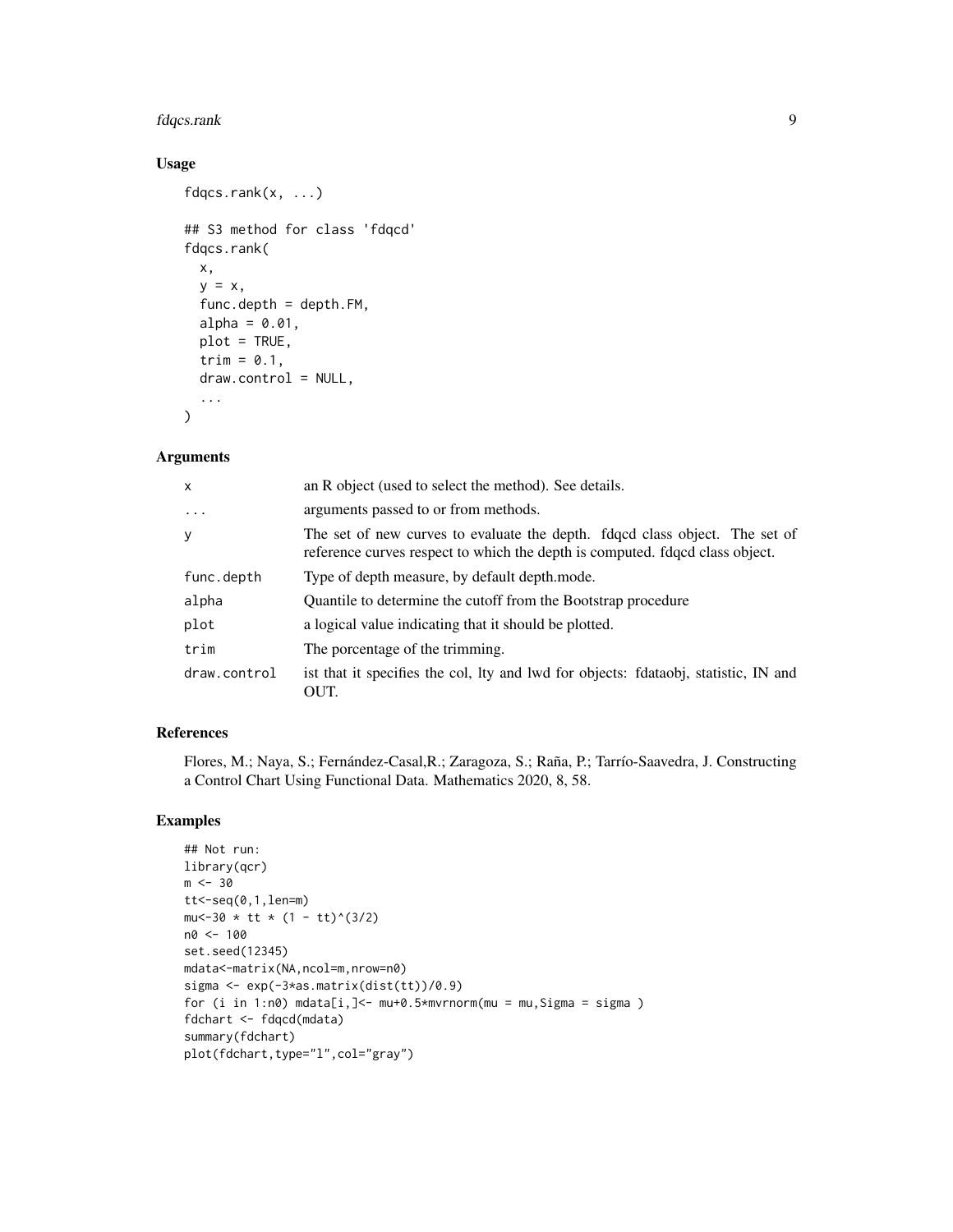<span id="page-9-0"></span>10 mqcd

```
out <- fddep$out
## Outliers - State in Control
alpha <- 0.005
trim \leq 0.1while (length(out)>0) {
mdata <- fddep$fdata$data[-out,]
fddep <- fdqcs.depth(mdata,ns = alpha, trim=trim, plot=FALSE)
out <- fddep$out
}
plot(fddep,title.fdata = "FD-State in Control",title.depth = "Depth")
# Ha
mu_a < -30 \times tt^(3/2) \times (1 - tt)n_a <- 50
set.seed(12345)
mdata_a<-matrix(NA,ncol=m,nrow=n_a)
for (i in 1:n_a) mdata_a[i,]<- mu_a+0.5*mvrnorm(mu = mu_a,Sigma = sigma )
fdchart_a <- fdqcd(mdata_a,"Curves Monitoring")
plot(fdchart_a)
plot(fdchart,fdchart_a,main="Phase II")
pashe2.chart <- fdqcs.rank(fdchart,fdchart_a)
plot(pashe2.chart,title.fdata = "FDA",title.rank = "Rank")
summary(pashe2.chart)
```
## End(Not run)

mqcd *It creates a data object to be used in Multivariante Quality Control*

#### Description

Create an object of class 'mqcd' to perform statistical quality control. This object is used to plot Multivariate Control Charts.

#### Usage

mqcd(data, data.name = NULL)

#### Arguments

| data      | a matrix or data-frame or array where it should contain data.                                                                |
|-----------|------------------------------------------------------------------------------------------------------------------------------|
| data.name | a string that specifies the title displayed on the plots. If not provided it is taken<br>from the name of the object's data. |

#### Examples

```
library(qcr)
data(dowel1)
str(dowel1)
data.mqcd <- mqcd(dowel1)
str(data.mqcd)
```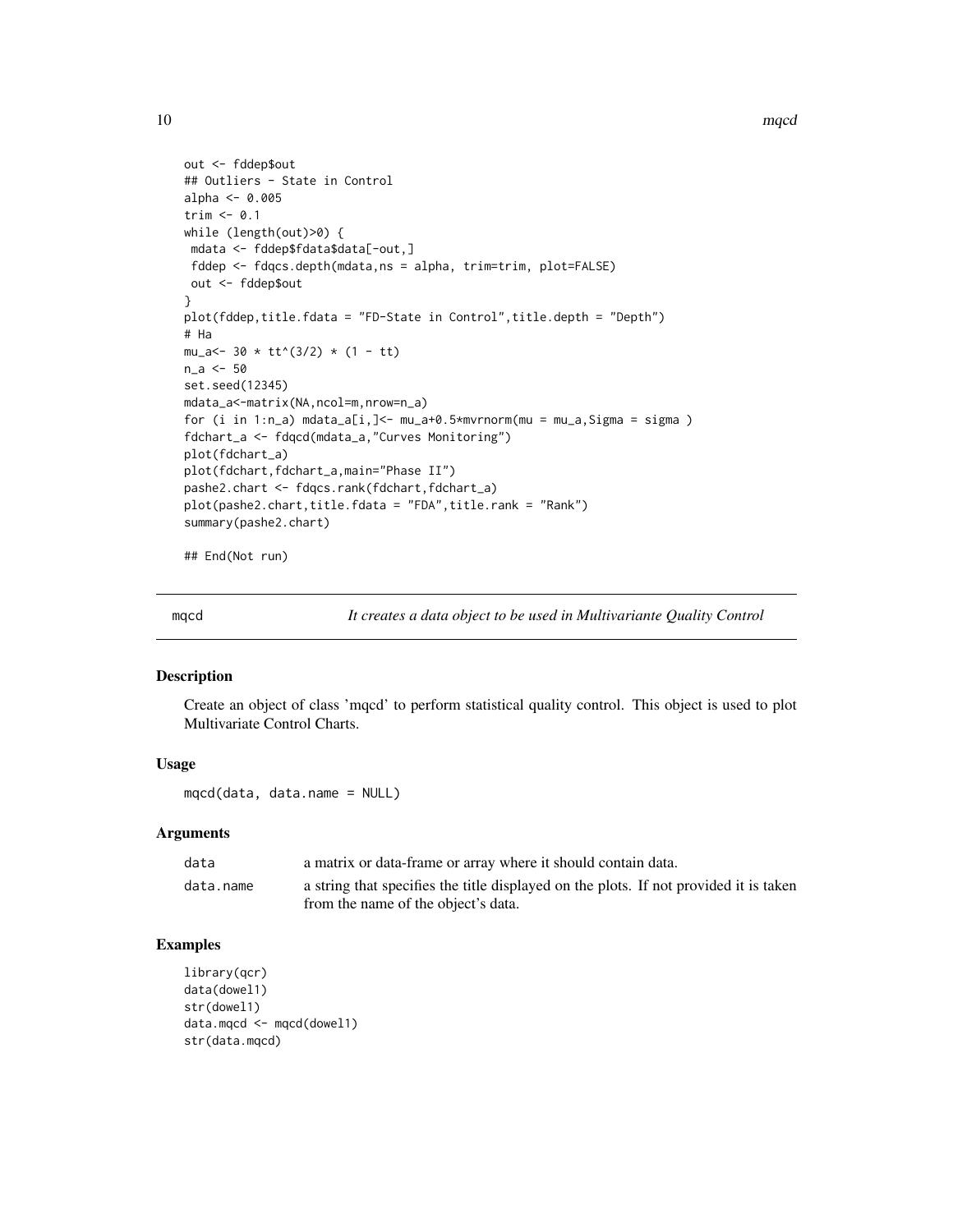#### <span id="page-10-0"></span>Description

Create an object of class 'mqcs' to perform statistical quality control. This function is used to compute statistics required to plot Multivariate Control Charts

#### Usage

 $mqcs(x, method = "sw", ...)$ 

#### Arguments

| $\mathsf{x}$            | Object mond (Multivariante Quality Control Data)                                                                                                                                                                 |
|-------------------------|------------------------------------------------------------------------------------------------------------------------------------------------------------------------------------------------------------------|
| method                  | Is the method employed to compute the covatiance matrix in individual ob-<br>servation case. Two methods are used "sw" for compute according to (Sulli-<br>van, Woodall 1996a) and "hm" by (Holmes, Mergen 1993) |
| $\cdot$ $\cdot$ $\cdot$ | arguments passed to or from methods.                                                                                                                                                                             |

| mgcs.add | mqcs.add Add a matrix, data.frame or array object with a mqcs object |
|----------|----------------------------------------------------------------------|
|----------|----------------------------------------------------------------------|

#### Description

This function is used to join two objects of type matrix, data.frame or array and mqcs.

#### Usage

```
mqcs.add(x, \ldots)## Default S3 method:
mqcs.add(x, value, ...)
```

| $\times$                | Object type macs                           |
|-------------------------|--------------------------------------------|
| $\cdot$ $\cdot$ $\cdot$ | arguments to be passed to or from methods. |
| value                   | Object type data.frame, matrix or array    |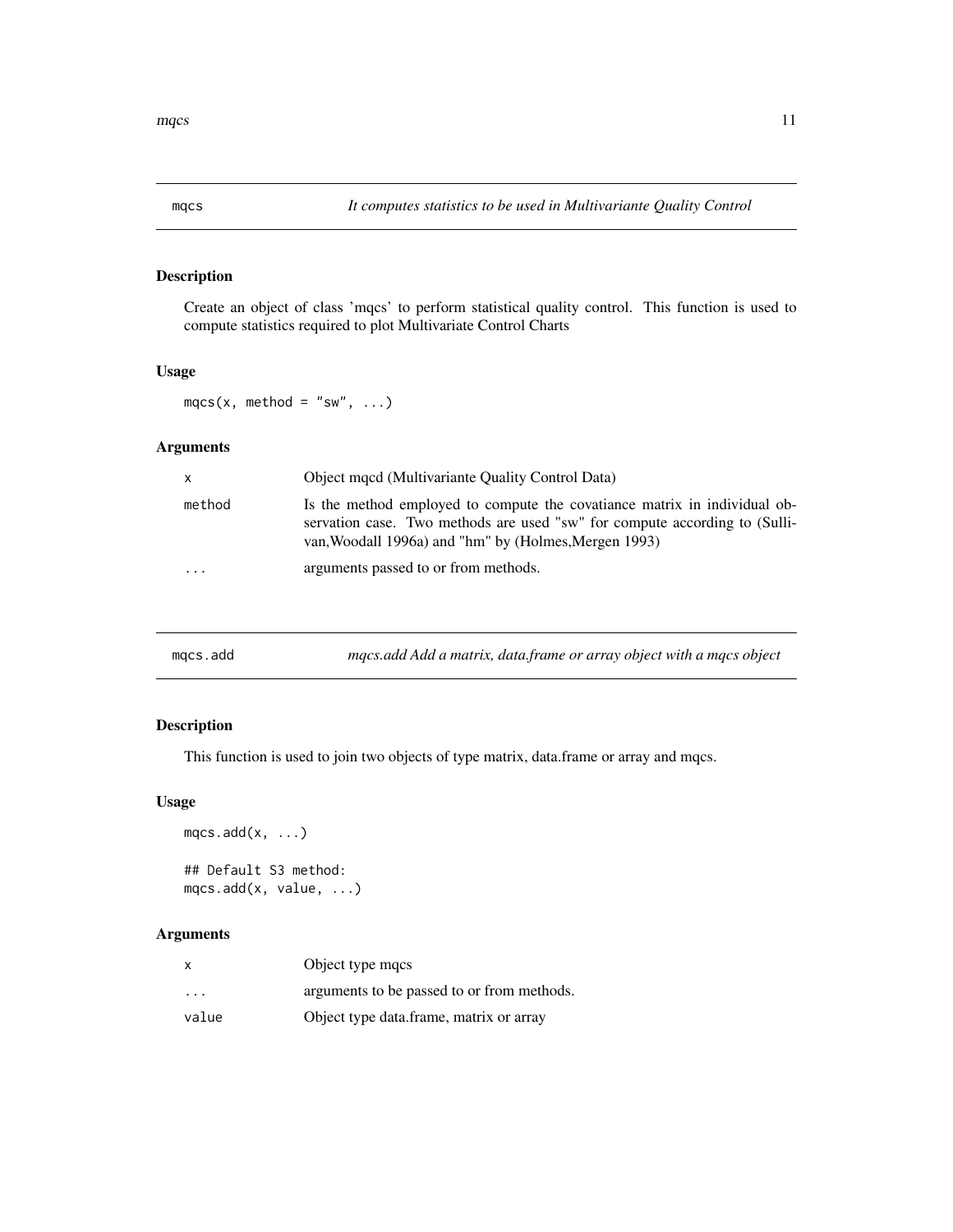<span id="page-11-0"></span>

#### Description

This function is used to compute statistics required by the mcusum chart.

#### Usage

```
mqcs.mcusum(x, ...)
## Default S3 method:
mqcs.mcusum(
 x,
 data.name = NULL,
 limits = NULL,
 Xmv = NULL,S = NULL,k = 0.5,
 h = 5.5,
 \text{method} = "sw",plot = FALSE,
  ...
)
## S3 method for class 'mqcd'
mqcs.mcusum(
 x,
 limits = NULL,
 Xmv = NULL,S = NULL,k = 0.5,
 h = 5.5,
 \text{method} = "sw",plot = FALSE,
  ...
)
```

|           | an R object (used to select the method). See details.                                                                        |
|-----------|------------------------------------------------------------------------------------------------------------------------------|
| .         | arguments passed to or from methods.                                                                                         |
| data.name | a string that specifies the title displayed on the plots. If not provided it is taken<br>from the name of the object's data. |
| limits    | a two-values vector specifying the control limits.                                                                           |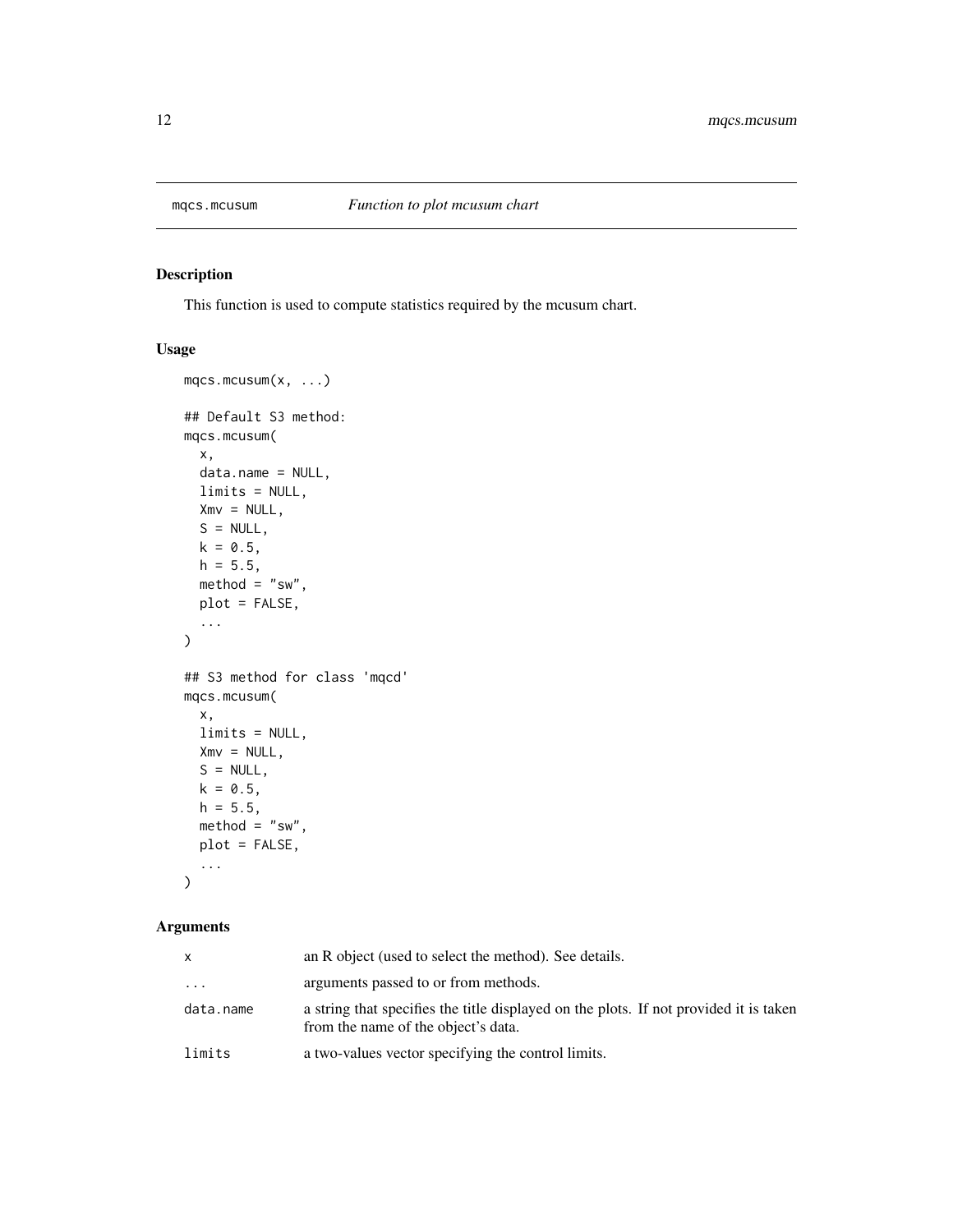<span id="page-12-0"></span>

| Xmv    | is the mean vector. It is only specified for Phase II or when the parameters of<br>the distribution are known.                                                                                                       |
|--------|----------------------------------------------------------------------------------------------------------------------------------------------------------------------------------------------------------------------|
| -S     | is the sample covariance matrix. It is only used for Phase II or when the param-<br>eters of the distribution are known.                                                                                             |
| k      | is a constant used in MCUSUM chart. Frequently $k = 0.5$                                                                                                                                                             |
| h      | is a constant used in MCUSUM chart. Usually $h = 5.5$                                                                                                                                                                |
| method | is the method employed to compute the covariance matrix in the individual ob-<br>servation case. Two methods are used "sw" for compute according to (Sulli-<br>van, Woodall 1996a) and "hm" by (Holmes, Mergen 1993) |
| plot   | a logical value indicating that it should be plotted.                                                                                                                                                                |

#### Author(s)

Edgar Santos-Fernandez

#### Examples

```
##
## Continuous data
##
library(qcr)
data(dowel1)
str(dowel1)
data.mqcd <- mqcd(dowel1)
res.mqcs <- mqcs.mcusum(data.mqcd)
summary(res.mqcs)
plot(res.mqcs, title =" MCUSUM Control Chart for dowel1")
```
mqcs.mewma *Function to plot mewma chart*

#### Description

This function is used to compute statistics required by the mewma chart.

```
mqcs.mewma(x, ...)
## Default S3 method:
mqcs.mewma(
 x,
 data.name = NULL,
 limits = NULL,
 Xmv = NULL,S = NULL,
```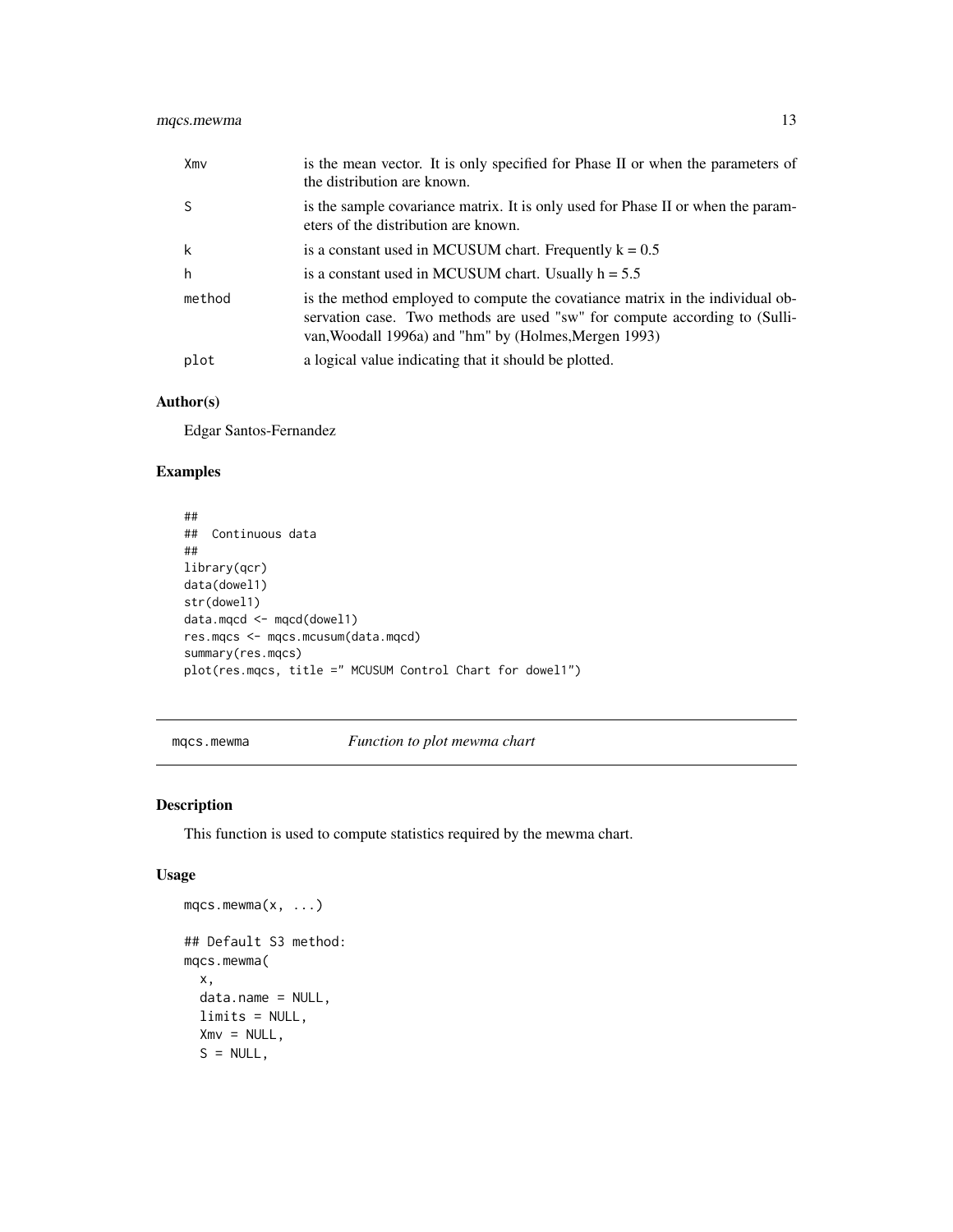```
\text{method} = "sw",plot = FALSE,
  ...
\mathcal{L}## S3 method for class 'mqcd'
mqcs.mewma(
  x,
  limits = NULL,
  Xmv = NULL,S = NULL,lambda = 0.1,
  \text{method} = "sw",plot = FALSE,
  ...
)
```
#### Arguments

| $\mathsf{x}$ | an R object (used to select the method). See details.                                                                                                                                                                |
|--------------|----------------------------------------------------------------------------------------------------------------------------------------------------------------------------------------------------------------------|
| $\cdots$     | arguments passed to or from methods.                                                                                                                                                                                 |
| data.name    | a string that specifies the title displayed on the plots. If not provided it is taken<br>from the name of the object's data.                                                                                         |
| limits       | a two-values vector specifying the control limits.                                                                                                                                                                   |
| Xmv          | is the mean vector. It is only specified for Phase II or when the parameters of<br>the distribution are known.                                                                                                       |
| S            | is the sample covariance matrix. It is only used for Phase II or when the param-<br>eters of the distribution are known.                                                                                             |
| method       | is the method employed to compute the covatiance matrix in the individual ob-<br>servation case. Two methods are used "sw" for compute according to (Sulli-<br>van, Woodall 1996a) and "hm" by (Holmes, Mergen 1993) |
| plot         | a logical value indicating that it should be plotted.                                                                                                                                                                |
| lambda       | is the smoothing constant. Only values of $0.1, 0.2, \ldots, 0.9$ are allowed.                                                                                                                                       |
|              |                                                                                                                                                                                                                      |

#### Author(s)

Edgar Santos-Fernandez

#### Examples

```
##
## Continuous data
##
library(qcr)
data(dowel1)
str(dowel1)
```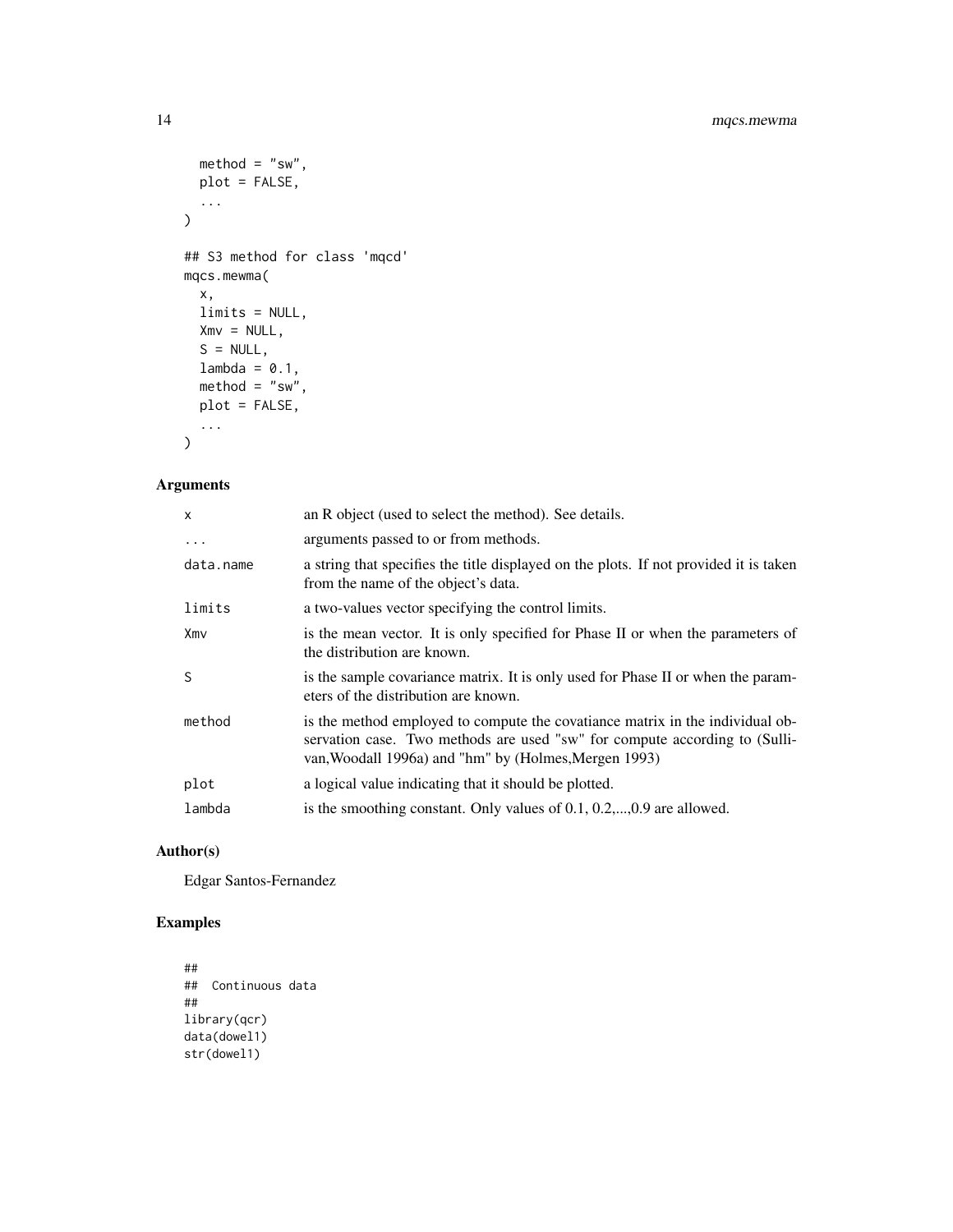#### <span id="page-14-0"></span> $mgcs.t2$  15

```
data.mqcd <- mqcd(dowel1)
res.mqcs <- mqcs.mewma(data.mqcd)
summary(res.mqcs)
plot(res.mqcs, title =" MEWMA Control Chart for dowel1")
```
#### mqcs.t2 *Function to plot t2 Hotelling chart*

#### Description

This function is used to compute statistics required by the t2 chart.

```
mqcs.t2(x, \ldots)## Default S3 method:
mqcs.t2(
 x,
  data.name = NULL,
 limits = NULL,
 Xmv = NULL,
 S = NULL,colm = NULL,
  alpha = 0.01,
 phase = 1,
 \text{method} = "sw",plot = FALSE,
  ...
)
## S3 method for class 'mqcd'
mqcs.t2(
 x,
 limits = NULL,
 Xmv = NULL,S = NULL,colm = NULL,
  alpha = 0.01,
 phase = 1,
 \text{method} = "sw",plot = FALSE,
  ...
\mathcal{L}
```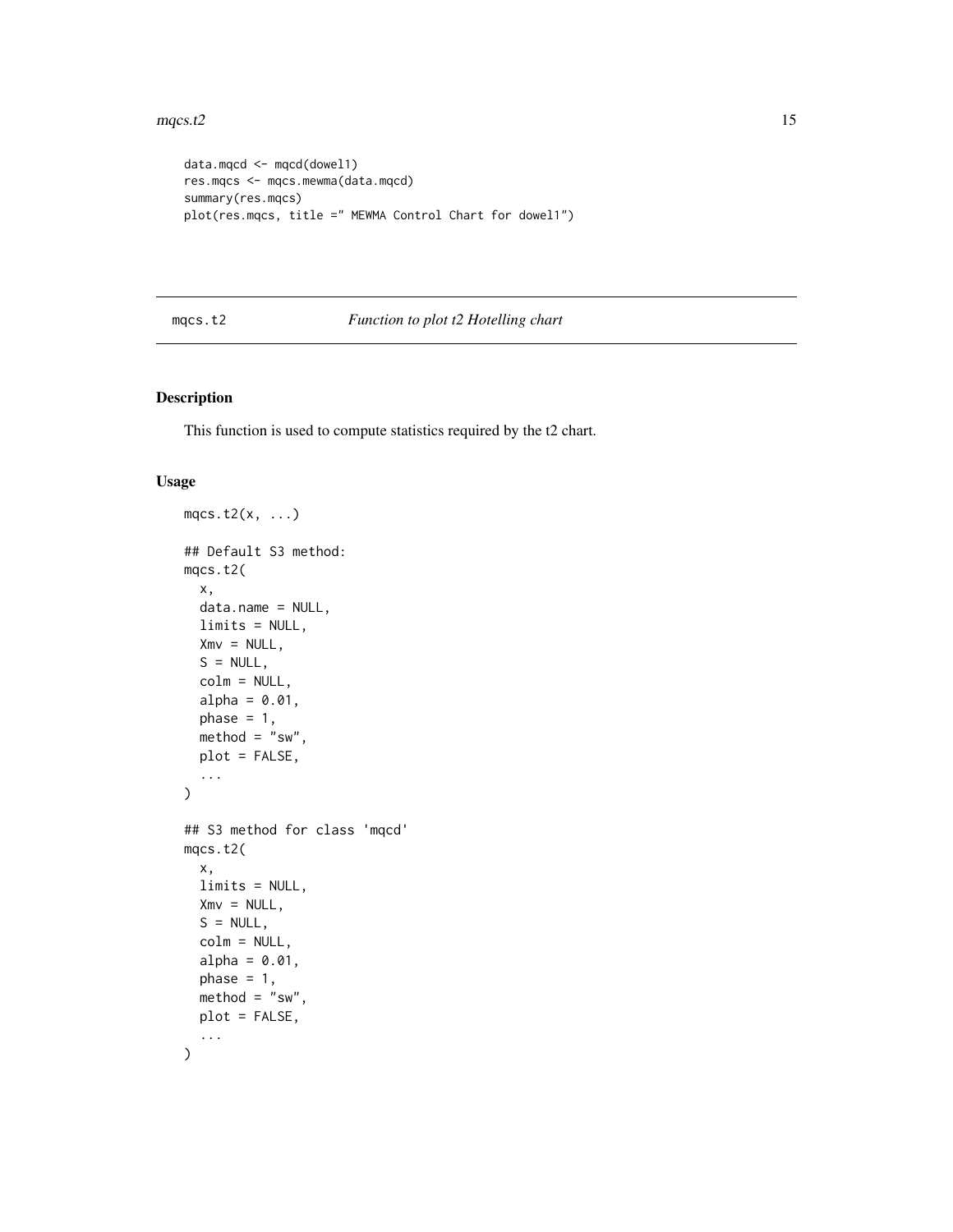#### Arguments

| X         | an R object (used to select the method). See details.                                                                                                                                                                |
|-----------|----------------------------------------------------------------------------------------------------------------------------------------------------------------------------------------------------------------------|
| $\cdots$  | arguments passed to or from methods.                                                                                                                                                                                 |
| data.name | a string that specifies the title displayed on the plots. If not provided it is taken<br>from the name of the object's data.                                                                                         |
| limits    | a two-values vector specifying the control limits.                                                                                                                                                                   |
| Xmv       | is the mean vector. It is only specified for Phase II or when the parameters of<br>the distribution are known.                                                                                                       |
| S         | is the sample covariance matrix. It is only used for Phase II or when the param-<br>eters of the distribution are known.                                                                                             |
| colm      | is the number of samples (m) and it is only used in Hotelling control chart for<br>Phase II                                                                                                                          |
| alpha     | it is the the significance level $(0.01$ for default)                                                                                                                                                                |
| phase     | Allows to select the type of UCL to use. Only values of phase $= 1$ or 2 are<br>allowed.                                                                                                                             |
| method    | is the method employed to compute the covatiance matrix in the individual ob-<br>servation case. Two methods are used "sw" for compute according to (Sulli-<br>van, Woodall 1996a) and "hm" by (Holmes, Mergen 1993) |
| plot      | a logical value indicating that it should be plotted.                                                                                                                                                                |

#### Author(s)

Edgar Santos-Fernandez

### Examples

```
##
## Continuous data
##
library(qcr)
data(dowel1)
str(dowel1)
data.mqcd <- mqcd(dowel1)
res.mqcs <- mqcs.t2(data.mqcd)
summary(res.mqcs)
plot(res.mqcs, title =" Hotelling Control Chart for dowel1")
data(archery1)
str(archery1)
data.mqcd <- mqcd(archery1)
res.mqcs <- mqcs.t2(data.mqcd)
summary(res.mqcs)
plot(res.mqcs, title =" Hotelling Control Chart for archery1")
```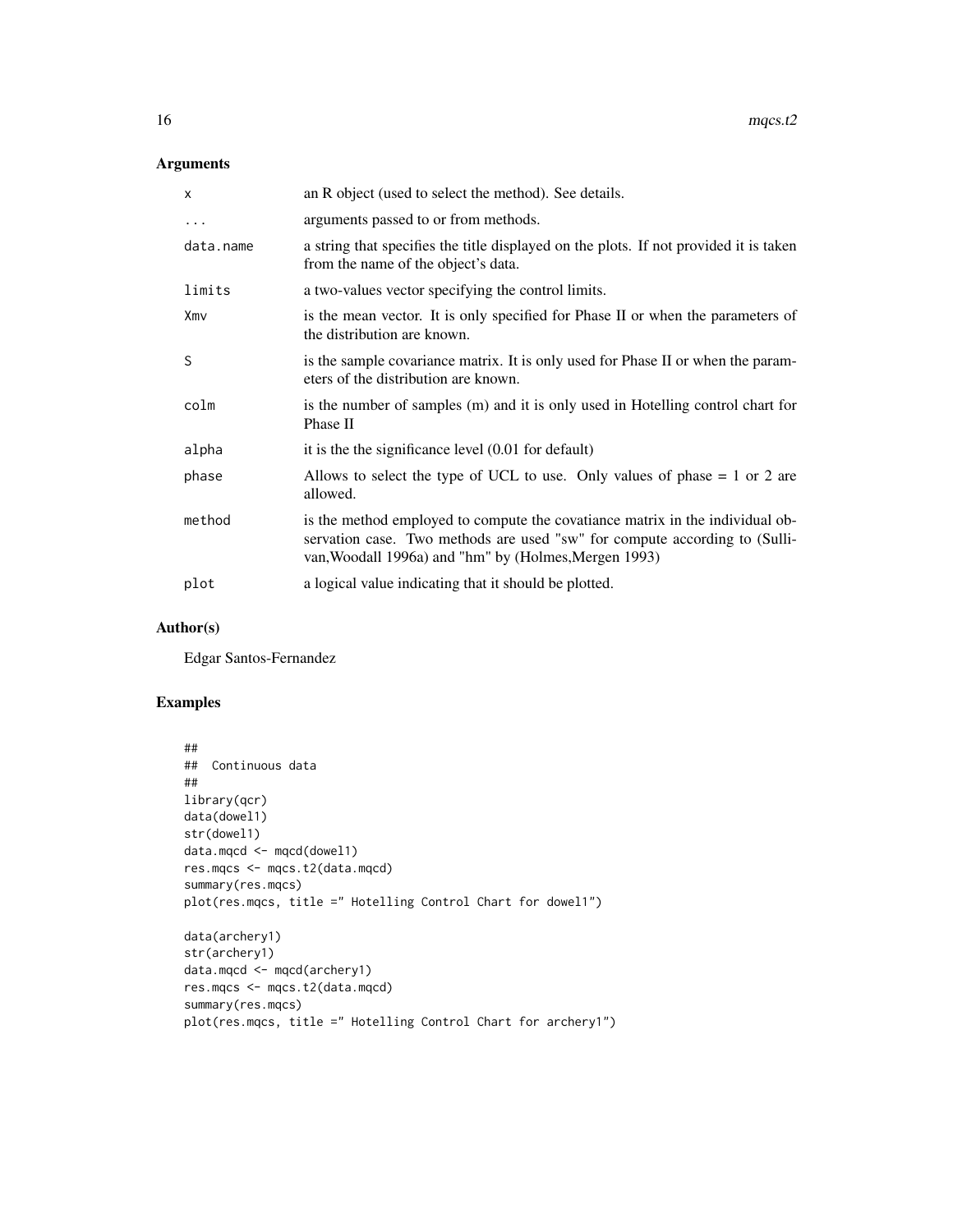<span id="page-16-0"></span>mstate.control *Multivariate process state*

#### Description

This function removes observations from the sample which violates the rules of a process under control

#### Usage

mstate.control(x)

#### Arguments

|         | <b>Object mgcd (Multivariate Quality Control Statistical)</b>                                |
|---------|----------------------------------------------------------------------------------------------|
| control | a logical value indicating whether the initial sample comes from a process under<br>control. |

#### Examples

```
##
## Continuous data
##
library(qcr)
set.seed(356)
x <- matrix(rnorm(66),ncol=3)
x <- rbind(x,matrix(rexp(66,100),ncol=3))
dim(x)
x < -mqcd(x)str(x)
x < -mqcs. mewma(x)str(x)
plot(x)
data.mqcs <- mstate.control(x)
x <-mqcs.mewma(data.mqcs)
plot(x)
```
npqcd *It creates a data object for Non Parametric Quality Control*

### Description

It creates an object of class 'npqcd' to perform statistical quality control. This object is used to plot Non Parametric Multivariate Control Charts.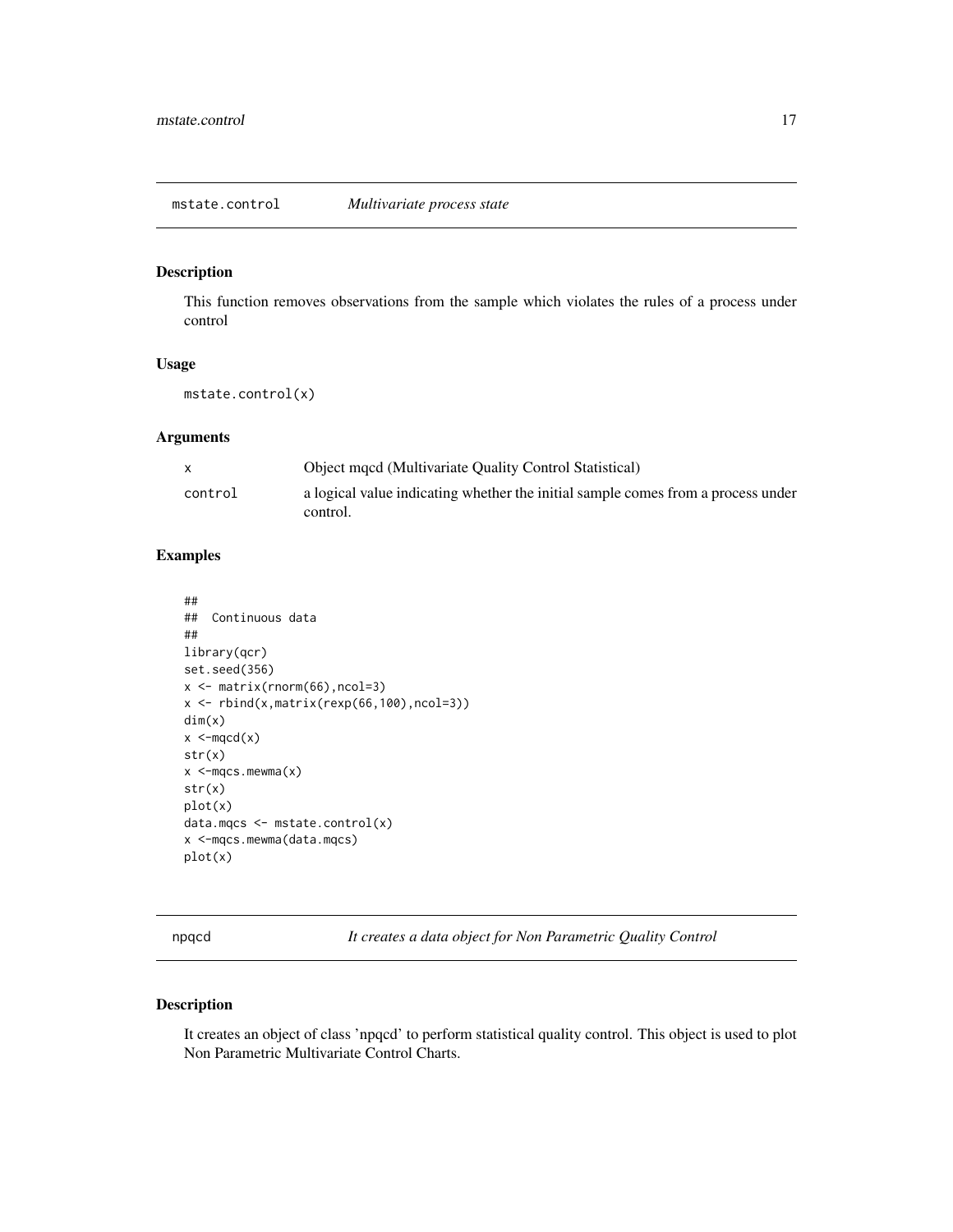#### <span id="page-17-0"></span>Usage

 $npqcd(x, G = NULL, data.name = NULL)$ 

#### Arguments

| X         | a matrix or data-frame or array which it should contain data. Dimension has to<br>be the same as that of the observations.          |
|-----------|-------------------------------------------------------------------------------------------------------------------------------------|
| G         | The x as a matrix, data frame or list. If it is a matrix or data frame, then each<br>row is viewed as one multivariate observation. |
| data.name | a string that specifies the title displayed on the plots. If not provided it is taken<br>from the name of the object x.             |

#### Examples

```
library(qcr)
```

```
set.seed(356)
data \leq matrix(rnorm(999), nc = 3)
x <-rexp(999,0.5)
x <-matrix(x,ncol=3)
data.npqcd <- npqcd(data,x)
str(data.npqcd)
```
npqcs *Statistical Quality Control Object*

#### Description

Create an object of class 'npqcs' to perform statistical quality control. This function is used to compute statistics required to plot Non Parametric Multivariate Control Charts

#### Usage

```
npqcs(x, method = c("Tukey", "Liu", "Mahalanobis", "RP", "LD"), ...)
```

|           | Object npgcd (Non Parametric Multivariante Quality Control Data)                                                                                                          |
|-----------|---------------------------------------------------------------------------------------------------------------------------------------------------------------------------|
| method    | Character string which determines the depth function used. method can be<br>"Tukey" (the default), "Liu", "Mahalanobis", "RP" Random Project or "LD"<br>Likelihood depth. |
| $\ddotsc$ | arguments passed to or from methods.                                                                                                                                      |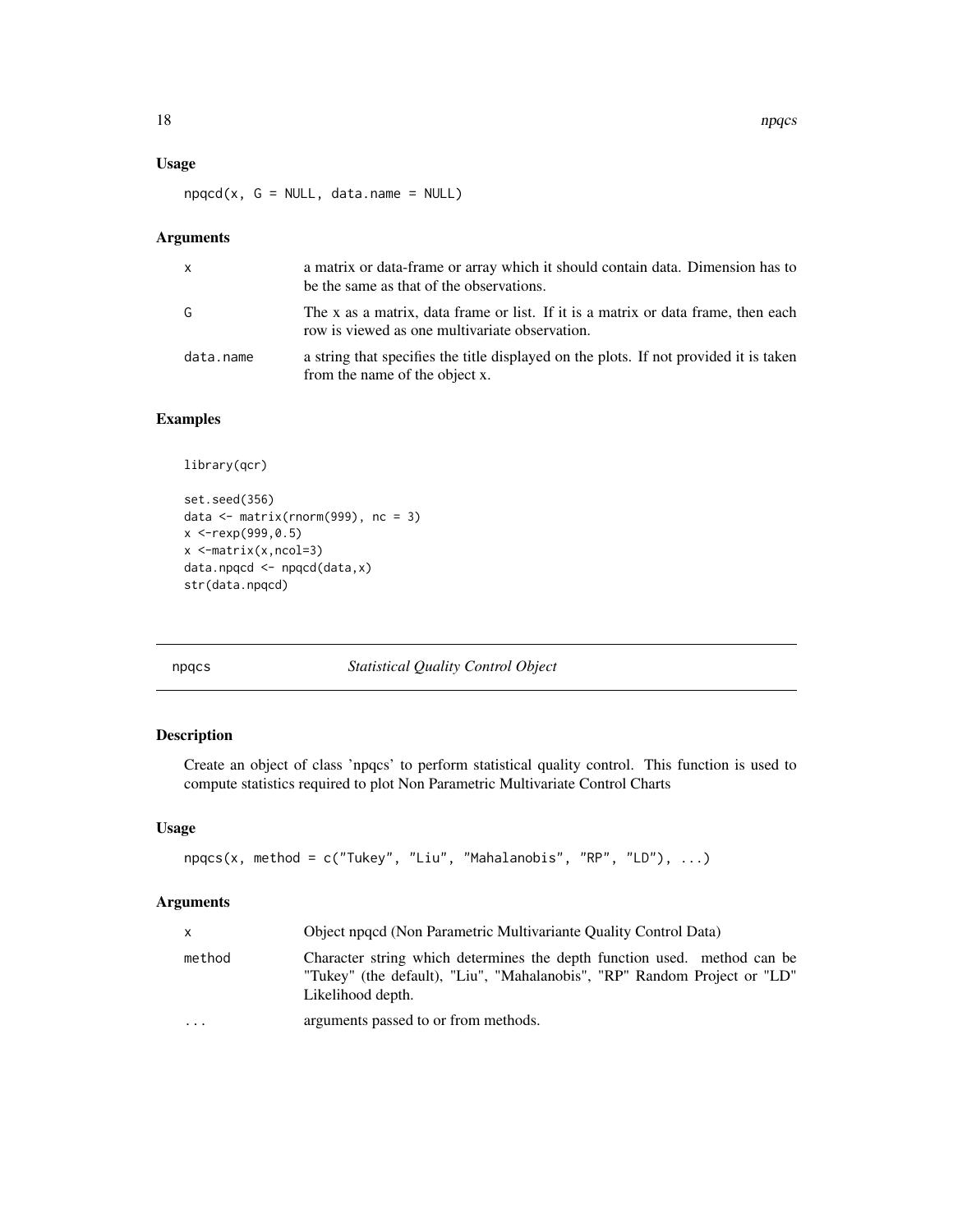<span id="page-18-0"></span>

#### Description

This function is used to join two objects of type matrix, data.frame or array and npqcs.

#### Usage

```
npqcs.add(x, ...)
## Default S3 method:
npqcs.add(x, value, ...)
```
#### Arguments

| X                       | Object type npgcs                          |
|-------------------------|--------------------------------------------|
| $\cdot$ $\cdot$ $\cdot$ | arguments to be passed to or from methods. |
| value                   | Object type data.frame, matrix or array    |

| npqcs.Q | Function to plot the Q chart |  |
|---------|------------------------------|--|
|---------|------------------------------|--|

#### Description

This function is used to compute statistics required by the Q chart.

```
npgcs.Q(x, \ldots)## Default S3 method:
npqcs.Q(
 x,
 G,
 data.name = NULL,
 limits = NULL,
 method = c("Tukey", "Liu", "Mahalanobis", "RP", "LD"),
 alpha = 0.01,
 plot = FALSE,
  ...
)
## S3 method for class 'npqcd'
```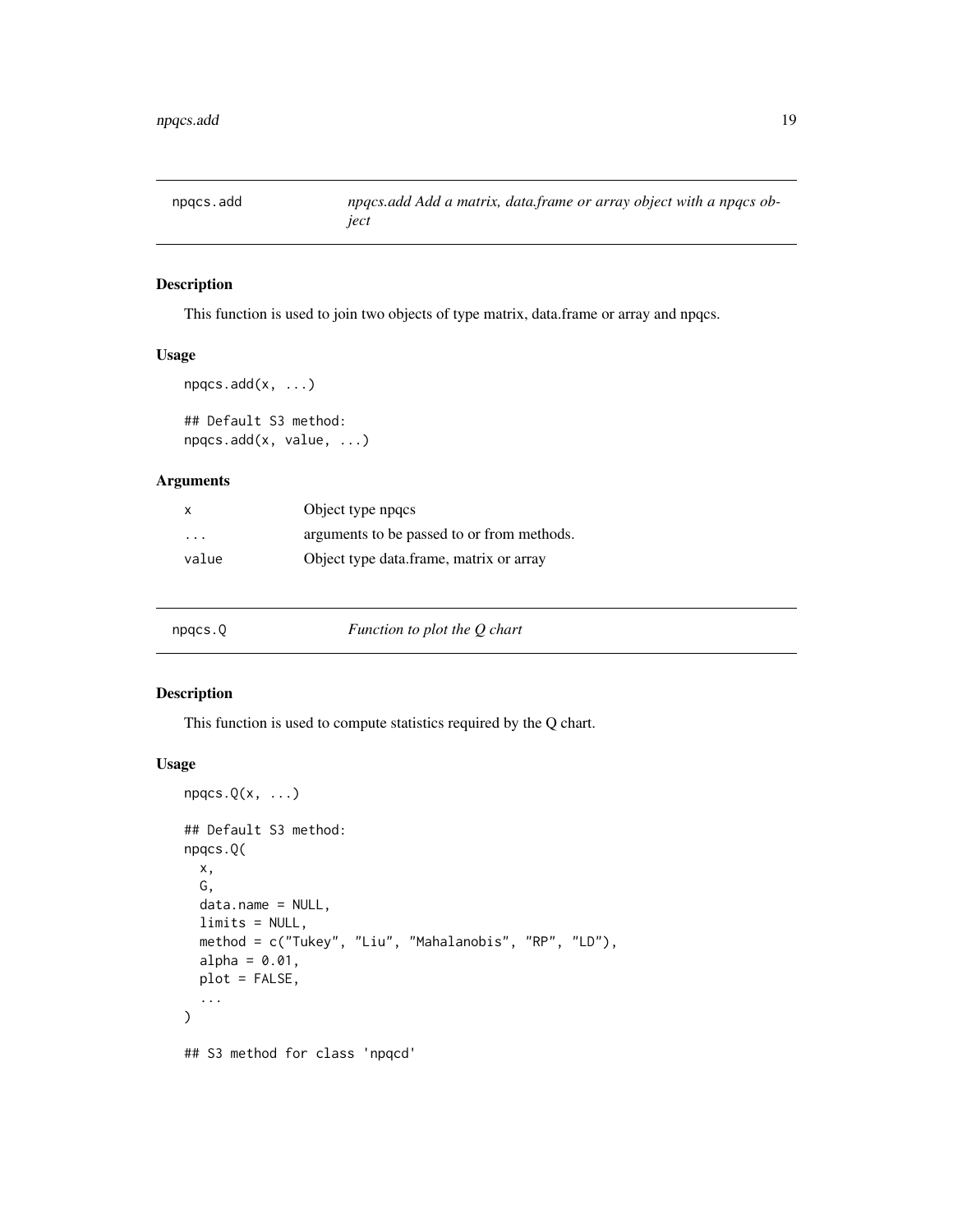```
npqcs.Q(
 x,
 data.name,
 limits = NULL,
 method = c("Tukey", "Liu", "Mahalanobis", "RP", "LD"),
 alpha = 0.01,
 plot = FALSE,
  ...
\mathcal{L}
```
#### Arguments

| $\mathsf{x}$ | An object npqcd (Non parametric Quality Control Data)                                                                                                                     |
|--------------|---------------------------------------------------------------------------------------------------------------------------------------------------------------------------|
| $\cdot$      | arguments passed to or from methods.                                                                                                                                      |
| G            | The x as a matrix, data frame or list. If it is a matrix or data frame, then each<br>row is viewed as one multivariate observation.                                       |
| data.name    | a string that specifies the title displayed on the plots. If not provided it is taken<br>from the name of the object x.                                                   |
| limits       | a two-value vector specifying the control limits lower and central.                                                                                                       |
| method       | Character string which determines the depth function used. method can be<br>"Tukey" (the default), "Liu", "Mahalanobis", "RP" Random Project or "LD"<br>Likelihood depth. |
| alpha        | it is the the significance level $(0.01$ for default)                                                                                                                     |
| plot         | a logical value indicating it should be plotted.                                                                                                                          |

#### References

Regina Liu (1995)

#### Examples

```
## Not run:
##
## Continuous data
##
library(qcr)
set.seed(12345)
mu<-c(\theta,\theta)Sigma <- matrix(c(1, 0, 0, 1), nrow = 2, ncol = 2)u < -c(2,2)S \le matrix(c(4,0,0,4), nrow = 2, ncol = 2)
G \leq -\text{rmvnorm}(540, \text{ mean} = \text{mu}, \text{ sigma} = \text{Sigma})x<- rmvnorm(40,mean=u,sigma = S)
x \le - rbind(G[501:540,],x)
n < -4 # samples
m <- 20 # measurements
k <- 2 # number of variables
x.a \leftarrow array( ,dim=c(n,k,m) )for (i in 1:m){
```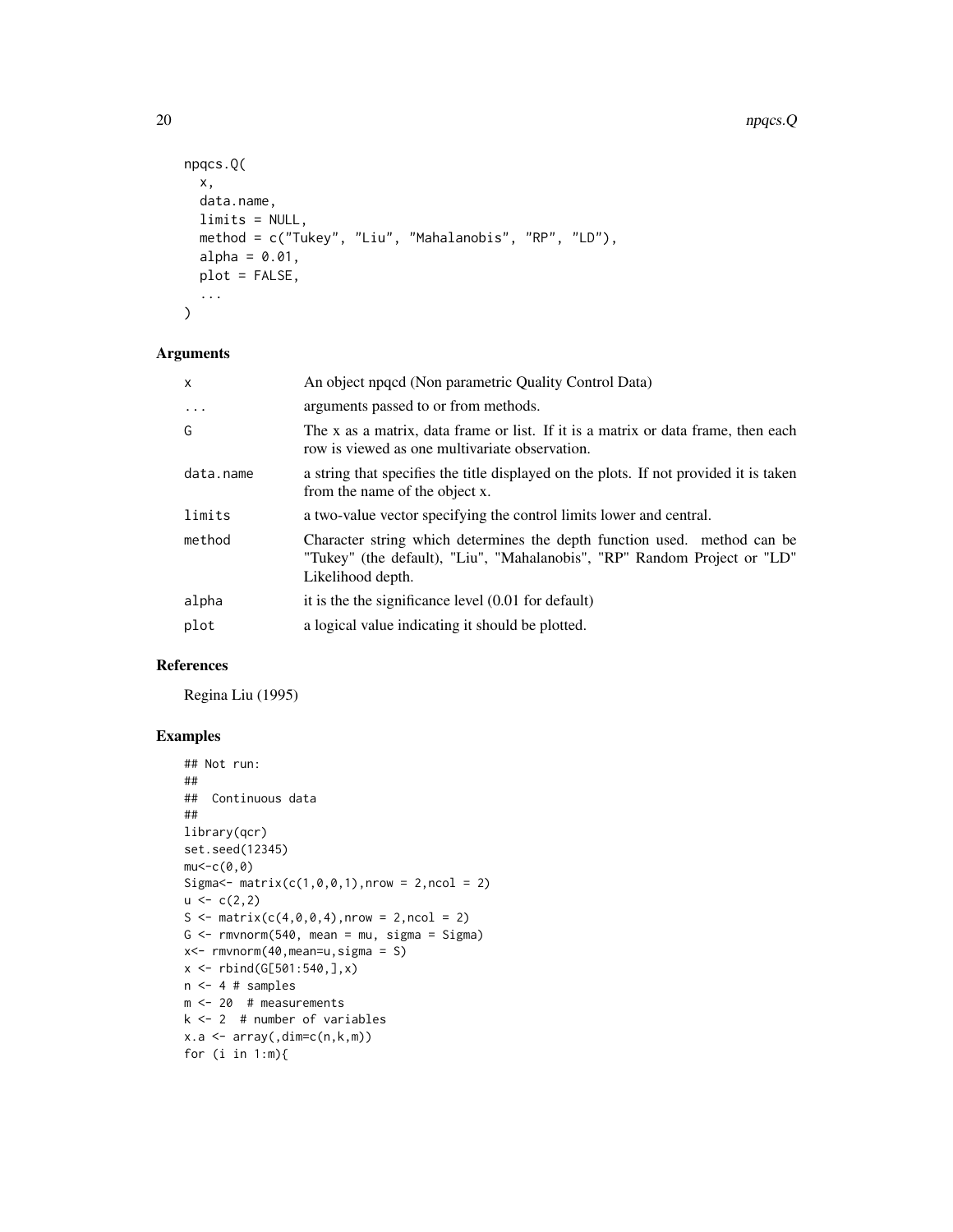#### <span id="page-20-0"></span>npqcs.r 21

```
x.a[,, i] \leq x[(1+(i-1)*n):(i*n),]M < - G[1:500,]
data.npqcd <- npqcd(x.a,M)
str(data.npqcd)
res.npqcs <- npqcs.Q(data.npqcd,method = "Liu", alpha=0.025)
str(res.npqcs)
summary(res.npqcs)
plot(res.npqcs,title =" Q Control Chart")
## End(Not run)
```
npqcs.r *Function to plot the r chart*

#### Description

This function is used to compute statistics required by the r chart.

#### Usage

```
npgcs.r(x, ...)## Default S3 method:
npqcs.r(
 x,
 G,
 data.name = NULL,
 limits = NULL,
 method = c("Tukey", "Liu", "Mahalanobis", "RP", "LD"),
  alpha = 0.01,
 plot = FALSE,
  ...
)
## S3 method for class 'npqcd'
npqcs.r(
 x,
 data.name,
 limits = NULL,
 method = c("Tukey", "Liu", "Mahalanobis", "RP", "LD"),
 alpha = 0.01,
 plot = FALSE,
  ...
\mathcal{L}
```

|   | An object npqcd (Non parametric Quality Control Data) |
|---|-------------------------------------------------------|
| . | arguments passed to or from methods.                  |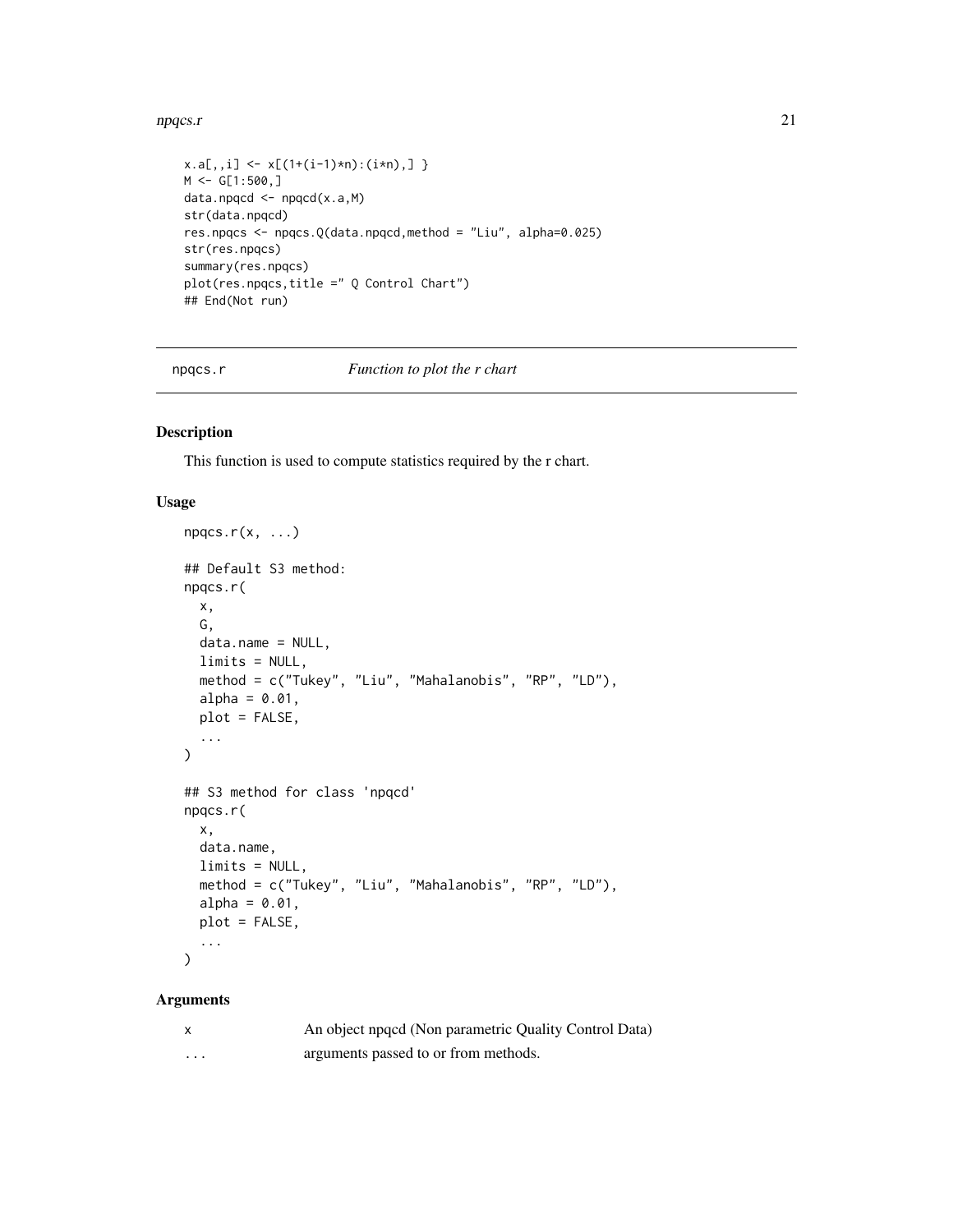<span id="page-21-0"></span>

| G         | The x as a matrix, data frame or list. If it is a matrix or data frame, then each<br>row is viewed as one multivariate observation.                                       |
|-----------|---------------------------------------------------------------------------------------------------------------------------------------------------------------------------|
| data.name | a string that specifies the title displayed on the plots. If not provided it is taken<br>from the name of the object x.                                                   |
| limits    | a two-value vector specifying the control limits lower and central.                                                                                                       |
| method    | Character string which determines the depth function used. method can be<br>"Tukey" (the default), "Liu", "Mahalanobis", "RP" Random Project or "LD"<br>Likelihood depth. |
| alpha     | it is the the significance level $(0.01$ for default)                                                                                                                     |
| plot      | a logical value indicating it should be plotted.                                                                                                                          |
|           |                                                                                                                                                                           |

#### References

Regina Liu (1995)

#### Examples

```
## Not run:
library(qcr)
set.seed(356)
mu<-c(\theta,\theta)Sigma <- matrix(c(1, 0, 0, 1), nrow = 2, ncol = 2)u < -c(2,2)S \leq - matrix(c(4, 0, 0, 4), nrow = 2, ncol = 2)
G \leq -rmvnorm(540, \text{mean} = \text{mu}, \text{sigma} = 5igm)x<- rmvnorm(40,mean=u,sigma = S)
x <- rbind(G[501:540,],x)
M < - G[1:500,]
data.npqcd < -npqcd(x,M)str(data.npqcd)
res.npqcs <- npqcs.r(data.npqcd,method = "Liu", alpha=0.025)
str(res.npqcs)
summary(res.npqcs)
plot(res.npqcs,title =" r Control Chart")
## End(Not run)
```
npqcs.S *Function to plot the S chart*

#### Description

This function is used to compute statistics required by the S chart.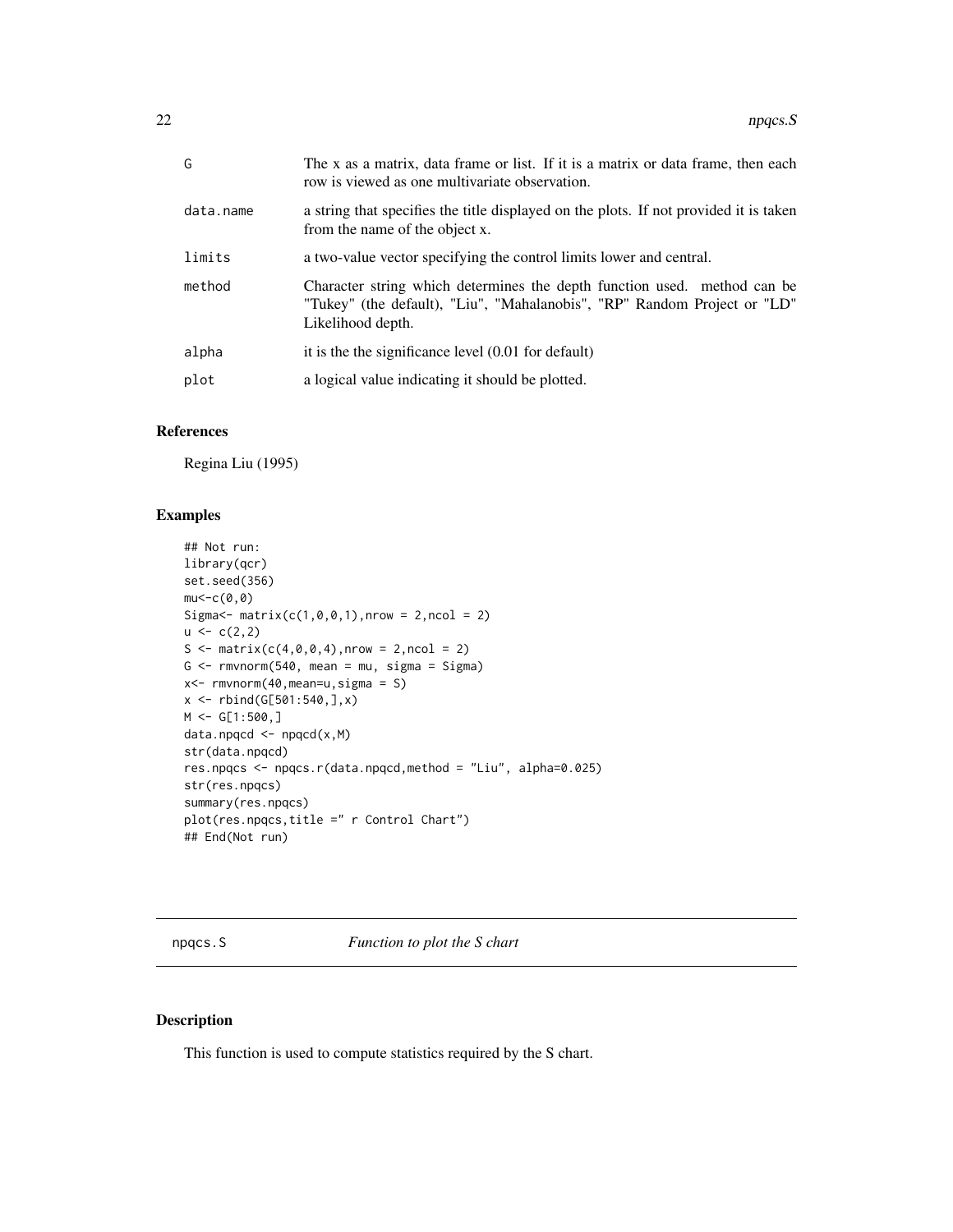#### npqcs.S 23

#### Usage

```
npgcs.S(x, \ldots)## Default S3 method:
npqcs.S(
  x,
  G,
  data.name = NULL,
  limits = NULL,
 method = c("Tukey", "Liu", "Mahalanobis", "RP", "LD"),
  alpha = 0.01,
  plot = FALSE,
  standardize = FALSE,
  ...
\mathcal{L}## S3 method for class 'npqcd'
npqcs.S(
  x,
  data.name,
  limits = NULL,
  method = c("Tukey", "Liu", "Mahalanobis", "RP", "LD"),
  alpha = 0.01,
  plot = FALSE,
  standardize = F,
  ...
\mathcal{L}
```
#### Arguments

| X           | An object npoped (Non parametric Quality Control Data)                                                                                                                    |
|-------------|---------------------------------------------------------------------------------------------------------------------------------------------------------------------------|
| $\ddots$    | arguments passed to or from methods.                                                                                                                                      |
| G           | The x as a matrix, data frame or list. If it is a matrix or data frame, then each<br>row is viewed as one multivariate observation.                                       |
| data.name   | a string that specifies the title displayed on the plots. If not provided it is taken<br>from the name of the object x.                                                   |
| limits      | a two-value vector specifying the control limits lower and central.                                                                                                       |
| method      | Character string which determines the depth function used. method can be<br>"Tukey" (the default), "Liu", "Mahalanobis", "RP" Random Project or "LD"<br>Likelihood depth. |
| alpha       | it is the the significance level $(0.01$ for default)                                                                                                                     |
| plot        | a logical value indicating it should be plotted.                                                                                                                          |
| standardize | a logical value indicating data should be standardized.                                                                                                                   |

#### References

Regina Liu (1995)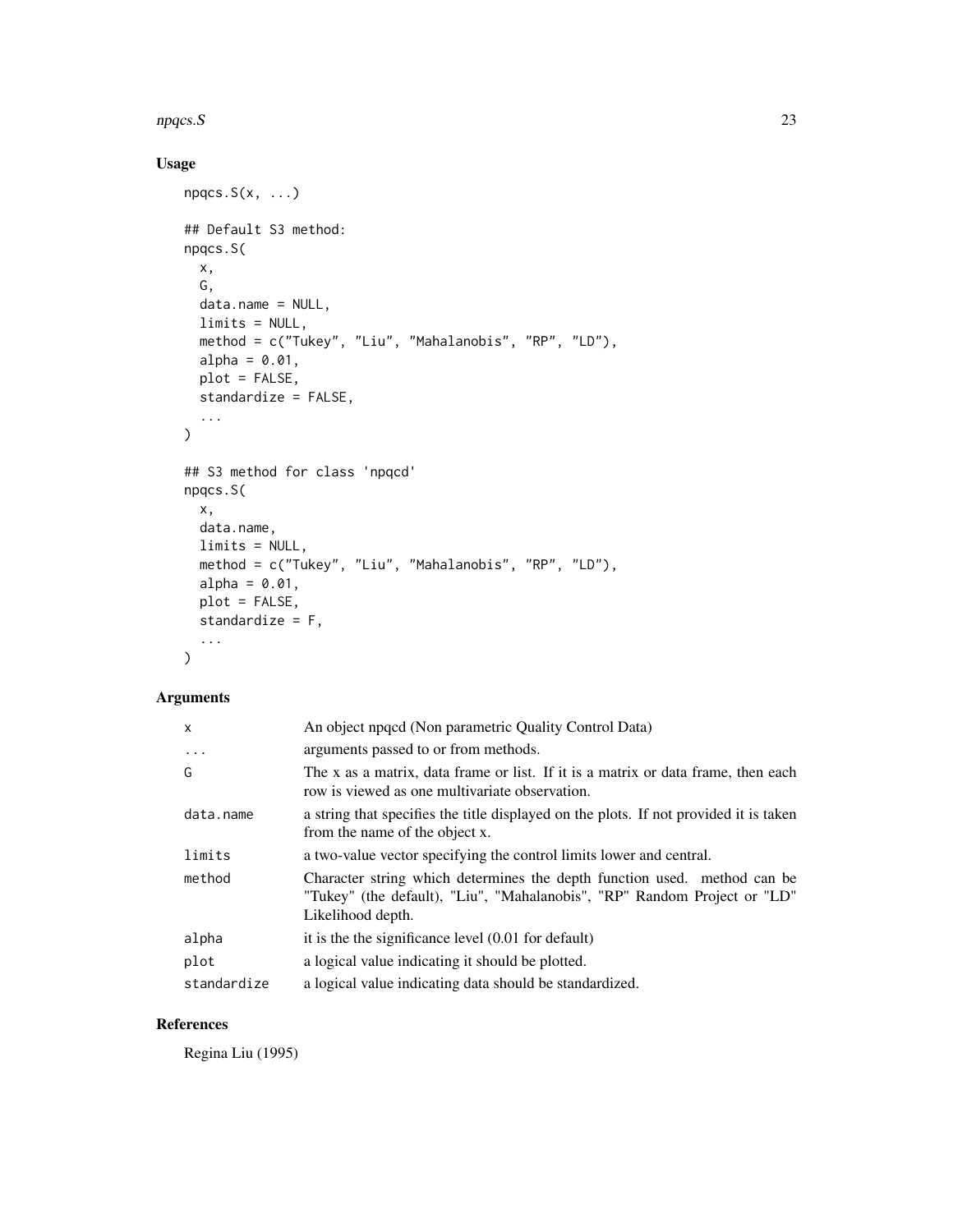#### Examples

```
## Not run:
##
## Continuous data
##
set.seed(12345)
mu < -c(0, 0)Sigma\le matrix(c(1,0,0,1),nrow = 2,ncol = 2)
u \leftarrow c(2,2)S <- matrix(c(4, 0, 0, 4), nrow = 2, ncol = 2)G \leq -\text{rmvnorm}(540, \text{mean} = \text{mu}, \text{sigma} = \text{Sigma})x<- rmvnorm(40,mean=u,sigma = S)
x.a <- rbind(G[501:540,],x)
M < - G[1:500,]
data.npqcd \leftarrow npqcd(x.a,M)res.npqcs <- npqcs.S(data.npqcd,method = "Liu", alpha=0.05)
summary(res.npqcs)
plot(res.npqcs,title =" S Control Chart")
## End(Not run)
```
npstate.control *non parametric process state*

#### Description

This function removes observations from the sample which violates the rules of a process under control

#### Usage

```
npstate.control(x, control = FALSE)
```
#### **Arguments**

|         | Object npqcd (Quality Control Statitical Non Parametric)                                     |
|---------|----------------------------------------------------------------------------------------------|
| control | a logical value indicating whether the initial sample comes from a process under<br>control. |
|         |                                                                                              |

#### Examples

```
## Not run:
##
## Continuous data
##
library(qcr)
set.seed(356)
mu < -c(0, 0)Sigma \text{-} matrix(c(1,0,0,1), nrow = 2, ncol = 2)
mu < -c(2,2)
```
<span id="page-23-0"></span>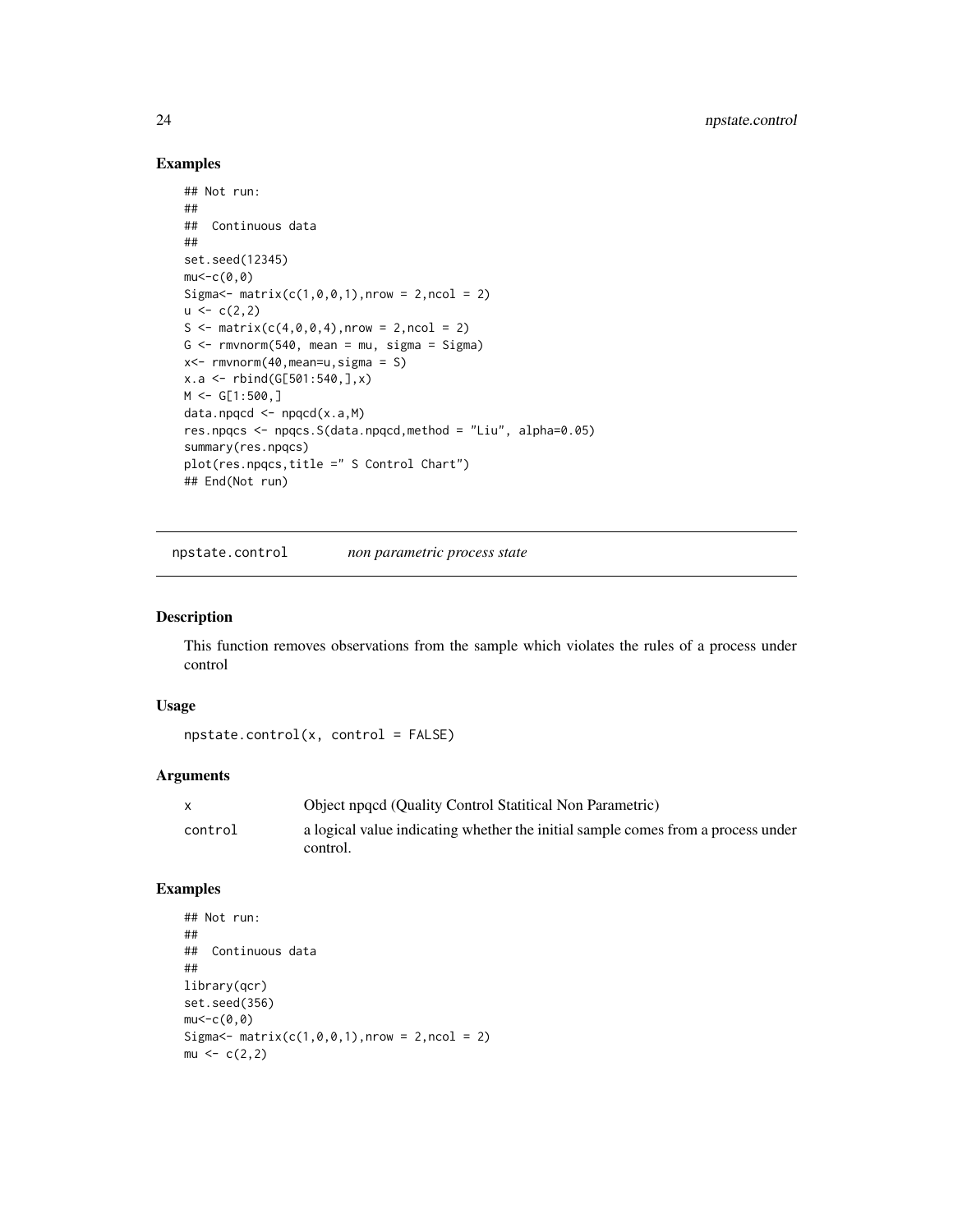#### <span id="page-24-0"></span>orangejuice 25

```
S \leq - matrix(c(4,0,0,4), nrow = 2, ncol = 2)
G \leq -\text{rmvnorm}(540, \text{mean} = \text{mu}, \text{sigma} = \text{Sigma})x<- rmvnorm(40,mean=mu,sigma = S)
x \le - rbind(G[501:540,],x)
M < - G[1:500,]
data.npqcd <- npqcd(x,M)
str(data.npqcd)
res.npqcs <- npqcs.r(data.npqcd,method = "Liu", alpha=0.025)
str(res.npqcs)
summary(res.npqcs)
plot(res.npqcs)
new.npqcd <- npstate.control(x = res.npqcs)
res.npqcs <- npqcs.r(new.npqcd)
summary(res.npqcs)
plot(res.npqcs)
## End(Not run)
```
orangejuice *Orange juice data*

#### **Description**

Frozen orange juice concentrate is packed in 6-oz cardboard cans. These cans are formed on a machine by spinning them from cardboard stock and attaching a metal bottom panel. A can is then inspected to determine whether, when filled, the liquid could possible leak either on the side seam or around the bottom joint. If this occurs a can is considered nonconforming. The data were collected as 30 samples of 50 cans each at half-hour intervals over a three-shift period in which the machine was in continuous operation. From sample 15 used, a new bacth of cardboard stock was punt into production. Sample 23 was obtained when an inexperienced operator was temporarily assigned to the machine. After the first 30 samples, a machine adjustment was made. Then further 24 samples were taken from the process.

#### Format

A data frame with 54 observations on the following 4 variables:

sample sample id

D number of defectives

size sample sizes

trial trial samples (TRUE/FALSE)

#### References

Montgomery, D.C. (1991) *Introduction to Statistical Quality Control*, 2nd ed, New York, John Wiley & Sons, pp. 152–155.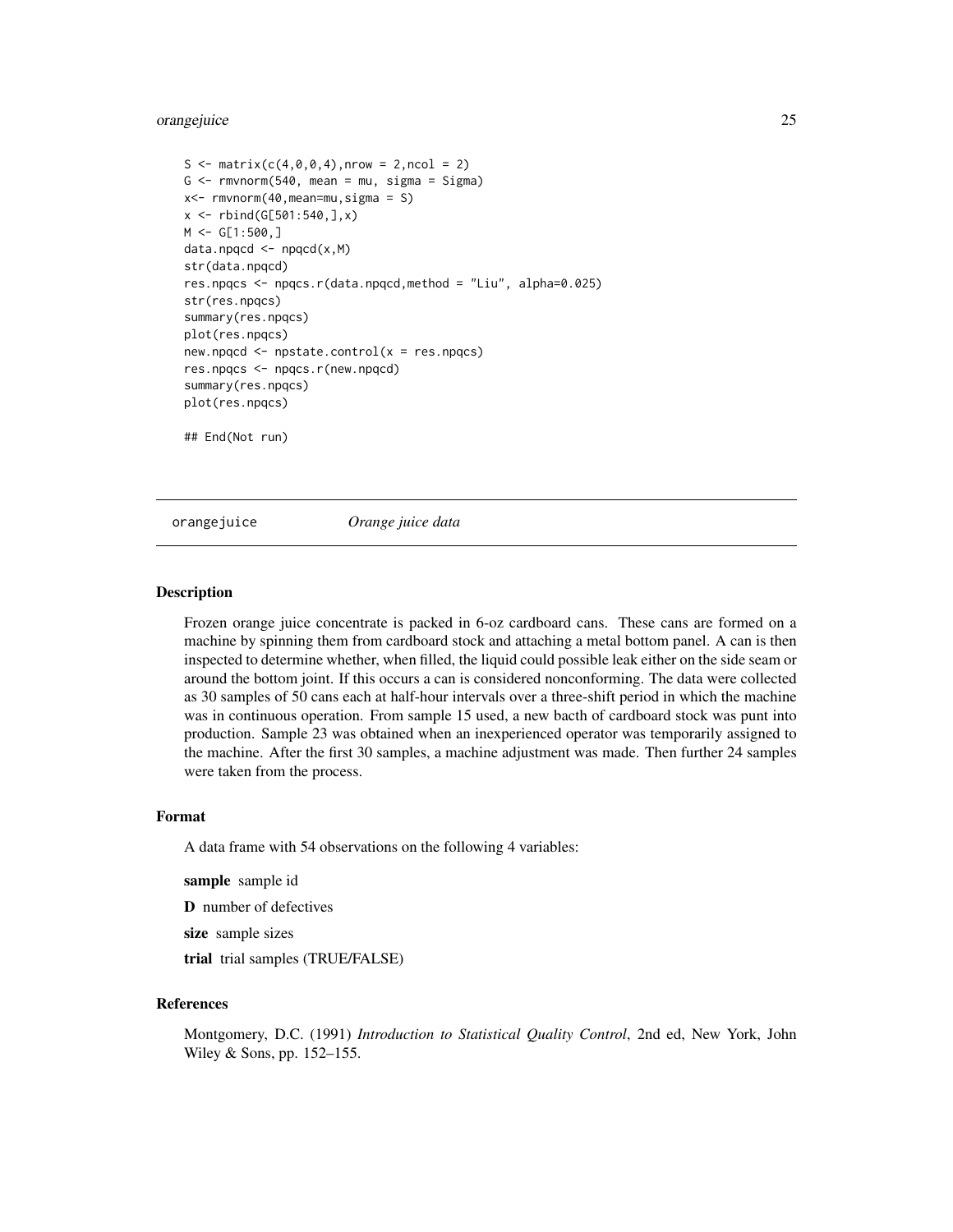#### <span id="page-25-0"></span>Examples

```
data(orangejuice)
orangejuice$d <- orangejuice$D/orangejuice$size
attach(orangejuice)
summary(orangejuice)
boxplot(d \sim \text{trial})
mark <- ifelse(trial, 1, 2)
plot(sample, d, type="b", col=mark, pch=mark)
```
oxidation *Oxidation Onset Temperature*

#### Description

This database contains information about the level of purity of each batch of Picual varities. Then we have the type of oil by measuring the Oxidation Onset Temperature. We have 50 subsamples of oil with their temperature to oxide.

#### Format

A data frame with 250 observations on the following 2 variables:

OOT That is a quantitative variable that controls the quality of oil.

sample sample id

#### Examples

```
data(oxidation)
attach(oxidation)
summary(oxidation)
plot(OOT, type="b")
detach(oxidation)
```
pcmanufact *Personal computer manufacturer data*

#### Description

A personal computer manufacturer counts the number of nonconformities per unit on the final assembly line. He collects data on 20 samples of 5 computers each.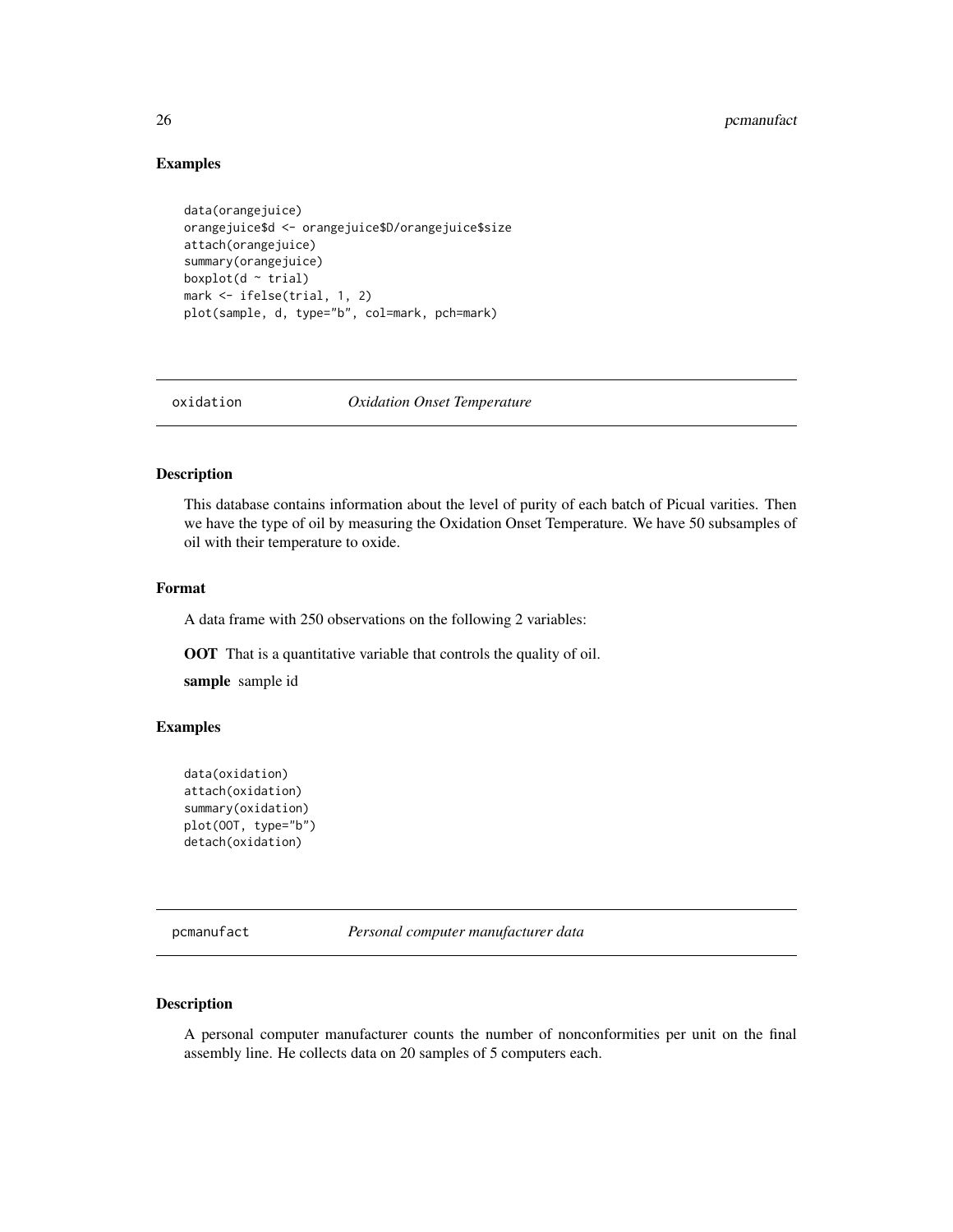#### <span id="page-26-0"></span>pistonrings 27

#### Format

A data frame with 10 observations on the following 2 variables.

x number of nonconformities (inspection units)

sample sample ID

size number of computers inspected

#### References

Montgomery, D.C. (1991) *Introduction to Statistical Quality Control*, 2nd ed, New York, John Wiley & Sons, pp. 181–182

#### Examples

```
data(pcmanufact)
summary(pcmanufact)
plot(pcmanufact$x/pcmanufact$size, type="b")
```
pistonrings *Piston rings data*

#### Description

Piston rings for an automotive engine are produced by a forging process. The inside diameter of the rings manufactured by the process is measured on 25 samples, each of size 5, drawn from a process being considered 'in control'.

#### Format

A data frame with 200 observations on the following 3 variables.

diameter a numeric vector

sample sample ID

trial trial sample indicator (TRUE/FALSE)

#### References

Montgomery, D.C. (1991) *Introduction to Statistical Quality Control*, 2nd ed, New York, John Wiley & Sons, pp. 206–213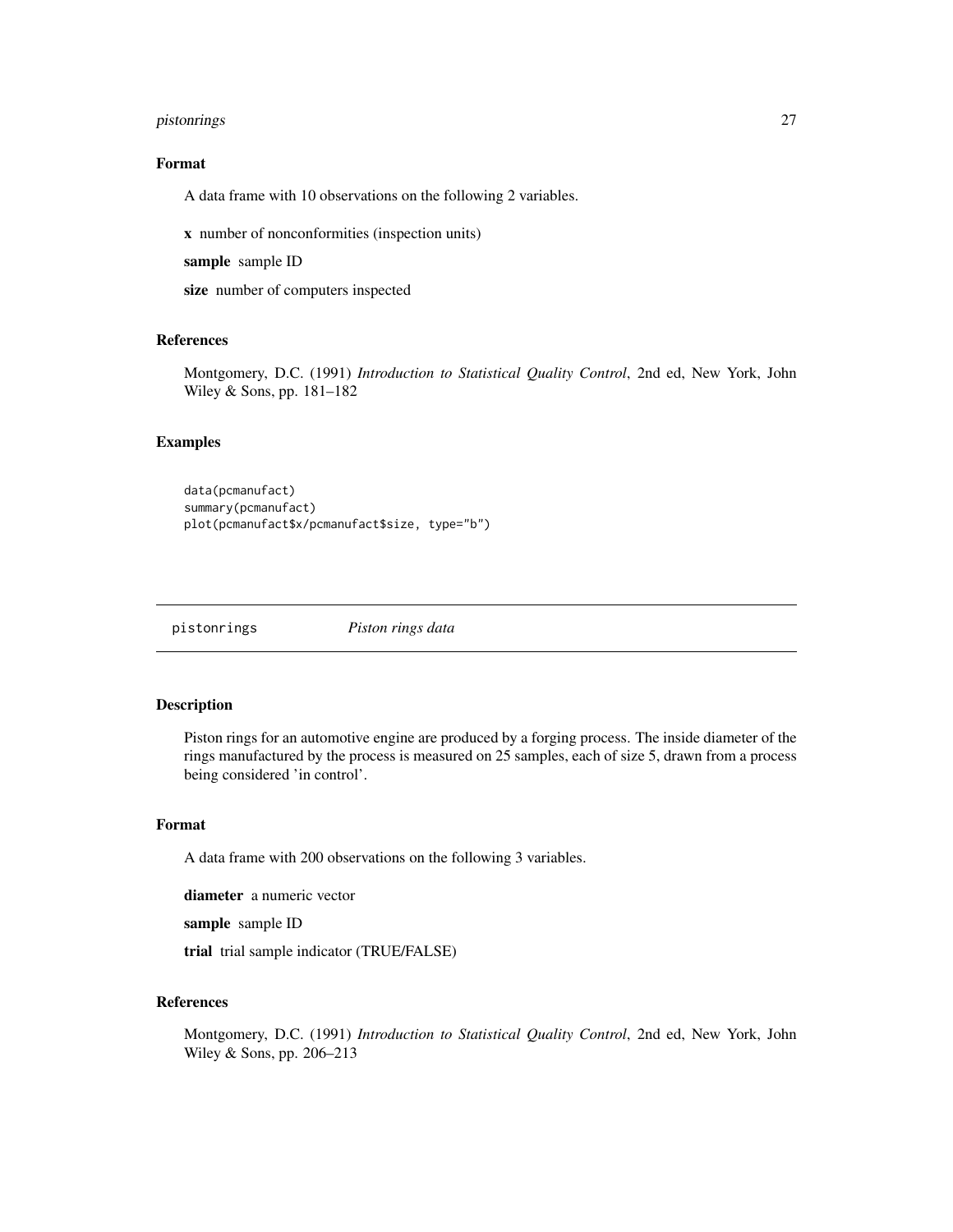#### Examples

```
data(pistonrings)
attach(pistonrings)
summary(pistonrings)
boxplot(diameter ~ sample)
plot(sample, diameter, cex=0.7)
lines(tapply(diameter,sample,mean))
detach(pistonrings)
```
plates *Vickers hardness data*

#### Description

A known chemical company is developing a patent for a new variant of artificial stone composed mostly of quartz ( 93wt and polyester resin . This company is launching a pilot plant where it begins to produce plates of this material to industry scale. In order to measure the degree of product homogeneity, 50 samples were taken, performed 5 measurements per plate corresponding to different areas of artificial stone Vickers hardness

#### Format

A data frame with 250 observations on the following 2 variables:

hardness Vickers hardness corresponding to different areas of artificial stone sample sample id

#### Examples

```
data(plates)
attach(plates)
summary(plates)
plot(hardness, type="b")
detach(plates)
```
plot.fdqcd *Plot method for 'fdqcd' objects*

#### Description

Generic function for plotting Multivarite charts of object of class 'fdqcd' to perform statistical quality control.

<span id="page-27-0"></span>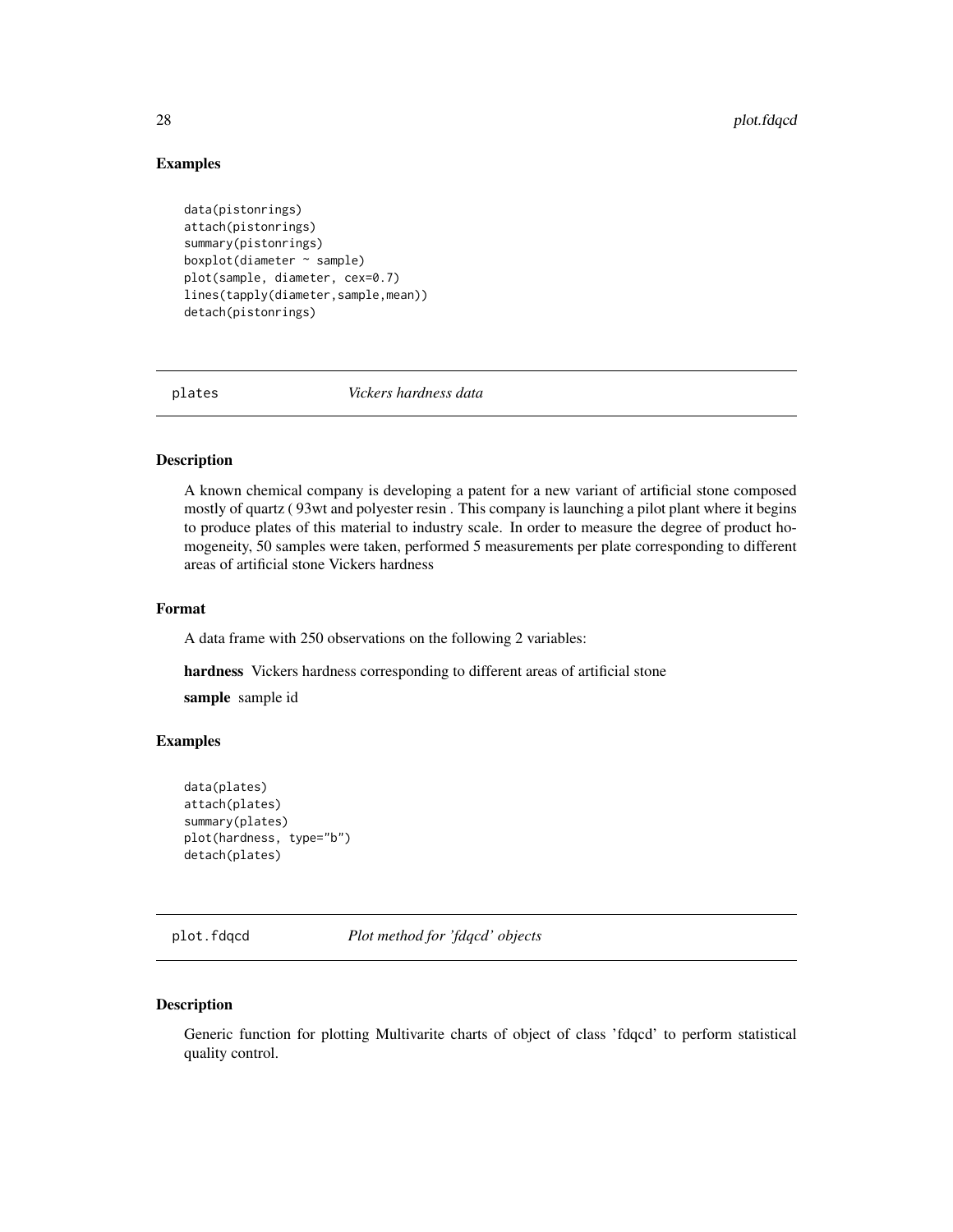#### <span id="page-28-0"></span>plot.fdqcs.depth 29

#### Usage

```
## S3 method for class 'fdqcd'
plot(x, y = NULL, title = NULL, xlab = NULL, ylab = NULL, col = NULL, ...)
```
#### Arguments

| $\mathsf{x}$ | Object fdqcd (pashe I)                     |
|--------------|--------------------------------------------|
| <b>V</b>     | Object fdqcd (monitoring)                  |
| title        | an overall title for the plot              |
| xlab         | a title for the x axis                     |
| ylab         | a title for the y axis                     |
| col          | The color for curves                       |
|              | arguments to be passed to or from methods. |

#### Examples

```
library(qcr)
m < -30tt < -seq(0,1,len=m)mu<-30 \times tt \times (1 - tt)^{\wedge}(3/2)n0 <- 100
set.seed(12345)
mdata<-matrix(NA,ncol=m,nrow=n0)
sigma <- exp(-3*as.matrix(dist(tt))/0.9)
for (i in 1:n\emptyset) mdata[i,] <- mu+0.5*mvrnorm(mu = mu, Sigma = sigma)
fdchart <- fdqcd(mdata)
plot(fdchart,type="l",col="gray")
```
plot.fdqcs.depth *Plot method for 'fdqcs.depth' objects*

#### Description

Generic function for plotting charts of object of class 'fdqcs.depth' to perform statistical quality control.

Generic function for plotting charts of object of class 'fdqcs.rank' to perform statistical

```
## S3 method for class 'fdqcs.depth'
plot(
 x,
  title.fdata = NULL,
  title.depth = NULL,
  xlab = NULL,
 ylab = NULL,
```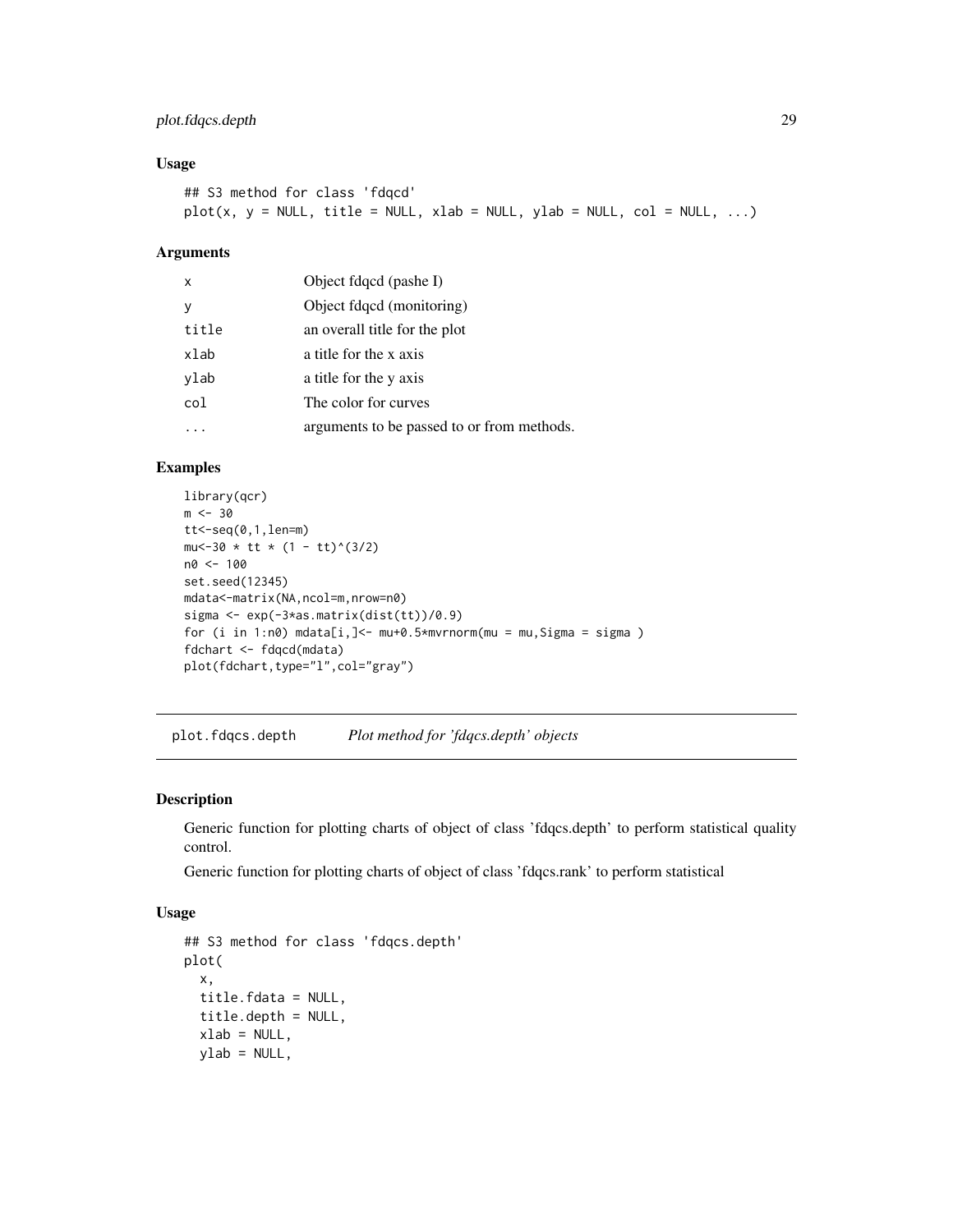```
col = NULL,draw.control = NULL,
  ...
\mathcal{L}## S3 method for class 'fdqcs.rank'
plot(
  x,
  title.fdata = NULL,
 title.rank = NULL,
 xlab = NULL,ylab = NULL,
 col = NULL,draw.control = NULL,...
)
```
#### Arguments

| x            | Object fdqcs.depth                                                                          |
|--------------|---------------------------------------------------------------------------------------------|
| title.fdata  | an overall title for the fdata plot                                                         |
| title.depth  | an overall title for the depth plot                                                         |
| xlab         | a title for the x axis                                                                      |
| ylab         | a title for the y axis                                                                      |
| col          | The color for curves                                                                        |
| draw.control | ist that it specifies the col, lty and lwd for objects: fdataobj, statistic, IN and<br>OUT. |
| $\cdots$     | arguments to be passed to or from methods.                                                  |
| title.rank   | an overall title for the depth plot                                                         |
|              |                                                                                             |

plot.mqcs *Plot method for 'mqcs' objects*

#### Description

Generic function for plotting Multivarite charts of object of class 'mqcs' to perform statistical quality control.

```
## S3 method for class 'mqcs'
plot(x, title, subtitle, xlab, ylab, ylim, ...)
## S3 method for class 'mqcs.t2'
plot(
```
<span id="page-29-0"></span>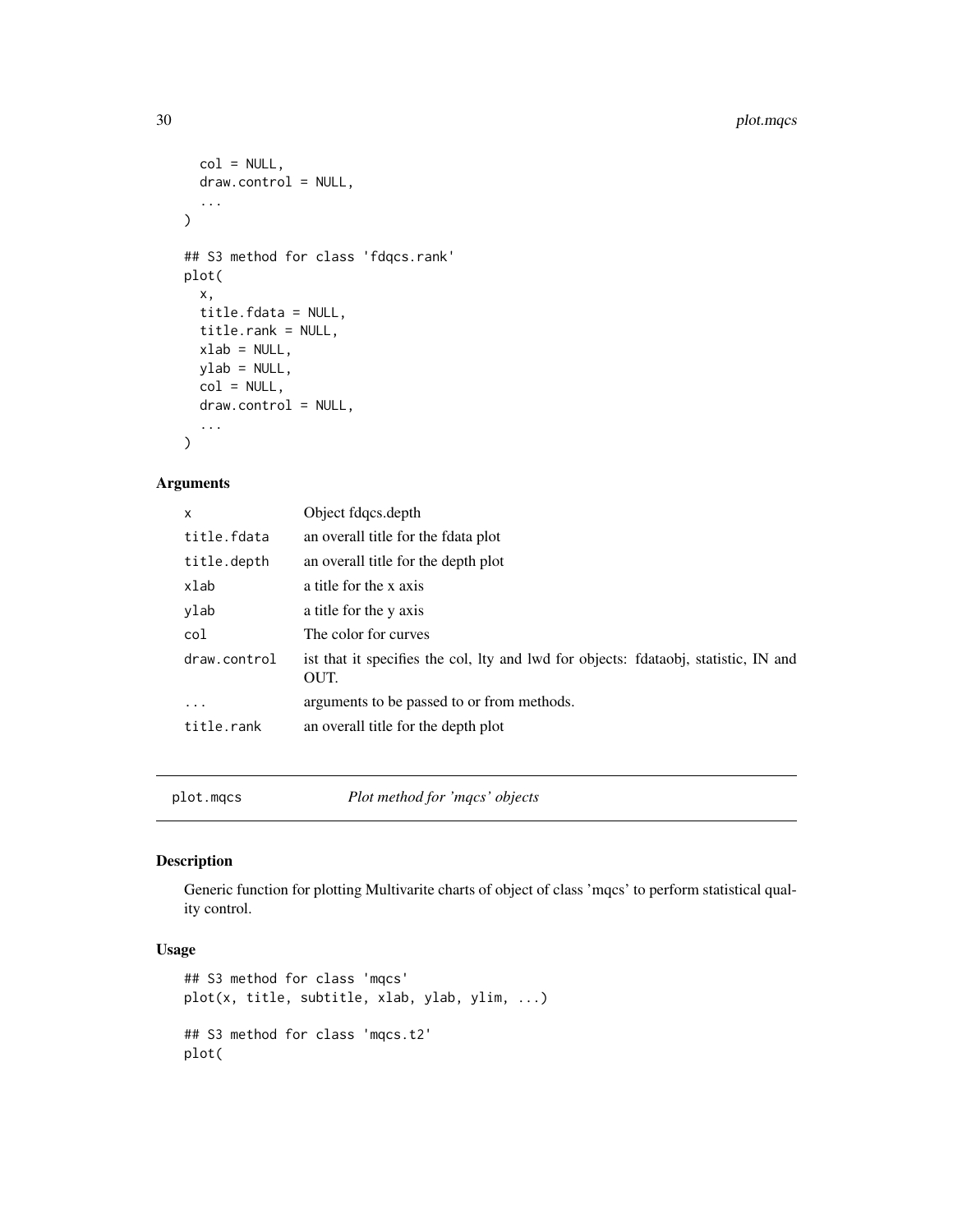<span id="page-30-0"></span>plot.npqcs 31

```
x,
 title = NULL,
 subtitle = NULL,
 xlab = NULL,ylab = NULL,
 ylim = NULL,
  ...
\mathcal{L}## S3 method for class 'mqcs.mcusum'
plot(
 x,
 title = NULL,
 subtitle = NULL,
 xlab = NULL,
 ylab = NULL,
 ylim = NULL,
  ...
\mathcal{L}## S3 method for class 'mqcs.mewma'
plot(
 x,
 title = NULL,
 subtitle = NULL,
 xlab = NULL,
 ylab = NULL,
 ylim = NULL,
  ...
)
```
#### Arguments

| x        | Object mqcs (Multivarite Quality Control Statical) |
|----------|----------------------------------------------------|
| title    | an overall title for the plot                      |
| subtitle | a sub title for the plot                           |
| xlab     | a title for the x axis                             |
| ylab     | a title for the y axis                             |
| vlim     | the y limits of the plot                           |
|          | arguments to be passed to or from methods.         |

plot.npqcs *Plot method for 'npqcs' objects*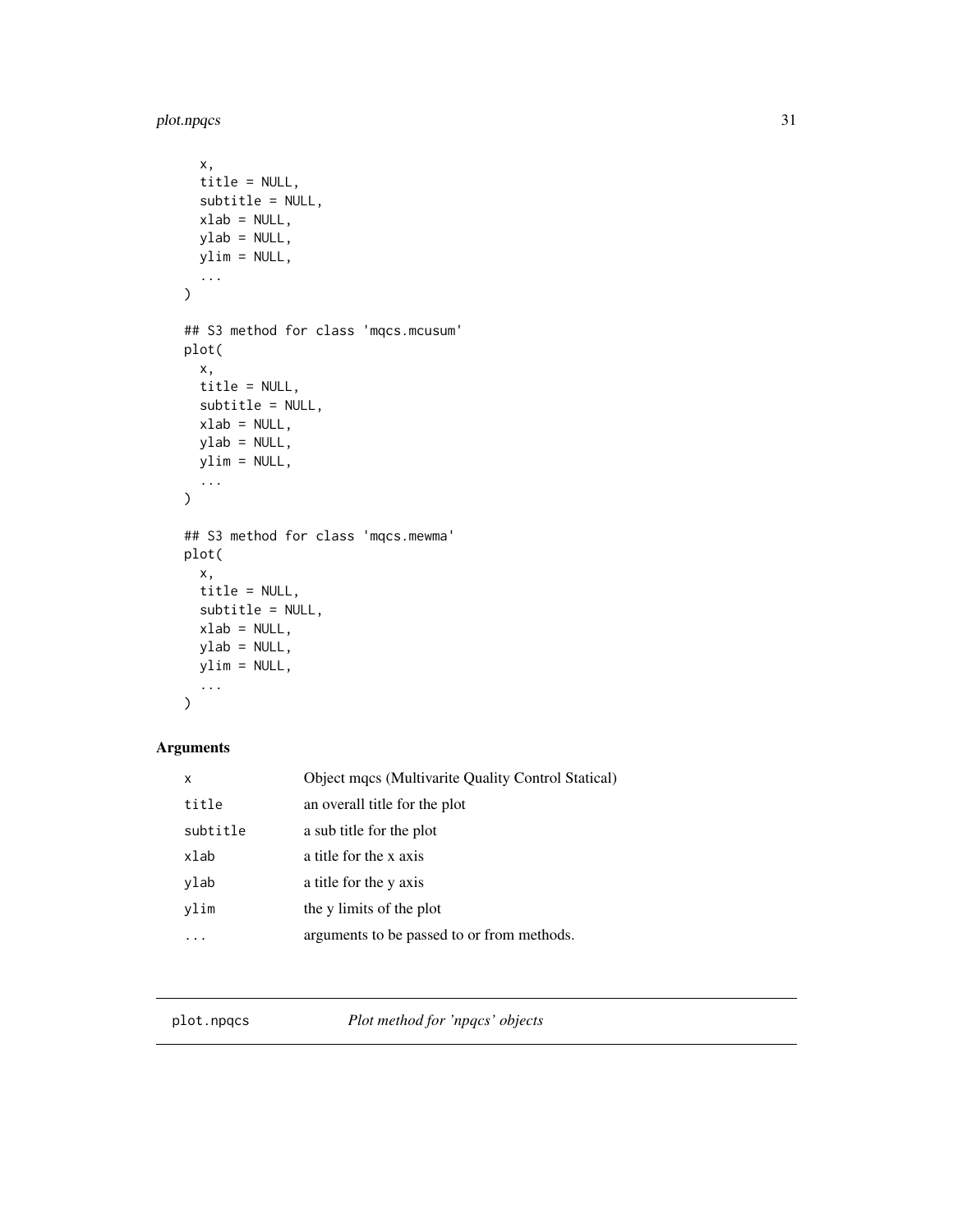#### Description

Generic function for plotting Multivarite charts of object of class 'npqcs' to perform statistical quality control.

#### Usage

```
## S3 method for class 'npqcs'
plot(x, title, subtitle, xlab, ylab, ylim, lim = TRUE, ...)
## S3 method for class 'npqcs.r'
plot(
 x,
  title = NULL,
 subtitle = NULL,
 xlab = NULL,
 ylab = NULL,
 ylim = NULL,
  ...
\mathcal{L}## S3 method for class 'npqcs.Q'
plot(
  x,
 title = NULL,
  subtitle = NULL,
 xlab = NULL,
 ylab = NULL,
 ylim = NULL,
  ...
)
## S3 method for class 'npqcs.S'
plot(
 x,
  title = NULL,
  subtitle = NULL,
 xlab = NULL,
 ylab = NULL,
 ylim = NULL,
  ...
\mathcal{L}
```

| x        | Object npqcs (Multivarite Quality Control Statical) |
|----------|-----------------------------------------------------|
| title    | an overall title for the plot                       |
| subtitle | a sub title for the plot                            |
| xlab     | a title for the x axis                              |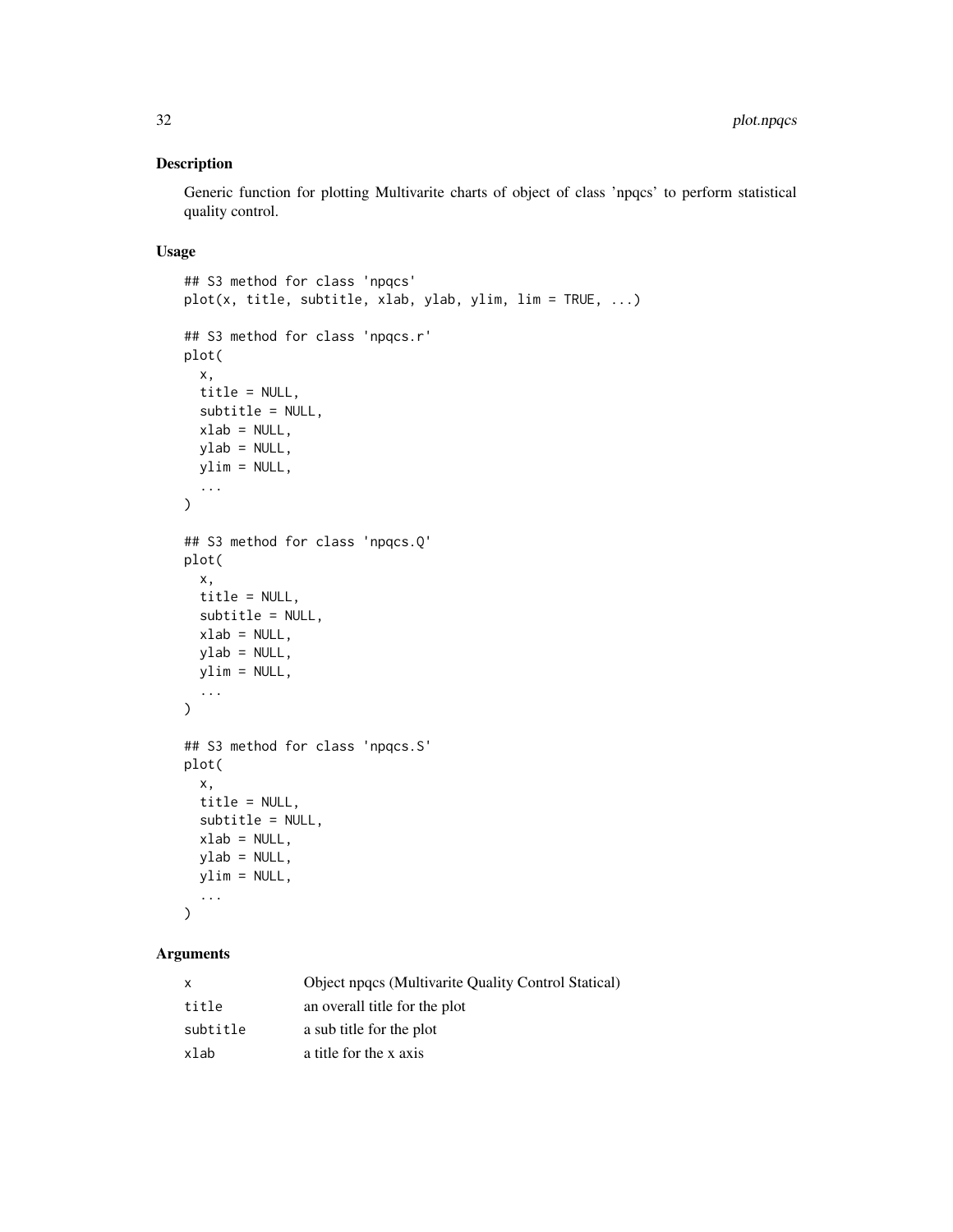#### <span id="page-32-0"></span>plot.qcs 33

| ylab | a title for the y axis                                     |
|------|------------------------------------------------------------|
| vlim | the y limits of the plot                                   |
| lim  | a logical value indicating that limits should be constant. |
| .    | arguments to be passed to or from methods.                 |
|      |                                                            |

plot.qcs *function to create a plotting 'qcs' object*

#### Description

Generic function for plotting Shewhart charts of object of class 'qcs' to perform statistical quality control.

```
## S3 method for class 'qcs'
plot(
  x,
 title,
  subtitle,
 xlab,
 ylab,
 ylim,
  center.nominal = NULL,
 limits.specification = NULL,
  limits.alert = NULL,
  type.data = c("continuous", "atributte", "dependence"),
  ...
)
## S3 method for class 'qcs.xbar'
plot(
  x,
  title = NULL,
  subtitle = NULL,
 xlab = NULL,ylab = NULL,
 ylim = NULL,
  conf.nsigma.alert = NULL,
 center.nominal = NULL,
  limits.specification = NULL,
  ...
\mathcal{L}## S3 method for class 'qcs.S'
plot(
```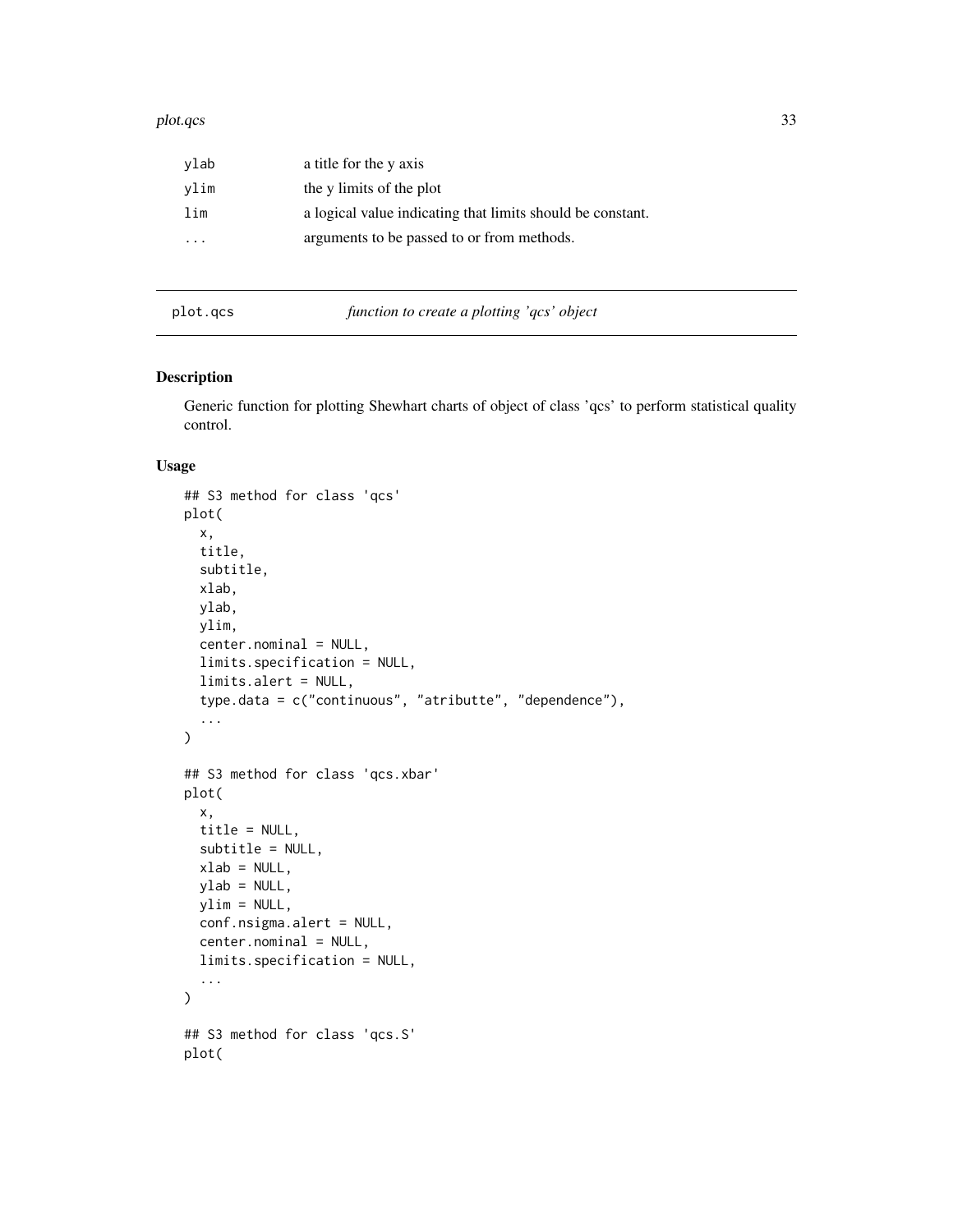34 plot.qcs

```
x,
  title = NULL,
  subtitle = NULL,
 xlab = NULL,
 ylab = NULL,
 ylim = NULL,
  conf.nsigma.alert = NULL,
  center.nominal = NULL,
 limits.specification = NULL,
  ...
\mathcal{L}## S3 method for class 'qcs.R'
plot(
  x,
  title = NULL,
  subtitle = NULL,
 xlab = NULL,
 ylab = NULL,
 vlim = NULL,
  conf.nsigma.alert = NULL,
  center.nominal = NULL,
 limits.specification = NULL,
  ...
\mathcal{L}## S3 method for class 'qcs.one'
plot(
 x,
  title = NULL,
  subtitle = NULL,
 xlab = NULL,ylab = NULL,
 ylim = NULL,
  conf.nsigma.alert = NULL,
  center.nominal = NULL,
  limits.specification = NULL,
  ...
\mathcal{L}## S3 method for class 'qcs.p'
plot(
 x,
 title = NULL,
  subtitle = NULL,
  xlab = NULL,ylab = NULL,
 ylim = NULL,
```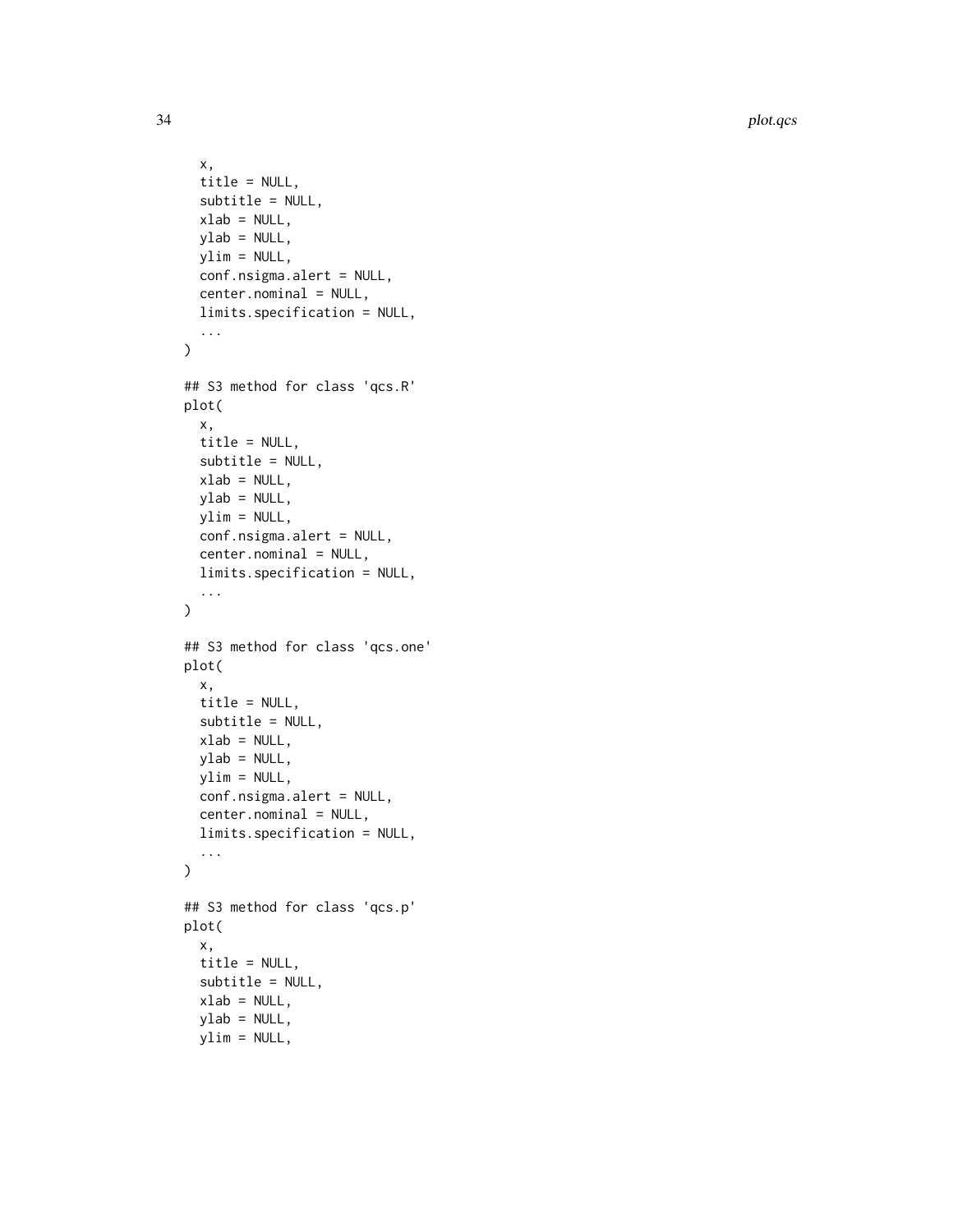#### plot.qcs 35

```
conf.nsigma.alert = NULL,
  center.nominal = NULL,
  limits.specification = NULL,
  ...
\mathcal{L}## S3 method for class 'qcs.np'
plot(
 x,
 title = NULL,
  subtitle = NULL,
 xlab = NULL,
 ylab = NULL,
 ylim = NULL,
 conf.nsigma.alert = NULL,
  center.nominal = NULL,
 limits.specification = NULL,
  ...
\lambda## S3 method for class 'qcs.c'
plot(
 x,
  title = NULL,
  subtitle = NULL,
 xlab = NULL,
 ylab = NULL,
 ylim = NULL,
  conf.nsigma.alert = NULL,
  center.nominal = NULL,
 limits.specification = NULL,
  ...
)
## S3 method for class 'qcs.u'
plot(
 x,
  title = NULL,
  subtitle = NULL,
 xlab = NULL,
 ylab = NULL,
 ylim = NULL,
  conf.nsigma.alert = NULL,
  center.nominal = NULL,
 limits.specification = NULL,
  ...
)
```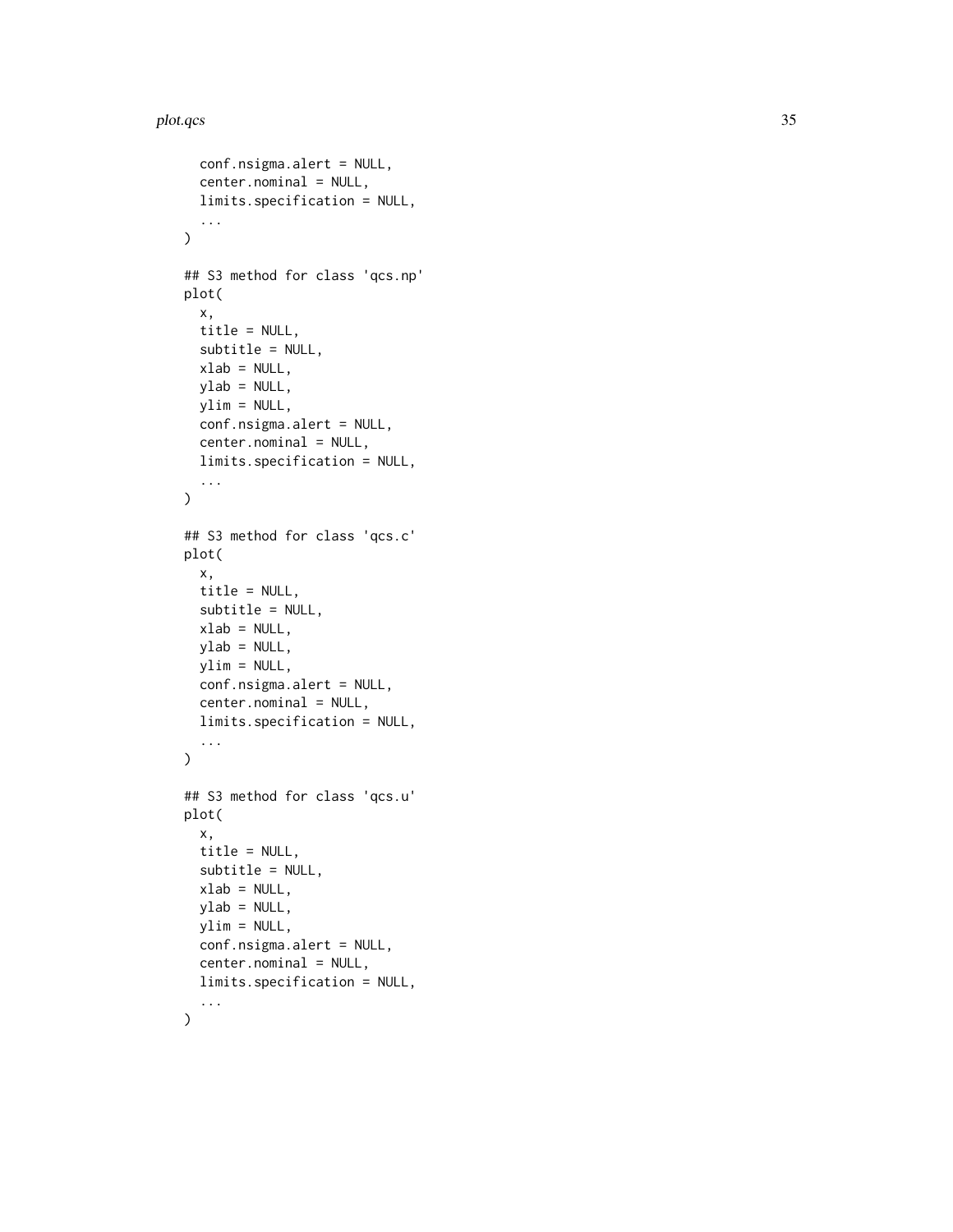```
## S3 method for class 'qcs.ewma'
plot(
  x,
  title = NULL,
  subtitle = NULL,
  xlab = NULL,ylab = NULL,
  ylim = NULL,
  ...
\overline{)}## S3 method for class 'qcs.cusum'
plot(
  x,
  title = NULL,
  subtitle = NULL,
  xlab = NULL,ylab = NULL,
 ylim = NULL,
  ...
\mathcal{L}
```

| X                    | Object qcs (Quality Control Statical)                                                                                                                                                |  |
|----------------------|--------------------------------------------------------------------------------------------------------------------------------------------------------------------------------------|--|
| title                | an overall title for the plot                                                                                                                                                        |  |
| subtitle             | a sub title for the plot                                                                                                                                                             |  |
| xlab                 | a title for the x axis                                                                                                                                                               |  |
| ylab                 | a title for the y axis                                                                                                                                                               |  |
| ylim                 | the y limits of the plot                                                                                                                                                             |  |
|                      | center nominal a value specifying the center of group statistics or the "target" value of the pro-<br>cess                                                                           |  |
| limits.specification |                                                                                                                                                                                      |  |
|                      | a two-value vector specifying control limits.                                                                                                                                        |  |
| limits.alert         | a two-value vector specifying control alert limits.                                                                                                                                  |  |
| type.data            | a string specifying the type of data.                                                                                                                                                |  |
| $\ddotsc$            | arguments to be passed to or from methods.                                                                                                                                           |  |
| conf.nsigma.alert    |                                                                                                                                                                                      |  |
|                      | a numeric value used to compute control limits, specifying the number of stan-<br>dard deviations (if conf. $nsigma > 1$ ) or the confidence level (if $0 <$ conf. nsigma<br>$<$ 1). |  |
| conf.nsigma          | a numeric value used to compute control limits, specifying the number of stan-<br>dard deviations (if conf. nsigma $> 1$ ) or the confidence level (if $0 <$ conf. nsigma<br>$<$ 1). |  |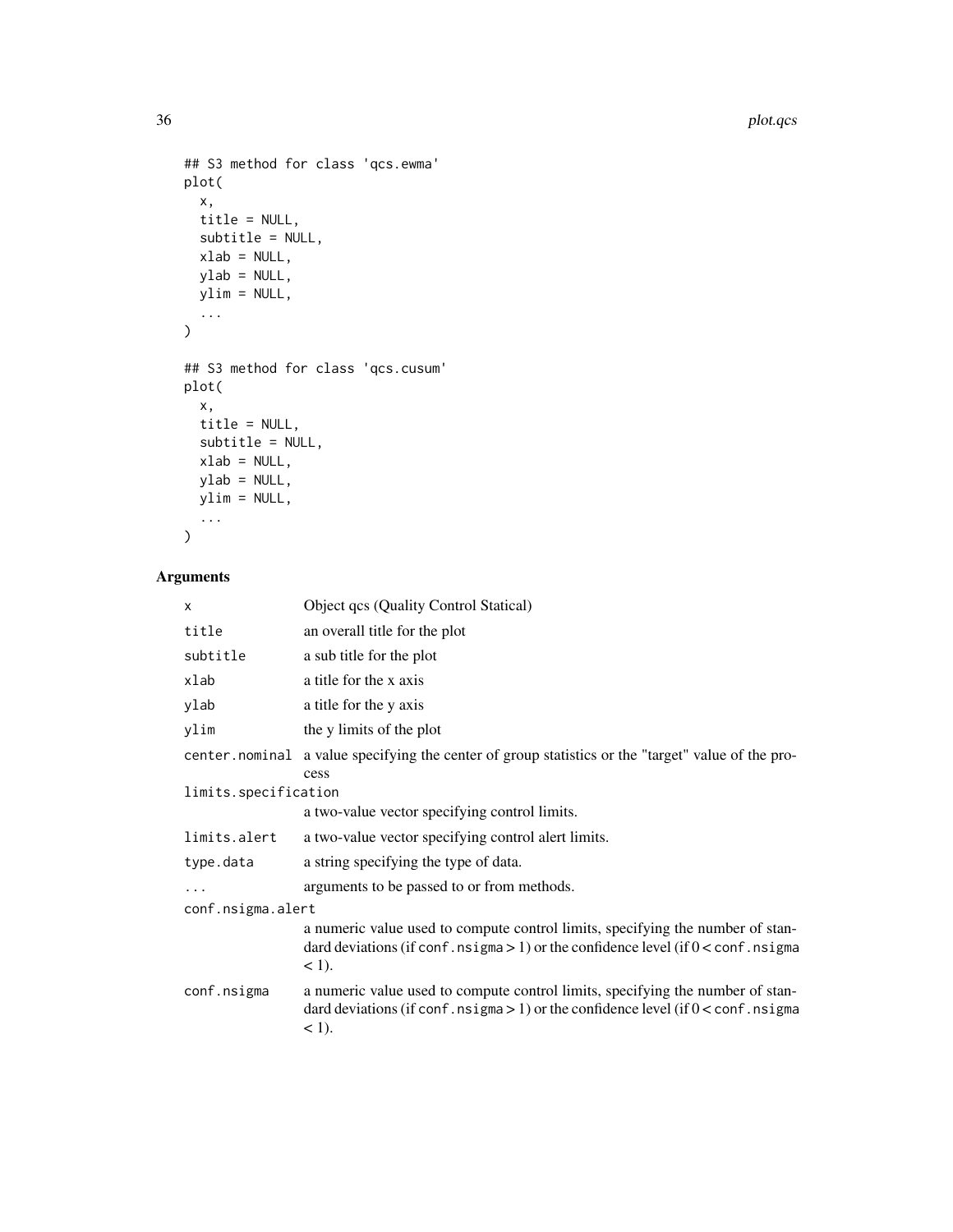<span id="page-36-0"></span>

#### Description

A shipyard of recreational boats manufacturing, intended to optimize and control the mechanical properties hull yacht models. This has made a study in which the modulus of elasticity tensile strength of the epoxy resin (polymer) used, after applying different curing pressures measured: 0.1 y 10 MPa. 60 subsamples composed of three measurements taken on the same day are taken.

#### Format

A data frame with 180 observations on the following 3 variables:

presion presion level sample sample id measur pressures measured: 0.1 y 10 MPa

#### Examples

```
data(presion)
attach(presion)
summary(presion)
plot(presion$presion, type="b")
detach(presion)
```
<span id="page-36-1"></span>qcd *Quality Control Data*

#### Description

Create an object of class 'qcd' to perform statistical quality control. This object may then be used to plot Shewhart charts, Multivariate Control Charts, and more.

```
qcd(
  data,
  var.index = 1,
  sample.index = 2,
  covar.index = NULL,
  covar.names = NULL,
  data.name = NULL,
  type.data = c("continuous", "atributte", "dependence"),
  sizes = NULL
)
```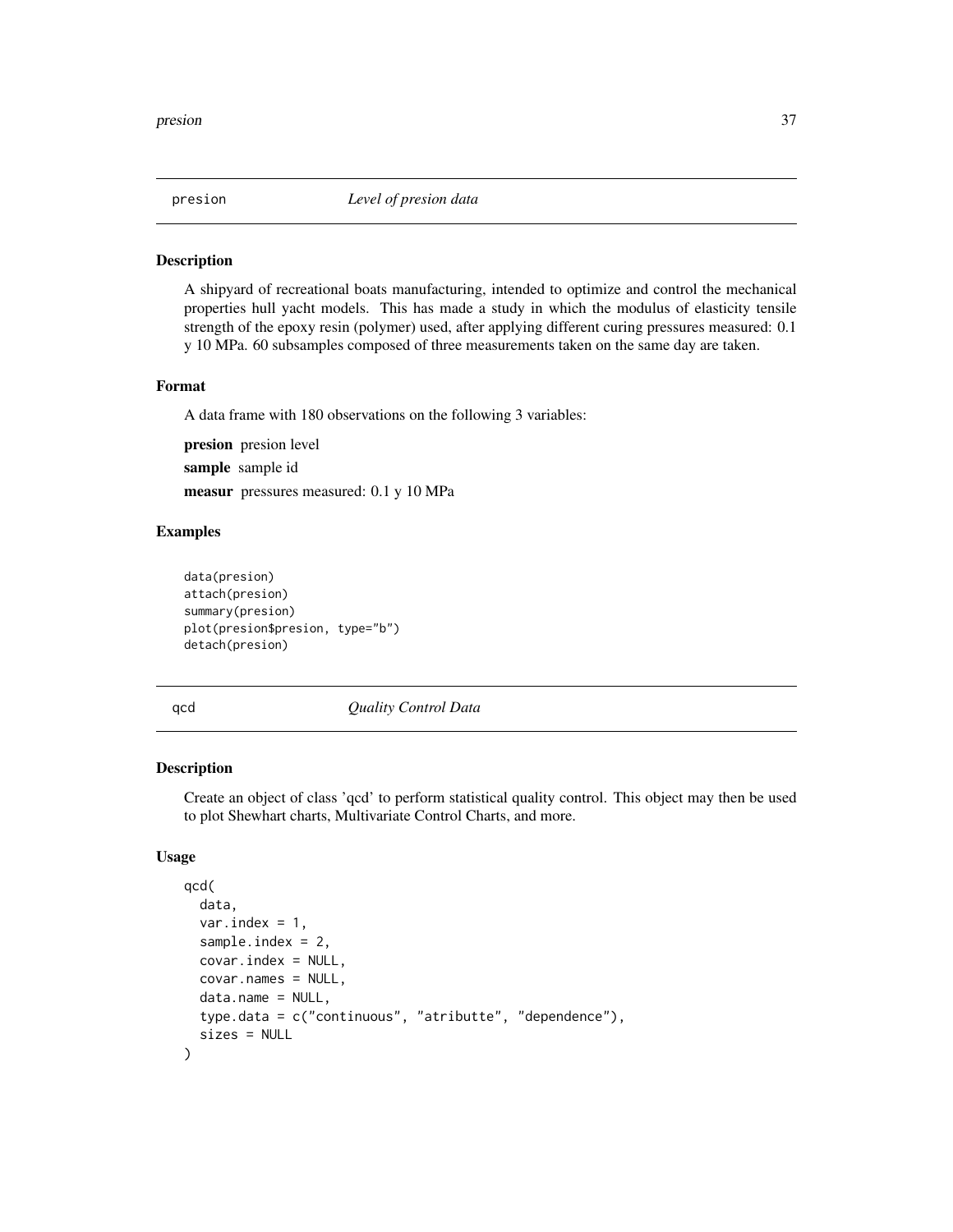<span id="page-37-0"></span>

| data         | a matrix or data-frame which should contain data, index sample and, optionally,<br>$covariate(s)$ .                                                                                                                                                                           |
|--------------|-------------------------------------------------------------------------------------------------------------------------------------------------------------------------------------------------------------------------------------------------------------------------------|
| var.index    | a scalar with the column number corresponding to the observed data for the<br>variable (the variable quality). Alternativelly can be a string with the name of<br>the quality variable.                                                                                       |
| sample.index | a scalar with the column number corresponding to the index each group (sam-<br>ple).                                                                                                                                                                                          |
| covar.index  | optional. A scalar or numeric vector with the column number(s) corresponding<br>to the covariate(s). Alternativelly it can be a character vector with the names of<br>the covariates.                                                                                         |
| covar.names  | optional. A string or vector of strings with names for the covariate columns.<br>Only valid if there is more than one column of data. By default, takes the names<br>from the original object.                                                                                |
| data.name    | a string specifying the name of the variable which appears on the plots. If not<br>provided it is taken from the object given as data.                                                                                                                                        |
| type.data    | a string specifying the type of data.                                                                                                                                                                                                                                         |
| sizes        | optional. A value or a vector of values specifying the sample sizes associated<br>with each group. For continuous data the sample sizes are obtained counting<br>the non-NA elements##' of the sample.index vector. For attribute variable the<br>argument sizes is required. |

qcr *Quality Control Review*

#### Description

Quality Control Review Univariate and multivariate SQC tools that completes and increases the SQC techniques available in R. Apart from integrating different R packages devoted to SQC ('qcc','MSQC'), provides nonparametric tools that are highly useful when Gaussian assumption is not met. This package computes standard univariate control charts for individual measurements, X-bar, S, R, p, np, c, u, EWMA and CUSUM. In addition, it includes functions to perform multivariate control charts such as Hotelling T2, MEWMA and MCUSUM. As representative feature, multivariate nonparametric alternatives based on data depth are implemented in this package: r, Q and S control charts. In addition, Phase I and II control charts for functional data are included. This package also allows the estimation of the most complete set of capability indices from first to fourth generation, covering the nonparametric alternatives, and performing the corresponding capability analysis graphical outputs, including the process capability plots.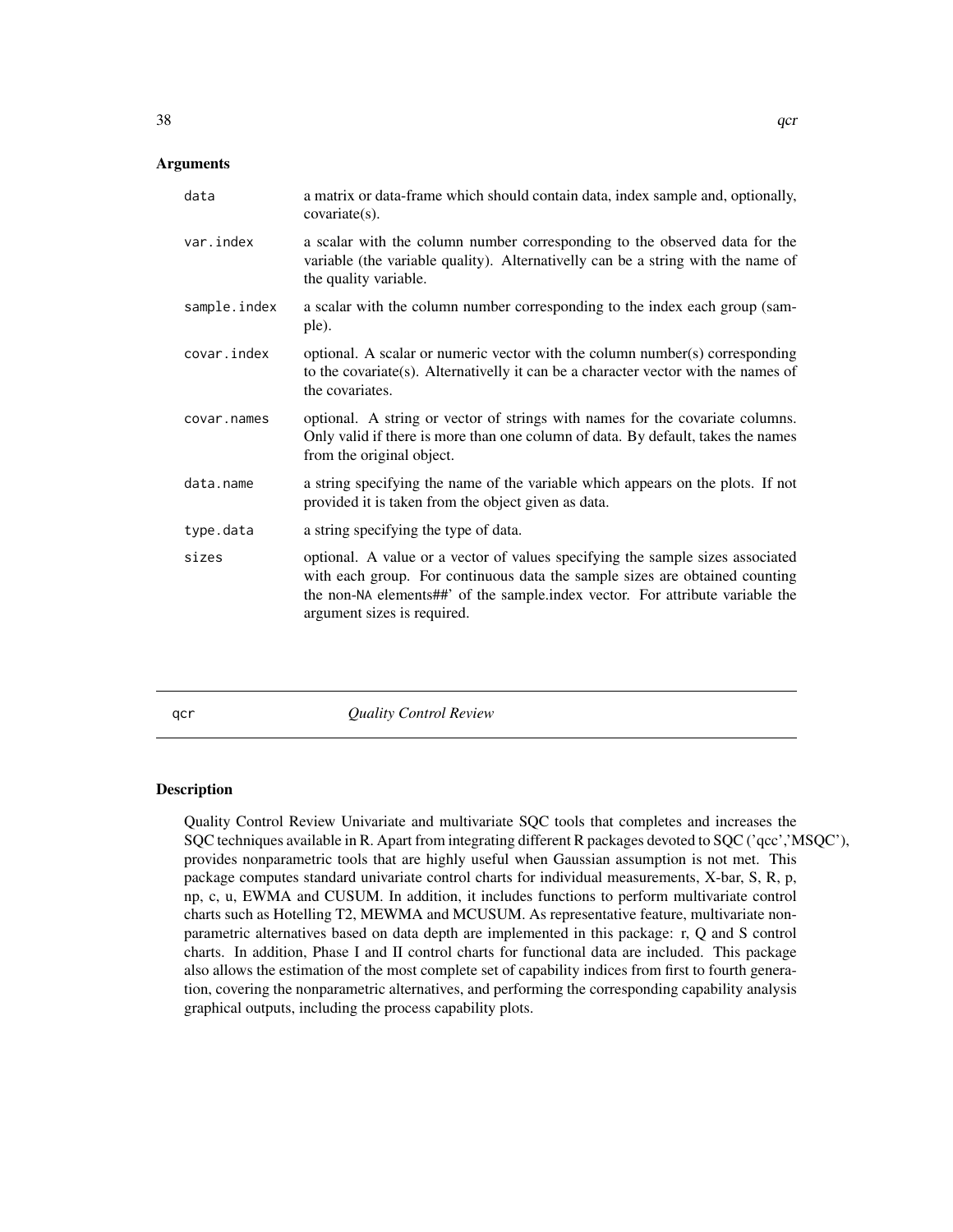#### <span id="page-38-1"></span><span id="page-38-0"></span>Description

Create an object of class 'qcs' to perform statistical quality control. This object may then be used to plot Shewhart charts, Multivariate Control Charts, and more.

```
qcs(
  x,
  sample.index,
 sizes = NULL,
  type = c("xbar", "R", "S", "one", "p", "np", "c", "u", "ewma", "cusum"),
  center = NULL,
  std.dev,
  conf.nsigma = 3,
  limits = NULL,
  type.data = c("continuous", "atributte", "dependence"),
  lambda = 0.2,
  decision.interval = 5,
  se.shift = 1)
qcs.continuous(
  x,
  sample.index,
  sizes = NULL,
  type = c("xbar", "R", "S", "one"),
  center = NULL,
  std.dev,
  conf.nsigma = 3,
  limits = NULL
\mathcal{L}qcs.atributte(
  x,
  sample.index = NULL,
  sizes = NULL,
  type = c("p", "np", "c", "u"),
  center = NULL,
  conf.nsigma = 3,
  limits = NULL
)
qcs.dependence(
```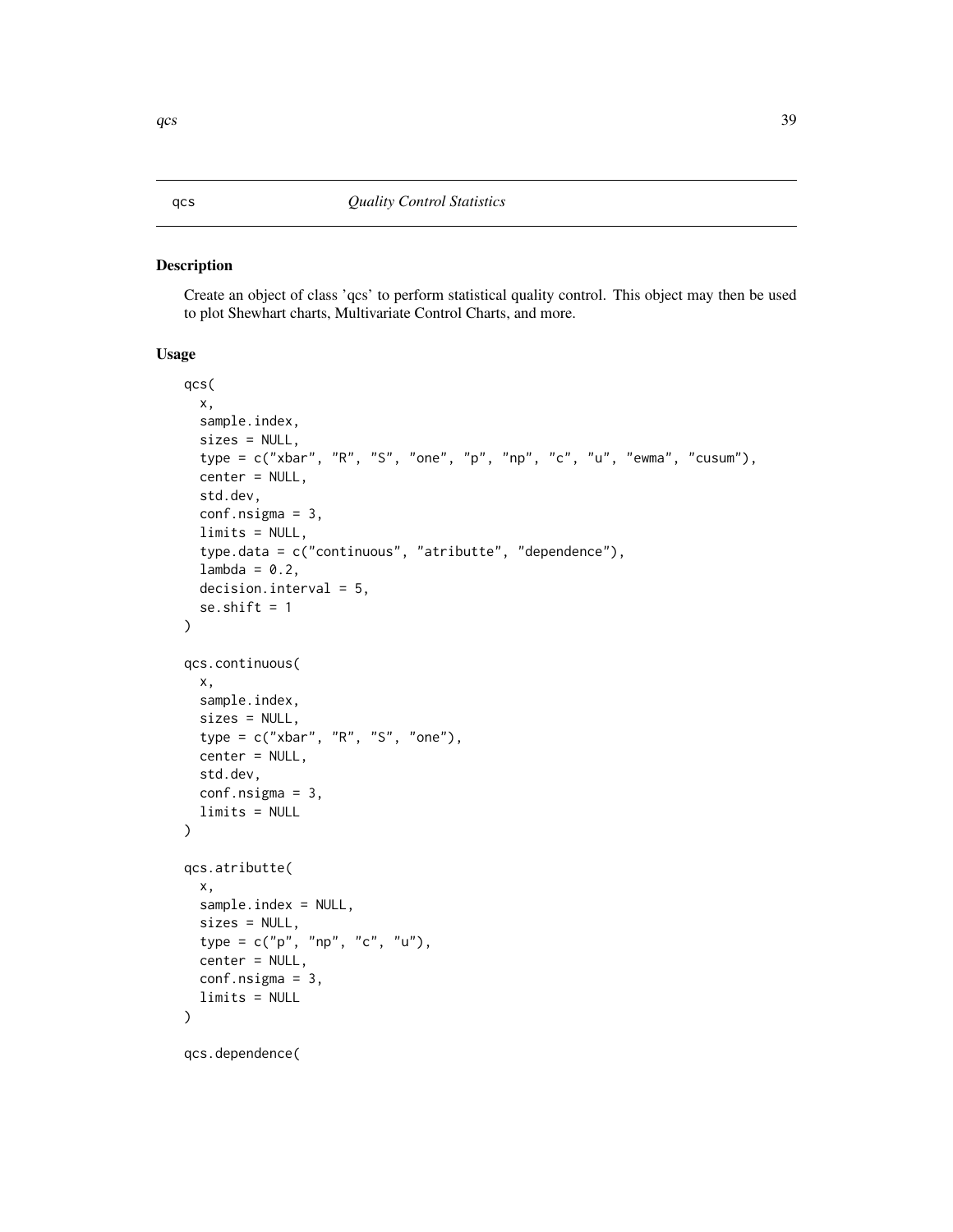```
x,
 sample.index = NULL,
 sizes = NULL,
 type = c("ewma", "cusum"),
 center = NULL,
 std.dev,
 nsigma = 3,lambda = 0.2,
 decision.interval = 5,
 se.shift = 1
)
```

| х         |                                                                                                        | a vector containing observed data                                                                                                                                                                                                                                      |                                                                                                                                                                                                                                                                                                                                                                                          |
|-----------|--------------------------------------------------------------------------------------------------------|------------------------------------------------------------------------------------------------------------------------------------------------------------------------------------------------------------------------------------------------------------------------|------------------------------------------------------------------------------------------------------------------------------------------------------------------------------------------------------------------------------------------------------------------------------------------------------------------------------------------------------------------------------------------|
|           | sample.index                                                                                           | a scalar with the column number corresponding to the index of each group (sam-<br>ple).                                                                                                                                                                                |                                                                                                                                                                                                                                                                                                                                                                                          |
| sizes     |                                                                                                        | a value or a vector of values specifying the sample sizes associated with each<br>group. For continuous data the sample sizes are obtained counting the non-NA<br>elements of the sample index vector. For "p", "np" and "u" charts the argument<br>sizes is required. |                                                                                                                                                                                                                                                                                                                                                                                          |
| type      |                                                                                                        |                                                                                                                                                                                                                                                                        | a character string specifying the group statistics to compute:                                                                                                                                                                                                                                                                                                                           |
|           | "xbar"<br>"R"<br>"S"<br>"one"<br>"p"<br>$"$ np"<br>$^{\prime\prime}$ C $^{\prime\prime}$<br>"u"<br>"g" | Statistic charted<br>mean<br>range<br>standard deviation<br>mean<br>proportion<br>count<br>count<br>count<br>count                                                                                                                                                     | Chart description<br>means of a continuous process variable<br>ranges of a continuous process variable<br>standard deviations of a continuous variable<br>one-at-time data of a continuous process variable<br>proportion of nonconforming units<br>number of nonconforming units<br>nonconformities per unit<br>average nonconformities per unit<br>number of non-events between events |
| center    |                                                                                                        | cess.                                                                                                                                                                                                                                                                  | a value specifying the center of group statistics or the "target" value of the pro-                                                                                                                                                                                                                                                                                                      |
| std.dev   |                                                                                                        |                                                                                                                                                                                                                                                                        | a value or an available method specifying the within-group standard deviation(s)<br>of the process. Several methods are available for estimating the standard devia-<br>tion in case of a continuous process variable.                                                                                                                                                                   |
|           | conf.nsigma                                                                                            | $<$ 1).                                                                                                                                                                                                                                                                | a numeric value used to compute control limits, specifying the number of stan-<br>dard deviations (if conf. nsigma $> 1$ ) or the confidence level (if $0 <$ conf. nsigma                                                                                                                                                                                                                |
| limits    |                                                                                                        |                                                                                                                                                                                                                                                                        | a two-value vector specifying control limits.                                                                                                                                                                                                                                                                                                                                            |
| type.data |                                                                                                        | a string specifying el type de data.                                                                                                                                                                                                                                   |                                                                                                                                                                                                                                                                                                                                                                                          |
| lambda    |                                                                                                        | the smoothing parameter $0 \leq \lambda \leq 1$                                                                                                                                                                                                                        |                                                                                                                                                                                                                                                                                                                                                                                          |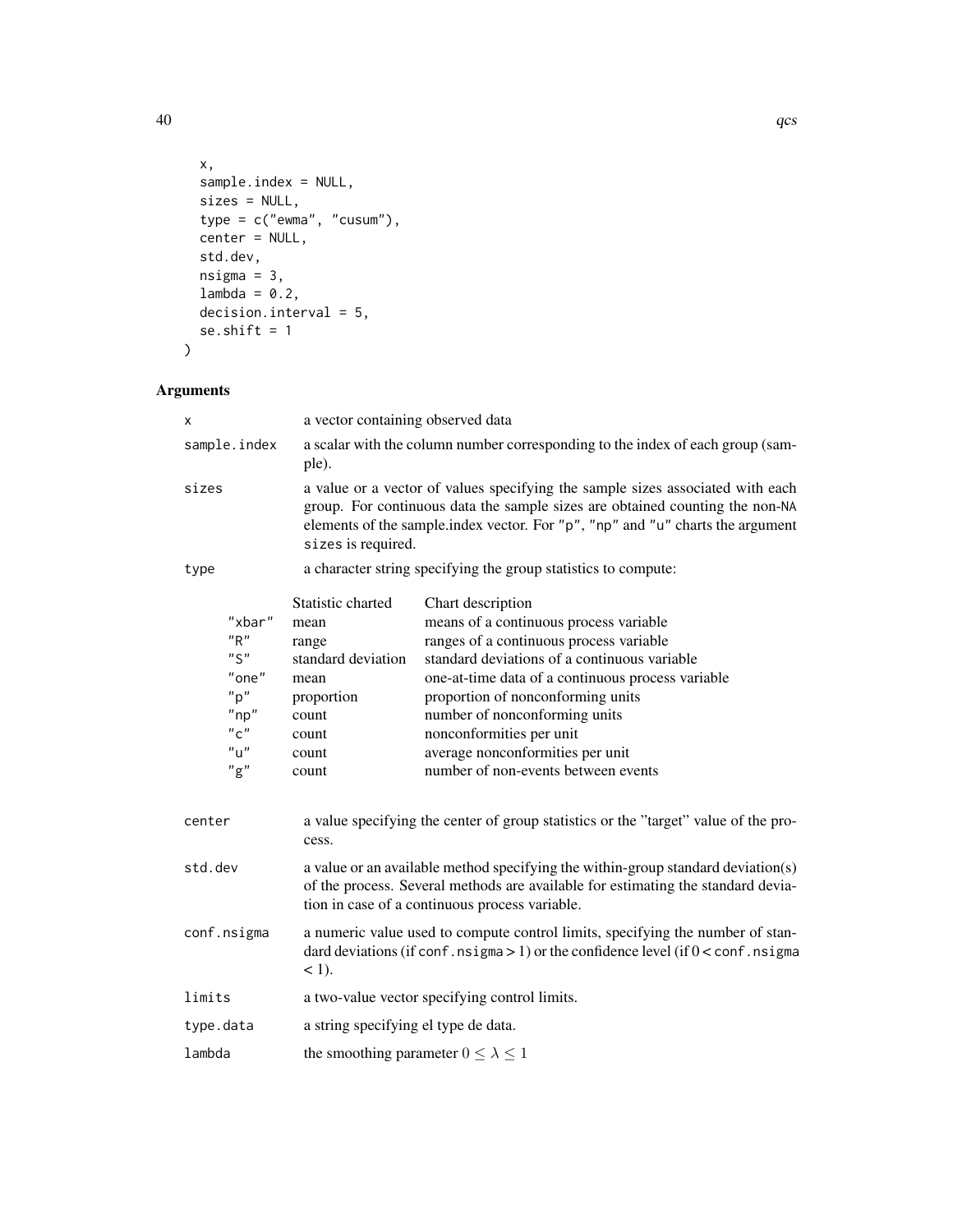#### <span id="page-40-0"></span> $qcs.add$  41

| decision.interval |                                                                                                                                        |
|-------------------|----------------------------------------------------------------------------------------------------------------------------------------|
|                   | A numeric value specifying the number of standard errors of the summary statis-<br>tics at which the cumulative sum is out of control. |
| se.shift          | The amount of shift to detect in the process, measured in standard errors of the<br>summary statistics.                                |
| nsigma            | a numeric value used to compute control limits, specifying the number of stan-<br>dard deviations.                                     |

#### Value

Returns an object of class 'qcs'.

#### References

Montgomery, D.C. (2000) *Introduction to Statistical Quality Control*, 4th ed. New York: John Wiley & Sons.

Wetherill, G.B. and Brown, D.W. (1991) *Statistical Process Control*. New York: Chapman & Hall.

qcs.add *qcs.add Add a data.frame object with a qcs object*

#### Description

This function is used to join two objects of type data.frame and qcs.

#### Usage

```
qcs.add(x, \ldots)## Default S3 method:
qcs.add(
  x,
  value,
  var.index = NULL,
  sample.index = NULL,
  covar.index = NULL,
  ...
\mathcal{L}
```

| x         | Object type gcs                                                                                                                                                                            |
|-----------|--------------------------------------------------------------------------------------------------------------------------------------------------------------------------------------------|
| $\cdots$  | arguments to be passed to or from methods.                                                                                                                                                 |
| value     | Object type data.frame                                                                                                                                                                     |
| var.index | a scalar with the column number corresponding to the observed data for the<br>variable (the variable quality). Alternativelly it can be a string with the name of<br>the quality variable. |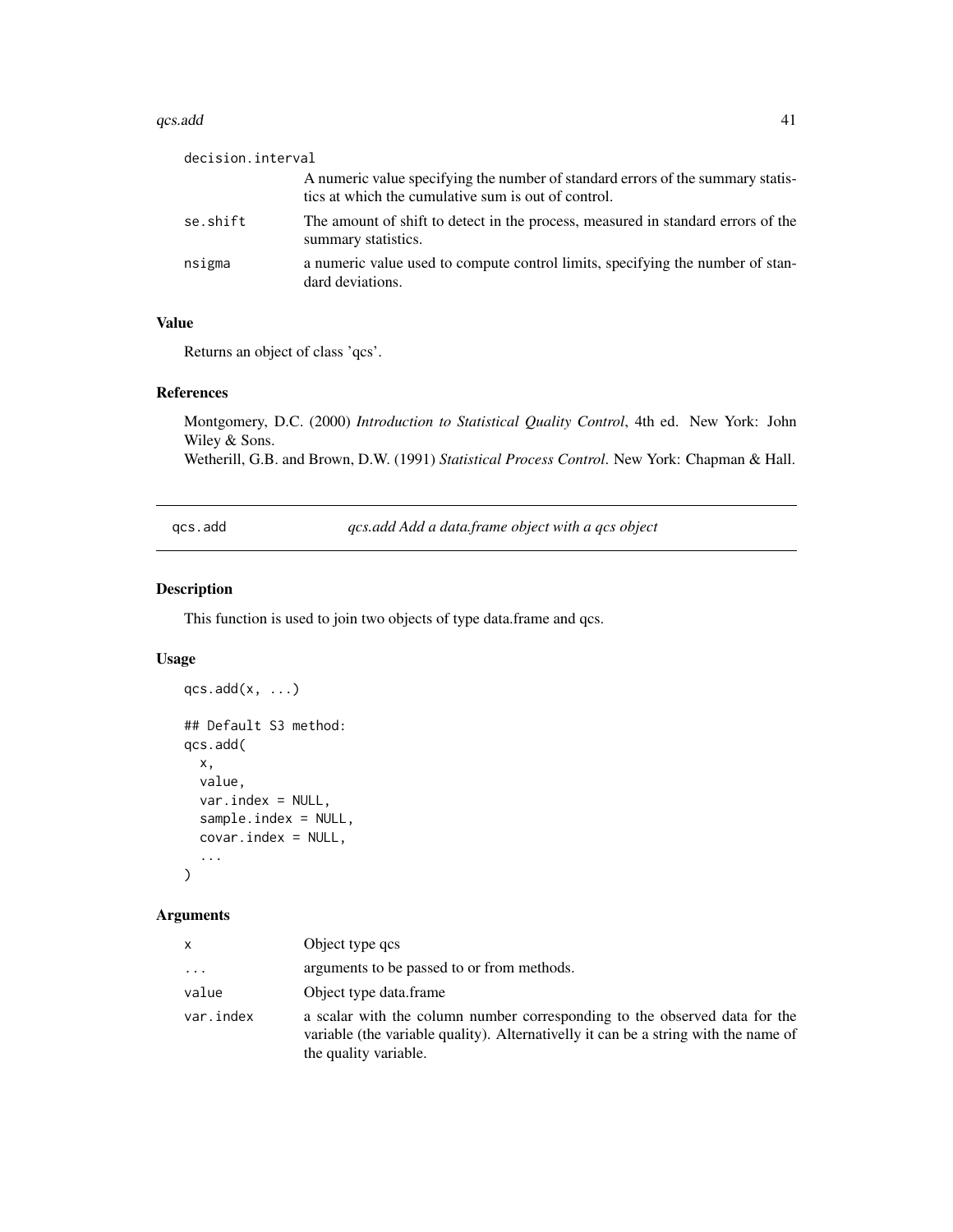<span id="page-41-0"></span>

| sample.index | a scalar with the column number corresponding the index each group (sample).                                                                                                       |
|--------------|------------------------------------------------------------------------------------------------------------------------------------------------------------------------------------|
| covar.index  | optional. A scalar or numeric vector with the column number(s) corresponding<br>to the covariate(s). Alternativelly can be a character vector with the names of<br>the covariates. |
|              |                                                                                                                                                                                    |

#### qcs.c *Function to plot Shewhart c chart*

#### Description

This function is used to compute statistics required by the c chart.

#### Usage

```
qcs.c(x, \ldots)## Default S3 method:
qcs.c(
 x,
 var.index = 1,
 sample.index = 2,
 covar.index = NULL,
  covar.names = NULL,
 data.name = NULL,
 sizes = NULL,
 center = NULL,
 conf.nsigma = 3,
 limits = NULL,
 plot = FALSE,
  ...
)
## S3 method for class 'qcd'
qcs.c(x, center = NULL, conf.nsigma = 3, limits = NULL, plot = FALSE, ...)
```

| x            | an object qcd (Quality Control Data)                                                                                                                                                    |
|--------------|-----------------------------------------------------------------------------------------------------------------------------------------------------------------------------------------|
| $\cdots$     | arguments passed to or from methods.                                                                                                                                                    |
| var.index    | a scalar with the column number corresponding to the observed data for the<br>variable (the variable quality). Alternativelly can be a string with the name of<br>the quality variable. |
| sample.index | a scalar with the column number corresponding to the index each group (sam-<br>ple).                                                                                                    |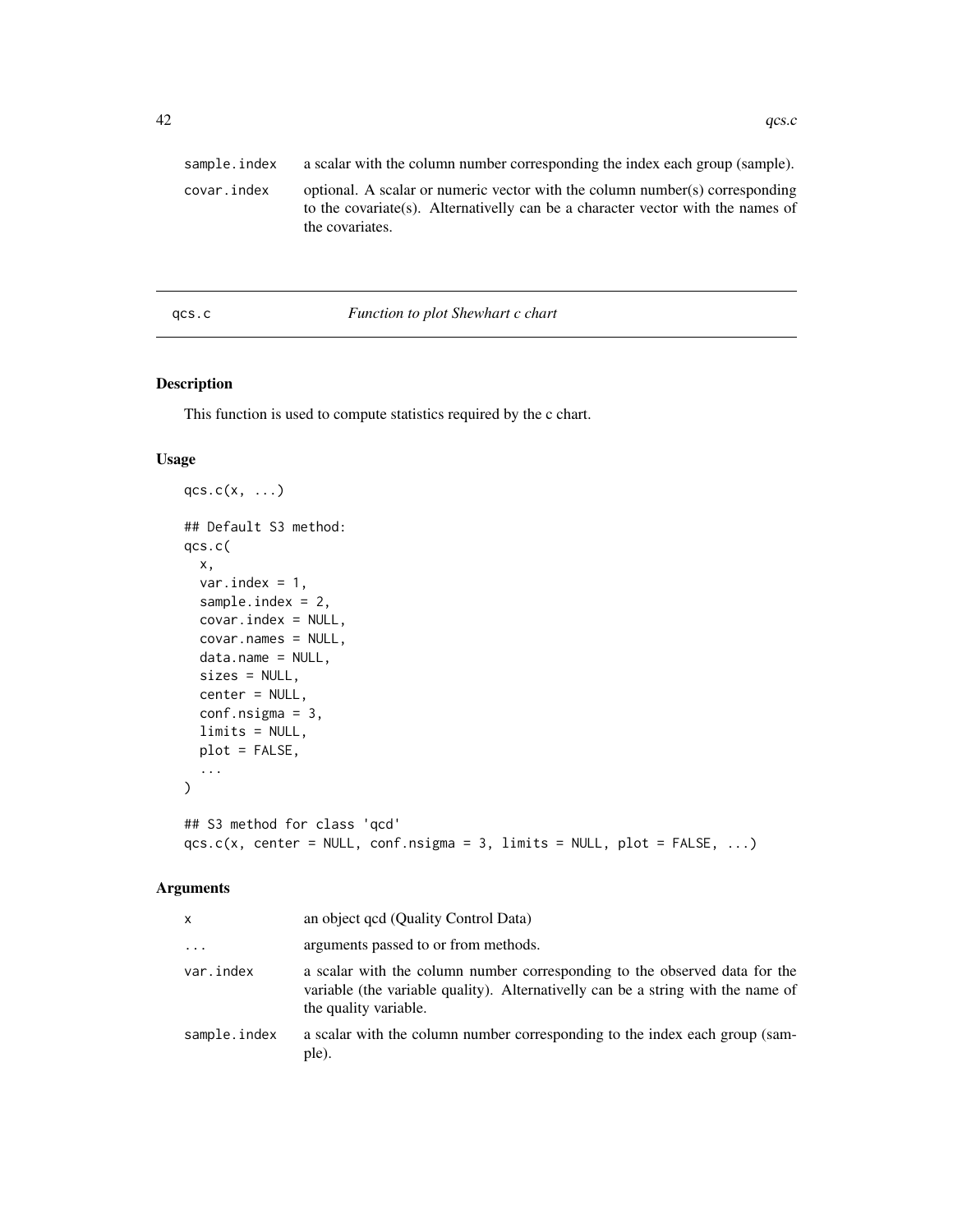#### <span id="page-42-0"></span> $q$ cs.ca  $\qquad \qquad \qquad$  43

| covar.index | optional. A scalar or numeric vector with the column number(s) corresponding<br>to the covariate(s). Alternativelly it can be a character vector with the names of<br>the covariates.                                                                                         |
|-------------|-------------------------------------------------------------------------------------------------------------------------------------------------------------------------------------------------------------------------------------------------------------------------------|
| covar.names | optional. A string or vector of strings with names for the covariate columns.<br>Only valid if there is more than one column of data. By default, takes the names<br>from the original object.                                                                                |
| data.name   | a string specifying the name of the variable which appears on the plots. If not<br>provided it is taken from the object given as data.                                                                                                                                        |
| sizes       | optional. A value or a vector of values specifying the sample sizes associated<br>with each group. For continuous data the sample sizes are obtained counting<br>the non-NA elements##' of the sample.index vector. For attribute variable the<br>argument sizes is required. |
| center      | a value specifying the center of group statistics or the "target" value of the pro-<br>cess.                                                                                                                                                                                  |
| conf.nsigma | a numeric value used to compute control limits, specifying the number of stan-<br>dard deviations (if conf. nsigma $> 1$ ) or the confidence level (if $0 <$ conf. nsigma<br>$<$ 1).                                                                                          |
| limits      | a two-value vector specifying control limits.                                                                                                                                                                                                                                 |
| plot        | a logical value indicating that it should be plotted.                                                                                                                                                                                                                         |

#### Examples

```
library(qcr)
data(circuit)
attach(circuit)
str(circuit)
datos <- circuit
datos$sample <- 1:length(datos$x)
str(datos)
sizes <- datos[,2]
datos.qcd \leq qcd(data = datos, var.index = 1, sample.index = 2,
                sizes = size, type.data = "atributte")
res.qcs <- qcs.c(datos.qcd)
summary(res.qcs)
plot(res.qcs)
```
qcs.ca *Capability Analysis*

#### Description

Calculates the process capability indices cp, cpk, cpL cpU, cpm, cpmk for a qcs object and normal distribution. Also, this function calculates confidence limits for  $C_p$  using the method described by Chou et al. (1990). Approximate confidence limits for  $C_{pl}$ ,  $C_{pu}$  and  $C_{pk}$  are computed using the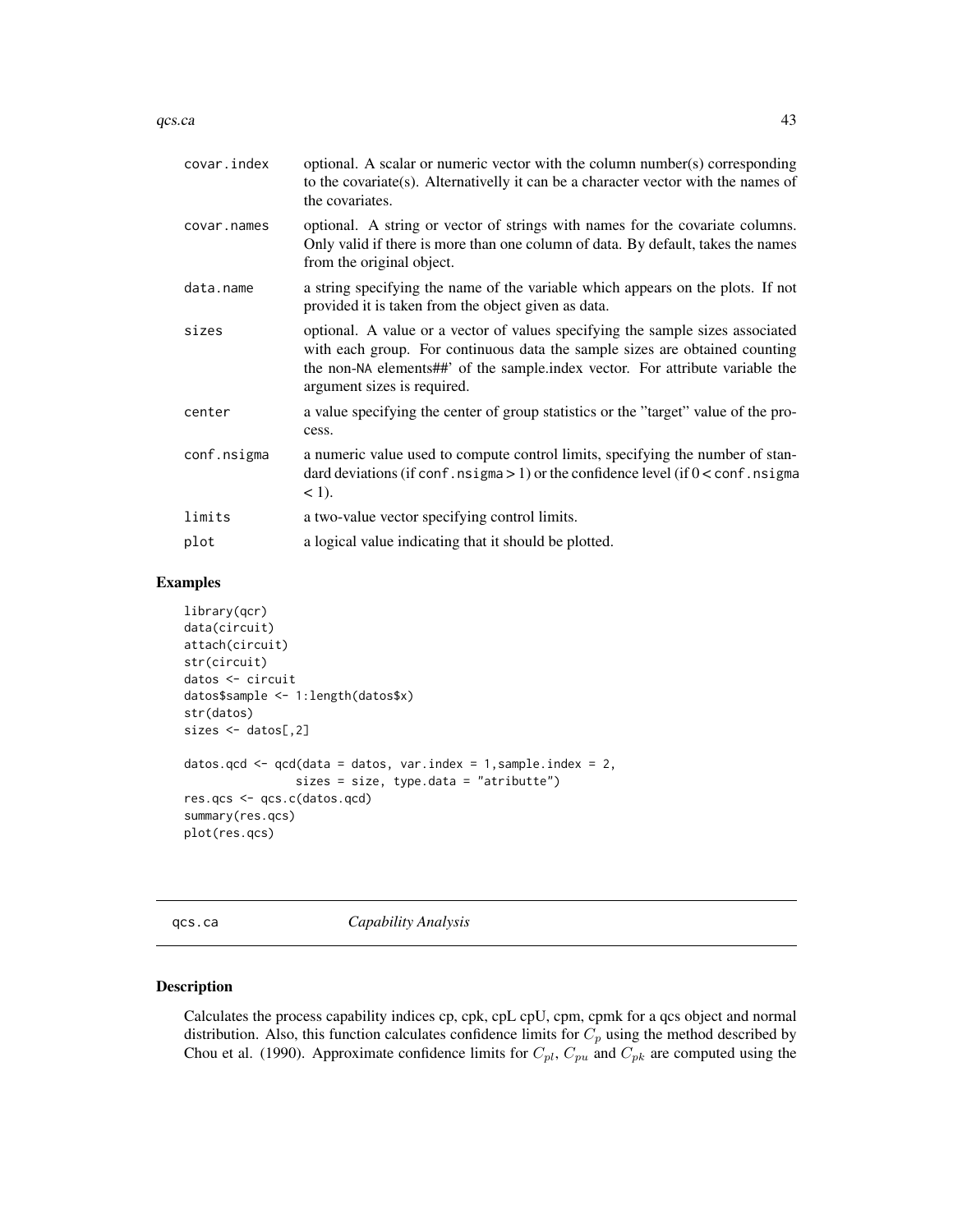method in Bissell (1990). Confidence limits for  $C_{pm}$  are based on the method of Boyles (1991); this method is approximate and it assumes the target is midway between the specification limits. Moreover, calculates the process capability indices cnp, cnpk, cnpm, cnpmk for a gcs object. A histogramm with a density curve is displayed along with the specification limits, a Quantile-Quantile Plot for the specified distribution and contour graph is plotted for estimate the indice cpm.

#### Usage

```
qcs.ca(
  object,
  \lim{its} = c(lsl = -3, usl = 3),target = NULL,std.dev = NULL,
  nsigma = 3,
  confidence = 0.9973,
  plot = TRUE,
 main = NULL,
  ...
)
```
#### Arguments

| object     | qcs object of type "qcs.xbar" or "qcs.one".                                                                                                                                              |
|------------|------------------------------------------------------------------------------------------------------------------------------------------------------------------------------------------|
| limits     | A vector specifying the lower and upper specification limits.                                                                                                                            |
| target     | A value specifying the target of the process. If is NULL, the target is set at the<br>middle value bewteen specification limits.                                                         |
| std.dev    | A value specifying the within-group standard deviation.                                                                                                                                  |
| nsigmas    | A numeric value specifying the number of sigmas to use.                                                                                                                                  |
| confidence | A numeric value between 0 and 1 specifying the probabilities for computing the<br>quantiles. This values is used only when object values is provided. The default<br>value is $0.9973$ . |
| plot       | Logical value indicating whether graph should be plotted.                                                                                                                                |
| main       | Title of the plot.                                                                                                                                                                       |
| .          | Arguments to be passed to or from methods.                                                                                                                                               |
|            |                                                                                                                                                                                          |

#### References

Montgomery, D.C. (1991) *Introduction to Statistical Quality Control*, 2nd ed, New York, John Wiley & Sons.

Tong, L.I. and Chen, J.P. (1998), *Lower con???dence limits of process capability indices for nonnormal process distributions.* International Journal of Quality & Reliability Management, Vol. 15 No. 8/9, pp. 907-19.

Vannman, K (1995) *A Unified Approach to Capability Indices*. Statitica Sinica,5,805-820.

Vannman, K. (2001). *A Graphical Method to Control Process Capability*. Frontiers in Statistical Quality Control, No 6, Editors: H-J Lenz and P-TH Wilrich. Physica-Verlag, Heidelberg, 290-311. Hubele and Vannman (2004). *The E???ect of Pooled and Un-pooled Variance Estimators on Cpm When Using Subsamples*. Journal Quality Technology, 36, 207-222.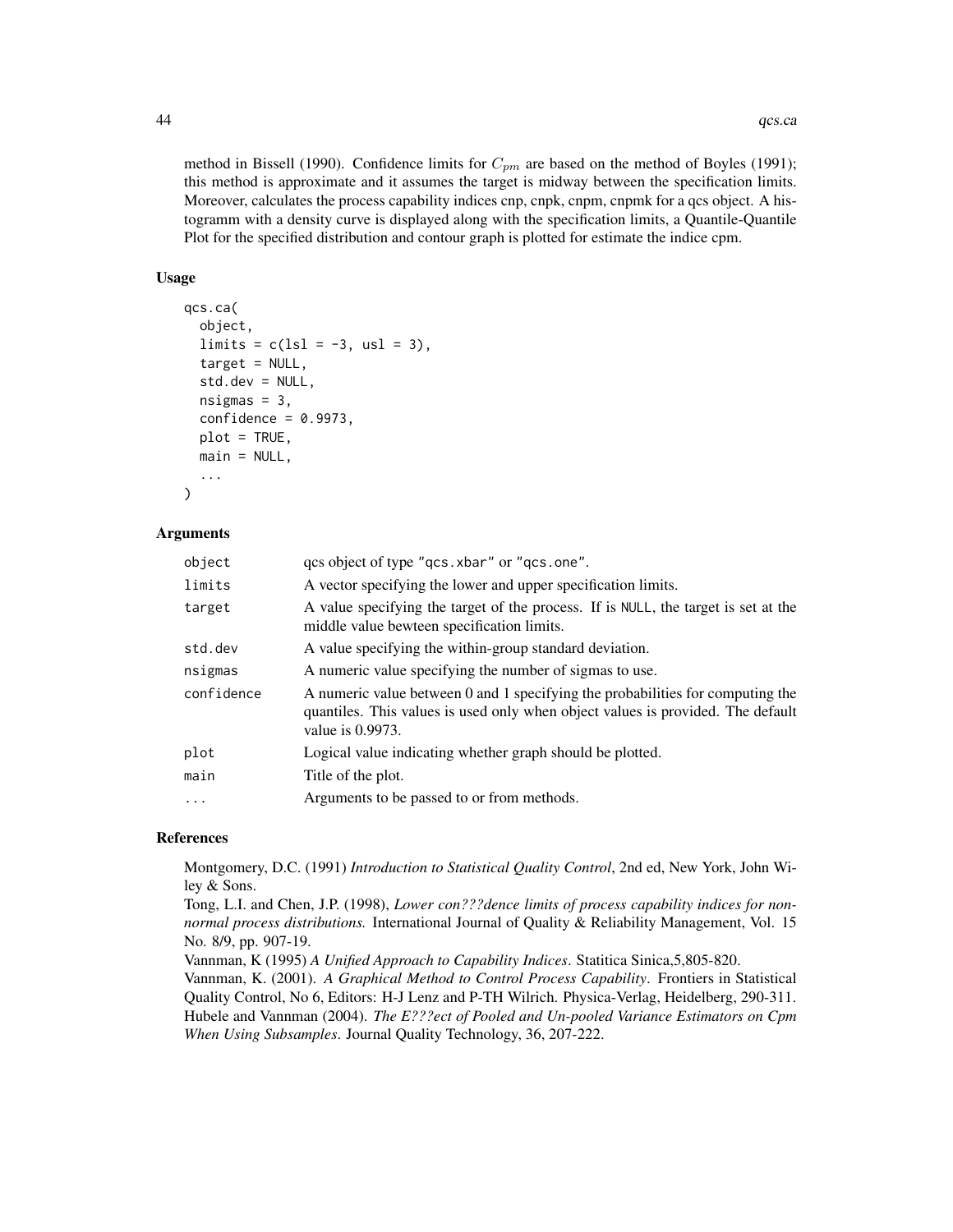#### <span id="page-44-0"></span>qcs.cp 45

#### Examples

```
library(qcr)
data(pistonrings)
xbar <- qcs.xbar(pistonrings[1:125,],plot = TRUE)
LSL=73.99; USL=74.01
limits = c(1s1 = 73.99, us1 = 74.01)qcs.ca(xbar, limits = limits)
```
qcs.cp *Process capability indices (parametric)*

#### Description

Calculates Cp, Cpm using the formulation described by Kerstin Vannman(1995).

#### Usage

```
qcs.cp(
 object,
 parameters = c(u = 0, v = 0),
 limits = c(1s1 = -3, us1 = 3),target = NULL,mu = 0,
  std.dev = 1,
 nsigmas = 3,
 k = 1,
  contour = TRUE,
 ylim = NULL,
  ...
)
```

| object     | qcs object of type "qcs.xbar" or "qcs.one".                                                                                                                                                                                                                                                                  |
|------------|--------------------------------------------------------------------------------------------------------------------------------------------------------------------------------------------------------------------------------------------------------------------------------------------------------------|
| parameters | A vector specifying the u and v parameters values. If parameters = $c(u=0, v=0)$ ,<br>the cp indice is calculed; If parameters = $c(u=1, v=0)$ , the cpk indice is calculed;<br>If parameters = $c(u=0, v=1)$ , the cpm indice is calculed; If parameters = $c(u=1,$<br>$v=1$ , the cpmk indice is calculed. |
| limits     | A vector specifying the lower and upper specification limits.                                                                                                                                                                                                                                                |
| target     | A value specifying the target of the process. If is NULL, the target is set at the<br>middle value bewteen specification limits.                                                                                                                                                                             |
| mu         | A value specifying the mean of data.                                                                                                                                                                                                                                                                         |
| std.dev    | A value specifying the within-group standard deviation.                                                                                                                                                                                                                                                      |
| nsigmas    | A numeric value specifying the number of sigmas to use.                                                                                                                                                                                                                                                      |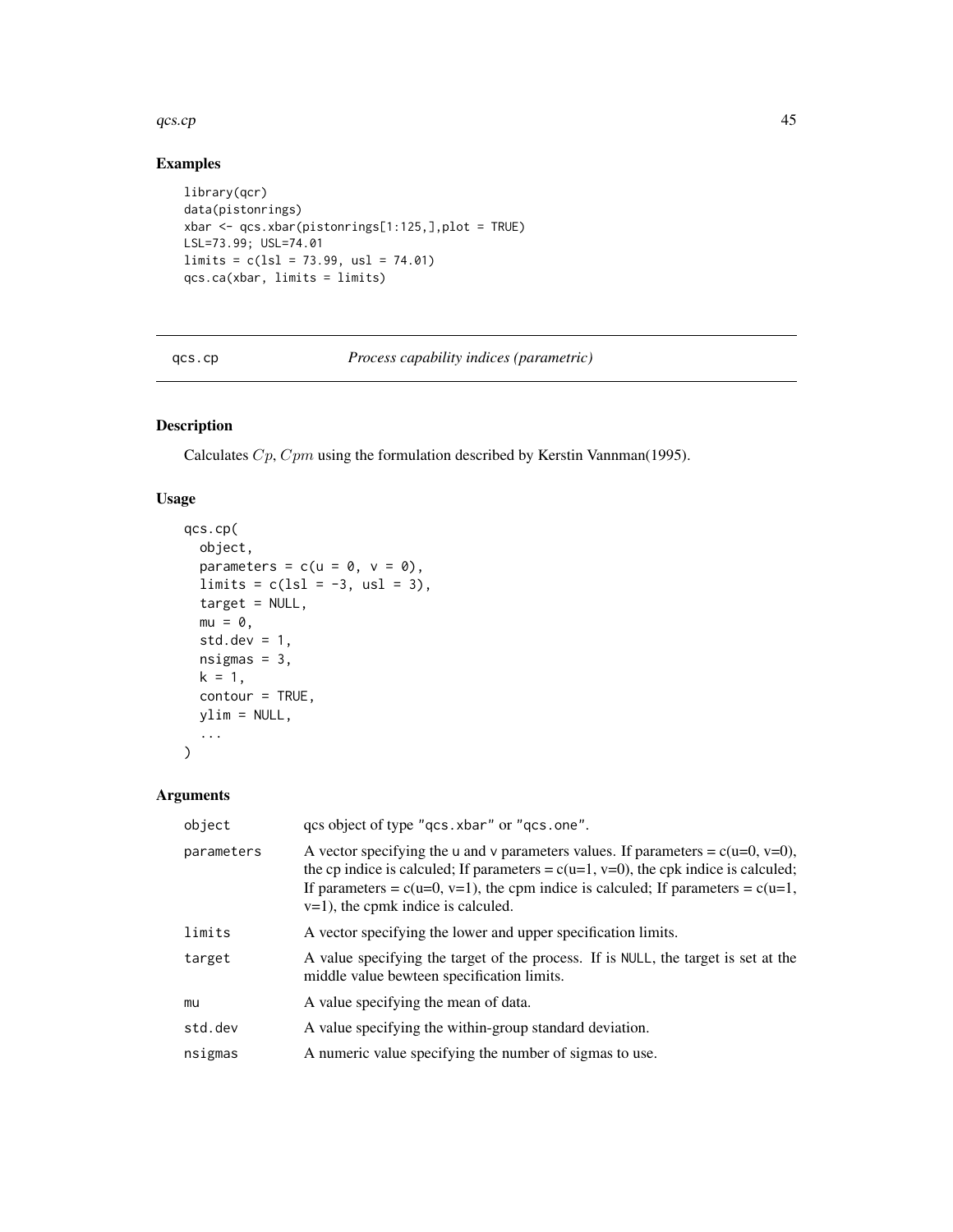<span id="page-45-0"></span>46 qcs.cpn and a set of the control of the control of the control of the control of the control of the control of the control of the control of the control of the control of the control of the control of the control of the

| k         | A numeric value. If the capacity index exceeds the k value, then the process is<br>capable. |
|-----------|---------------------------------------------------------------------------------------------|
| contour   | Logical value indicating whether contour graph should be plotted.                           |
| vlim      | The y limits of the plot.                                                                   |
| $\ddotsc$ | Arguments to be passed to or from methods.                                                  |

#### References

Montgomery, D.C. (1991) *Introduction to Statistical Quality Control*, 2nd ed, New York, John Wiley & Sons.

Vannman, K (1995) *A Unified Approach to Capability Indices*. Statitica Sinica,5,805-820.

#### Examples

```
library(qcr)
data(pistonrings)
xbar <- qcs.xbar(pistonrings[1:125,],plot = TRUE)
mu <-xbar$center
std.dev <-xbar$std.dev
LSL=73.99; USL=74.01
qcs.cp(parameters = c(0,0), limits = c(LSL,USL),mu = mu, std. dev = std. dev, ylim=c(0,1))#calculating all the indices
qcs.cp(object = xbar,parameters = c(\emptyset, \emptyset), limits = c(LSL, USL), ylim=c(\emptyset, 1))
qcs.cp(object = xbar,parameters = c(1,0), limits = c(LSL,USL), ylim=c(0,1))
qcs.cp(object = xbar, parameters = c(0,1), limits = c(LSL,USL), ylim=c(0,1))qcs.cp(object = xbar, parameters = c(1,1), limits = c(LSL, USL), ylim=c(0,1))
```
qcs.cpn *##' Process capability indices (Nonparametric)*

#### Description

Calculates  $C N p$ ,  $C N p m$  using the formulation described by Tong and Chen (1998).

```
qcs.cpn(
 object,
 parameters = c(u = 0, v = 0),
 limits = c(ls1 = -3, us1 = 3),q = c(1q = -3, uq = 3),
 target = NULL,
 median = 0,
 nsigma = 3,
  confidence = 0.9973)
```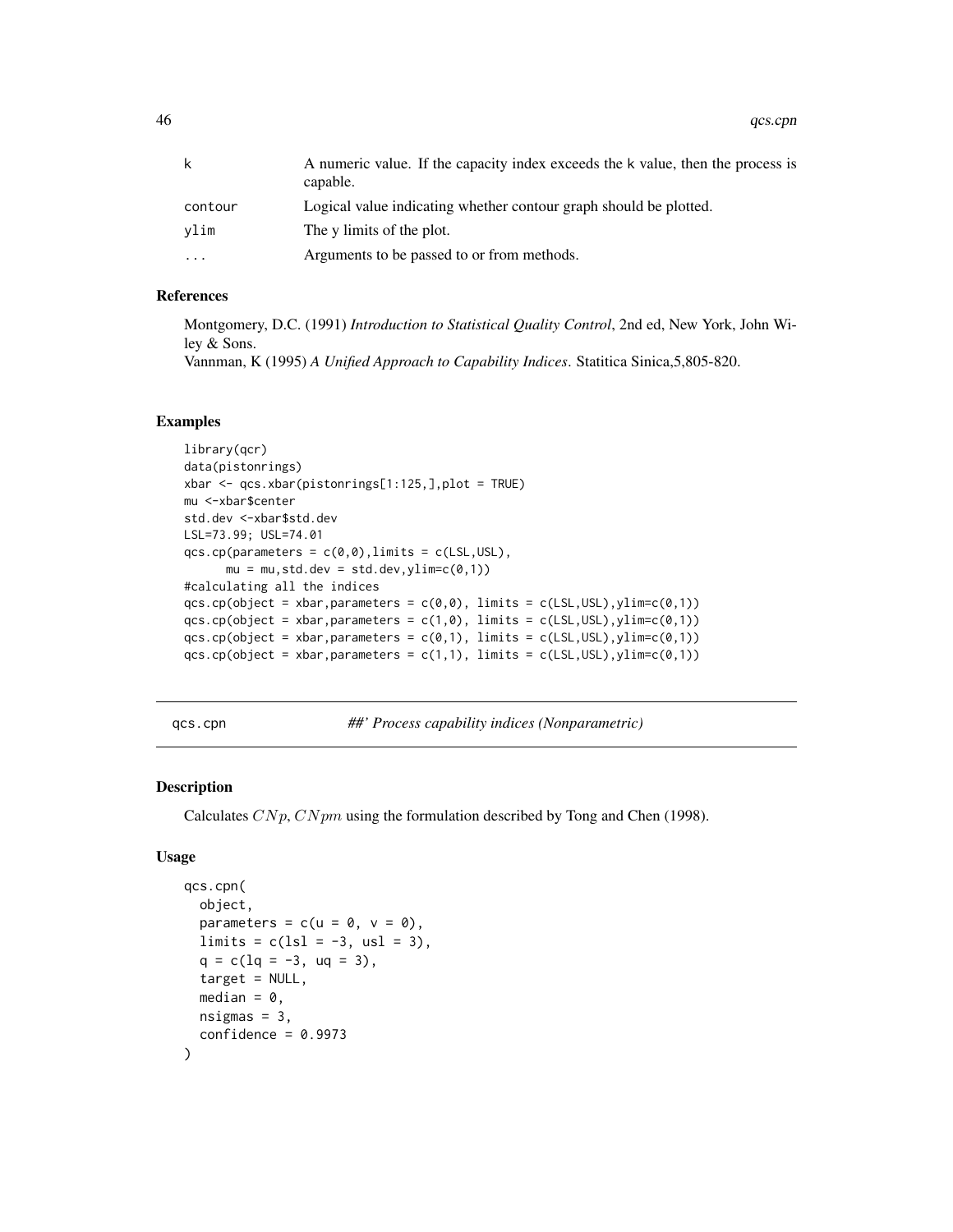#### qcs.cpn 47

#### Arguments

| object     | qcs object of type "qcs.xbar" or "qcs.one".                                                                                                                                                                                                                                                                  |
|------------|--------------------------------------------------------------------------------------------------------------------------------------------------------------------------------------------------------------------------------------------------------------------------------------------------------------|
| parameters | A vector specifying the u and v parameters values. If parameters = $c(u=0, v=0)$ ,<br>the cp indice is calculed; If parameters = $c(u=1, v=0)$ , the cpk indice is calculed;<br>If parameters = $c(u=0, v=1)$ , the cpm indice is calculed; If parameters = $c(u=1,$<br>$v=1$ , the cpmk indice is calculed. |
| limits     | A vector specifying the lower and upper specification limits.                                                                                                                                                                                                                                                |
| q          | A vector specifying the lower and upper quantiles. These values are necessary,<br>if object value is missing.                                                                                                                                                                                                |
| target     | A value specifying the target of the process. If is NULL, the target is set at the<br>middle value bewteen specification limits.                                                                                                                                                                             |
| median     | A value specifying the median of data.                                                                                                                                                                                                                                                                       |
| nsigmas    | A numeric value specifying the number of sigmas to use.                                                                                                                                                                                                                                                      |
| confidence | A numeric value between 0 and 1 specifying the probabilities for computing the<br>quantiles. This values is used only when object values is provided. The default<br>value is $0.9973$ .                                                                                                                     |

#### References

Montgomery, D.C. (1991) *Introduction to Statistical Quality Control*, 2nd ed, New York, John Wiley & Sons.

Tong, L.I. and Chen, J.P. (1998), *Lower con???dence limits of process capability indices for nonnormal process distributions.* International Journal of Quality & Reliability Management, Vol. 15 No. 8/9, pp. 907-19.

#### Examples

```
library(qcr)
##' data(pistonrings)
xbar \leq qcs.xbar(pistonrings[1:125,],plot = TRUE)
x<-xbar$statistics[[1]]
LSL=73.99; USL=74.01
median <-median(x)
lq=as.numeric(quantile(x,probs=0.00135))
uq=as.numeric(quantile(x,probs=0.99865))
qcs.cpn(parameters = c(0,0), limits = c(LSL,USL),median = median, q=c(lq,uq)qcs.cpn(object = xbar, parameters = c(0,0), limits = c(LSL,USL))qcs.cpn(object = xbar, parameters = c(1,0), limits = c(LSL,USL))qcs.cpn(object = xbar, parameters = c(0,1), limits = c(LSL,USL))qcs.cpn(object = xbar, parameters = c(1,1), limits = c(LSL,USL))
```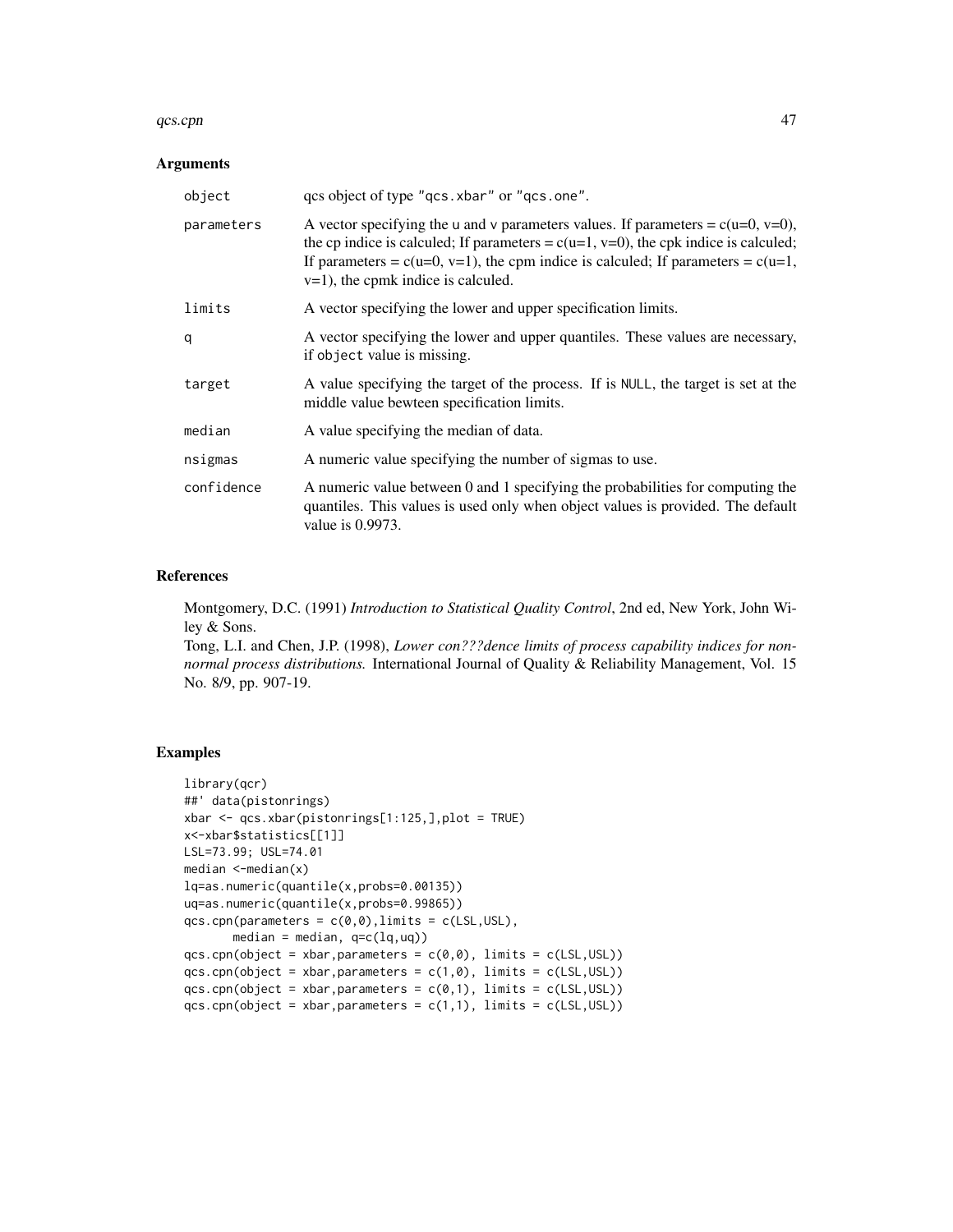<span id="page-47-0"></span>

#### Description

This function is used to compute statistics required by the cusum chart.

#### Usage

```
qcs.cusum(x, \ldots)## Default S3 method:
qcs.cusum(
 x,
 var.index = 1,
  sample.index = 2,
  covar.index = NULL,
  covar.names = NULL,
  data.name = NULL,
  sizes = NULL,
 center = NULL,
  std.dev = NULL,
  decision.interval = 5,
  se.shift = 1,
 plot = FALSE,
  ...
)
## S3 method for class 'qcd'
qcs.cusum(
 x,
 center = NULL,
 std.dev = NULL,
 decision.interval = 5,
  se.shift = 1,
 plot = FALSE,
  ...
)
```

| X         | Object qcd (Quality Control Data)                                                                                                                                                       |
|-----------|-----------------------------------------------------------------------------------------------------------------------------------------------------------------------------------------|
| $\cdots$  | arguments passed to or from methods.                                                                                                                                                    |
| var.index | a scalar with the column number corresponding to the observed data for the<br>variable (the variable quality). Alternativelly can be a string with the name of<br>the quality variable. |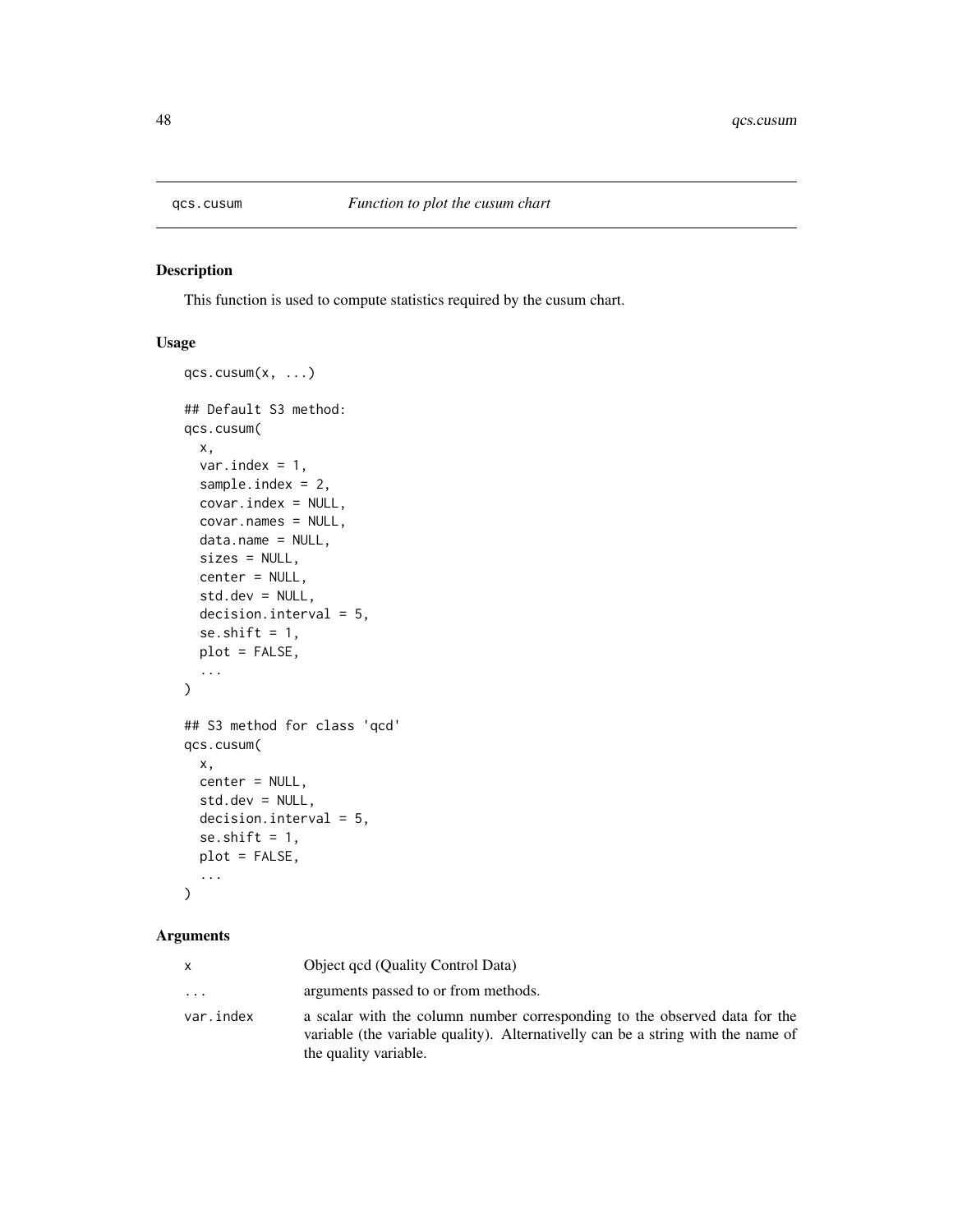#### <span id="page-48-0"></span>qcs.ewma 49

| sample.index      | a scalar with the column number corresponding to the index each group (sam-<br>ple).                                                                                                           |  |
|-------------------|------------------------------------------------------------------------------------------------------------------------------------------------------------------------------------------------|--|
| covar.index       | optional. A scalar or numeric vector with the column number(s) corresponding<br>to the covariate(s). Alternativelly it can be a character vector with the names of<br>the covariates.          |  |
| covar.names       | optional. A string or vector of strings with names for the covariate columns.<br>Only valid if there is more than one column of data. By default, takes the names<br>from the original object. |  |
| data.name         | a string specifying the name of the variable which appears on the plots. If not<br>provided it is taken from the object given as data.                                                         |  |
| sizes             | a value or a vector of values specifying the sample sizes associated with each<br>group.                                                                                                       |  |
| center            | a value specifying the center of group statistics or the "target" value of the pro-<br>cess.                                                                                                   |  |
| std.dev           | a value or an available method specifying the within-group standard deviation(s)<br>of the process.<br>Several methods are available for estimating the standard deviation.                    |  |
| decision.interval |                                                                                                                                                                                                |  |
|                   | A numeric value specifying the number of standard errors of the summary statis-<br>tics at which the cumulative sum is out of control.                                                         |  |
| se.shift          | The amount of shift to detect in the process, measured in standard errors of the<br>summary statistics.                                                                                        |  |
| plot              | a logical value indicating it should be plotted.                                                                                                                                               |  |

#### Examples

```
library(qcr)
data(pistonrings)
attach(pistonrings)
res.qcd <- qcd(pistonrings, type.data = "dependence")
res.qcs <- qcs.cusum(res.qcd, type = "cusum")
summary(res.qcs)
plot(res.qcs)
```
qcs.ewma *Function to plot ewma chart*

#### Description

This function is used to compute statistics required by the ewma chart.

This function is used to compute statistics required by the ewma chart.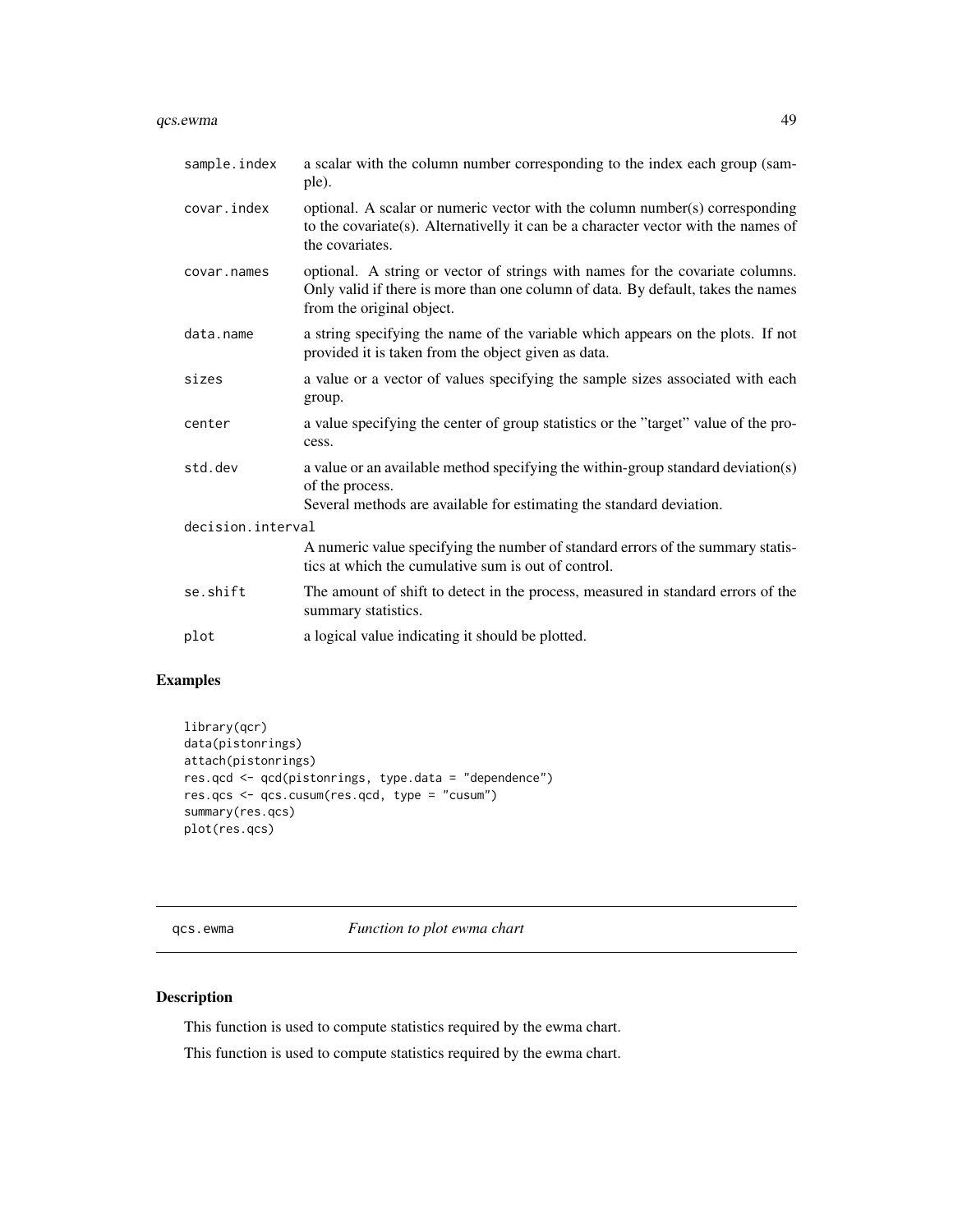#### Usage

```
qcs.ewma(x, ...)
## Default S3 method:
qcs.ewma(
 x,
 var.index = 1,
 sample.index = 2,
 covar.index = NULL,
 covar.names = NULL,
 data.name = NULL,
 sizes = NULL,
 center = NULL,
 std.dev = NULL,
 nsigma = 3,lambda = 0.2,
 plot = FALSE,
  ...
)
## S3 method for class 'qcd'
qcs.ewma(
 x,
 center = NULL,
 std.dev = NULL,
 nsigma = 3,
 lambda = 0.2,
 plot = FALSE,
  ...
)
```

| X            | Object qcd (Quality Control Data)                                                                                                                                                              |
|--------------|------------------------------------------------------------------------------------------------------------------------------------------------------------------------------------------------|
| $\ddots$ .   | arguments passed to or from methods.                                                                                                                                                           |
| var.index    | a scalar with the column number corresponding to the observed data for the<br>variable (the variable quality). Alternativelly can be a string with the name of<br>the quality variable.        |
| sample.index | a scalar with the column number corresponding to the index each group (sam-<br>ple).                                                                                                           |
| covar.index  | optional. A scalar or numeric vector with the column number(s) corresponding<br>to the covariate (s). Alternativelly it can be a character vector with the names of<br>the covariates.         |
| covar.names  | optional. A string or vector of strings with names for the covariate columns.<br>Only valid if there is more than one column of data. By default, takes the names<br>from the original object. |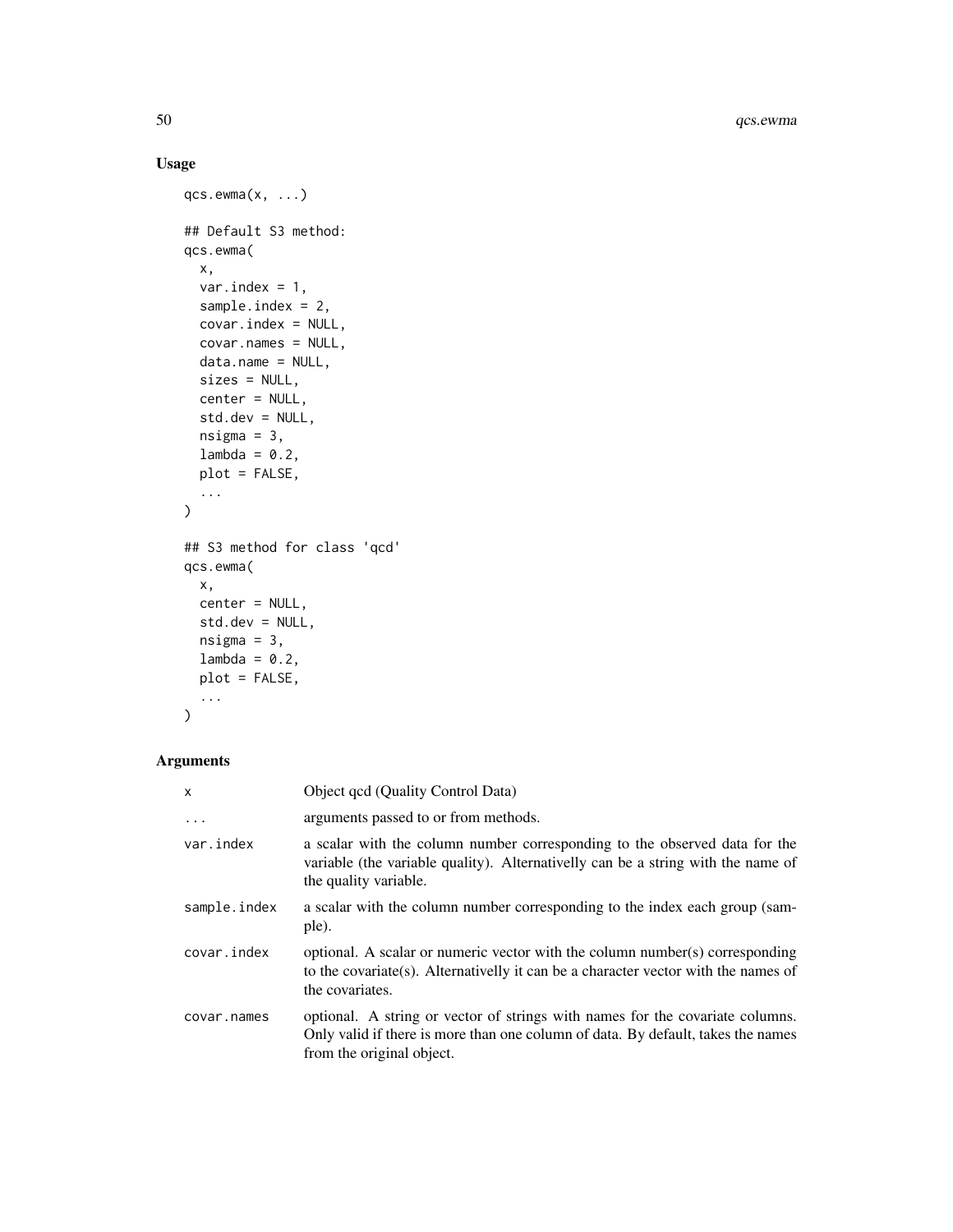#### <span id="page-50-0"></span>qcs.hat.cpm 51

| data.name | a string specifying the name of the variable which appears on the plots. If not<br>provided it is taken from the object given as data.                                                                                                                                        |
|-----------|-------------------------------------------------------------------------------------------------------------------------------------------------------------------------------------------------------------------------------------------------------------------------------|
| sizes     | optional. A value or a vector of values specifying the sample sizes associated<br>with each group. For continuous data the sample sizes are obtained counting<br>the non-NA elements##' of the sample index vector. For attribute variable the<br>argument sizes is required. |
| center    | a value specifying the center of group statistics or the "target" value of the pro-<br>cess.                                                                                                                                                                                  |
| std.dev   | a value or an available method specifying the within-group standard deviation(s)<br>of the process. Several methods are available for estimating the standard devia-<br>tion in case of a continuous process variable.                                                        |
| nsigma    | a numeric value used to compute control limits, specifying the number of stan-<br>dard deviations.                                                                                                                                                                            |
| lambda    | the smoothing parameter $0 \leq \lambda \leq 1$                                                                                                                                                                                                                               |
| plot      | a logical value indicating it should be plotted.                                                                                                                                                                                                                              |

#### Examples

```
library(qcr)
data(pistonrings)
attach(pistonrings)
res.qcd <- qcd(pistonrings, type.data = "dependence")
res.qcs <- qcs.ewma(res.qcd, type = "ewma")
summary(res.qcs)
plot(res.qcs)
```
qcs.hat.cpm *Process capability indice (estimate cpm)*

#### Description

Estimate "cpm" using the method described by Kerstin Vannman(2001).

```
qcs.hat.cpm(
  object,
 limits = c(ls1 = -3, us1 = 3),target = NULL,
 mu = 0,
 std.dev = 1,
 nsigma = 3,
 k0 = 1,
 alpha = 0.05,
 n = 50,
 contour = TRUE,
```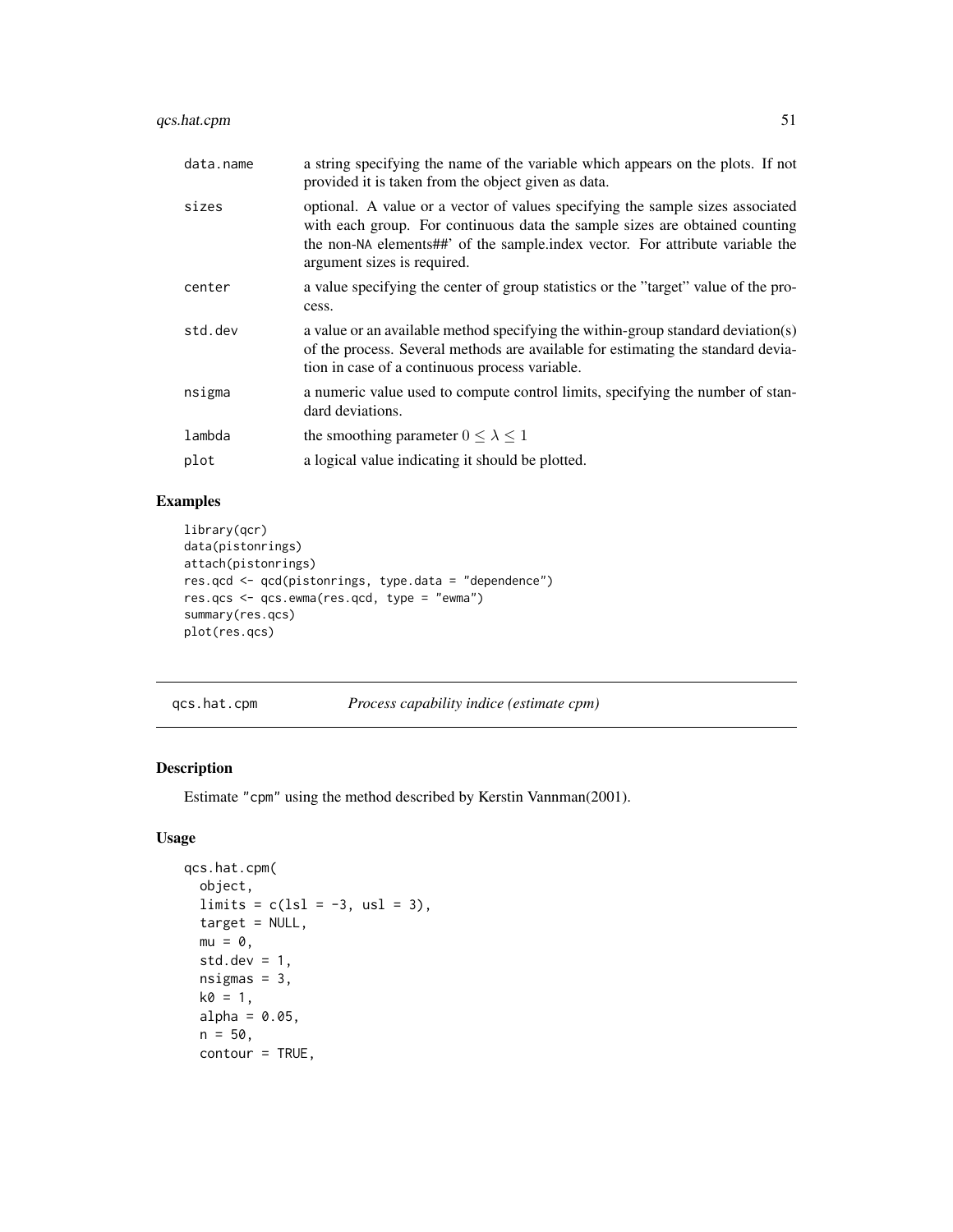```
ylim = NULL,
  ...
\lambda
```
#### Arguments

| object    | qcs object of type "qcs.xbar" or "qcs.one".                                                                                      |
|-----------|----------------------------------------------------------------------------------------------------------------------------------|
| limits    | A vector specifying the lower and upper specification limits.                                                                    |
| target    | A value specifying the target of the process. If is NULL, the target is set at the<br>middle value bewteen specification limits. |
| mu        | A value specifying the mean of data.                                                                                             |
| std.dev   | A value specifying the within-group standard deviation.                                                                          |
| nsigmas   | A numeric value specifying the number of sigmas to use.                                                                          |
| k0        | A numeric value. If the capacity index exceeds the k value, then the process is<br>capable.                                      |
| alpha     | The significance level (0.05 for default)                                                                                        |
| n         | Size of the sample.                                                                                                              |
| contour   | Logical value indicating whether contour graph should be plotted.                                                                |
| ylim      | The y limits of the plot.                                                                                                        |
| $\ddotsc$ | Arguments to be passed to or from methods.                                                                                       |

#### References

Montgomery, D.C. (1991) *Introduction to Statistical Quality Control*, 2nd ed, New York, John Wiley & Sons.

Vannman, K. (2001). *A Graphical Method to Control Process Capability*. Frontiers in Statistical Quality Control, No 6, Editors: H-J Lenz and P-TH Wilrich. Physica-Verlag, Heidelberg, 290-311. Hubele and Vannman (2004). *The E???ect of Pooled and Un-pooled Variance Estimators on Cpm When Using Subsamples*. Journal Quality Technology, 36, 207-222.

#### Examples

```
library(qcr)
data(pistonrings)
xbar <- qcs.xbar(pistonrings[1:125,],plot = TRUE)
mu <-xbar$center
std.dev <-xbar$std.dev
LSL=73.99; USL=74.01
qcs.hat.cpm(limits = c(LSL,USL),
           mu = mu, std. dev = std. dev, ylim=c(0,1))qcs.hat.cpm(object = xbar, limits = c(LSL,USL),ylim=c(0,1))
```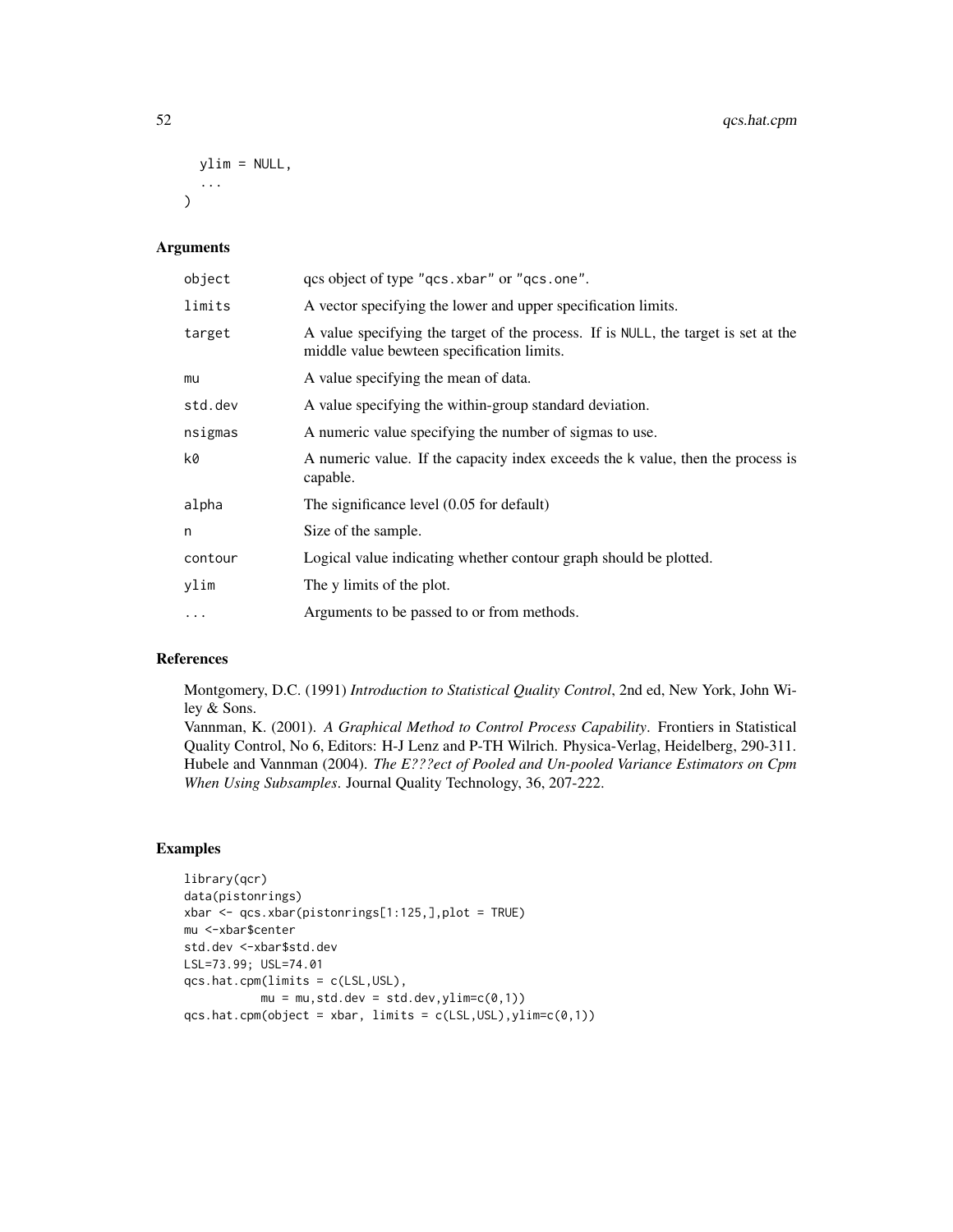<span id="page-52-0"></span>

#### Description

This function is used to compute statistics required by the np chart.

#### Usage

```
qcs.np(x, \ldots)## Default S3 method:
qcs.np(
  x,
  var.index = 1,
  sample.index = 2,
  covar.index = NULL,
  covar.names = NULL,
  data.name = NULL,
  sizes = NULL,
  center = NULL,
  conf.nsigma = 3,
  limits = NULL,
  plot = FALSE,
  ...
\mathcal{L}## S3 method for class 'qcd'
qcs.np(x, center = NULL, conf.nsigma = 3, limits = NULL, plot = FALSE, ...)
```

| X            | an R object (used to select the method). See details.                                                                                                                                          |
|--------------|------------------------------------------------------------------------------------------------------------------------------------------------------------------------------------------------|
| .            | arguments passed to or from methods.                                                                                                                                                           |
| var.index    | a scalar with the column number corresponding to the observed data for the<br>variable (the variable quality). Alternatively can be a string with the name of<br>the quality variable.         |
| sample.index | a scalar with the column number corresponding to the index each group (sam-<br>ple).                                                                                                           |
| covar.index  | optional. A scalar or numeric vector with the column number(s) corresponding<br>to the covariate(s). Alternativelly it can be a character vector with the names of<br>the covariates.          |
| covar.names  | optional. A string or vector of strings with names for the covariate columns.<br>Only valid if there is more than one column of data. By default, takes the names<br>from the original object. |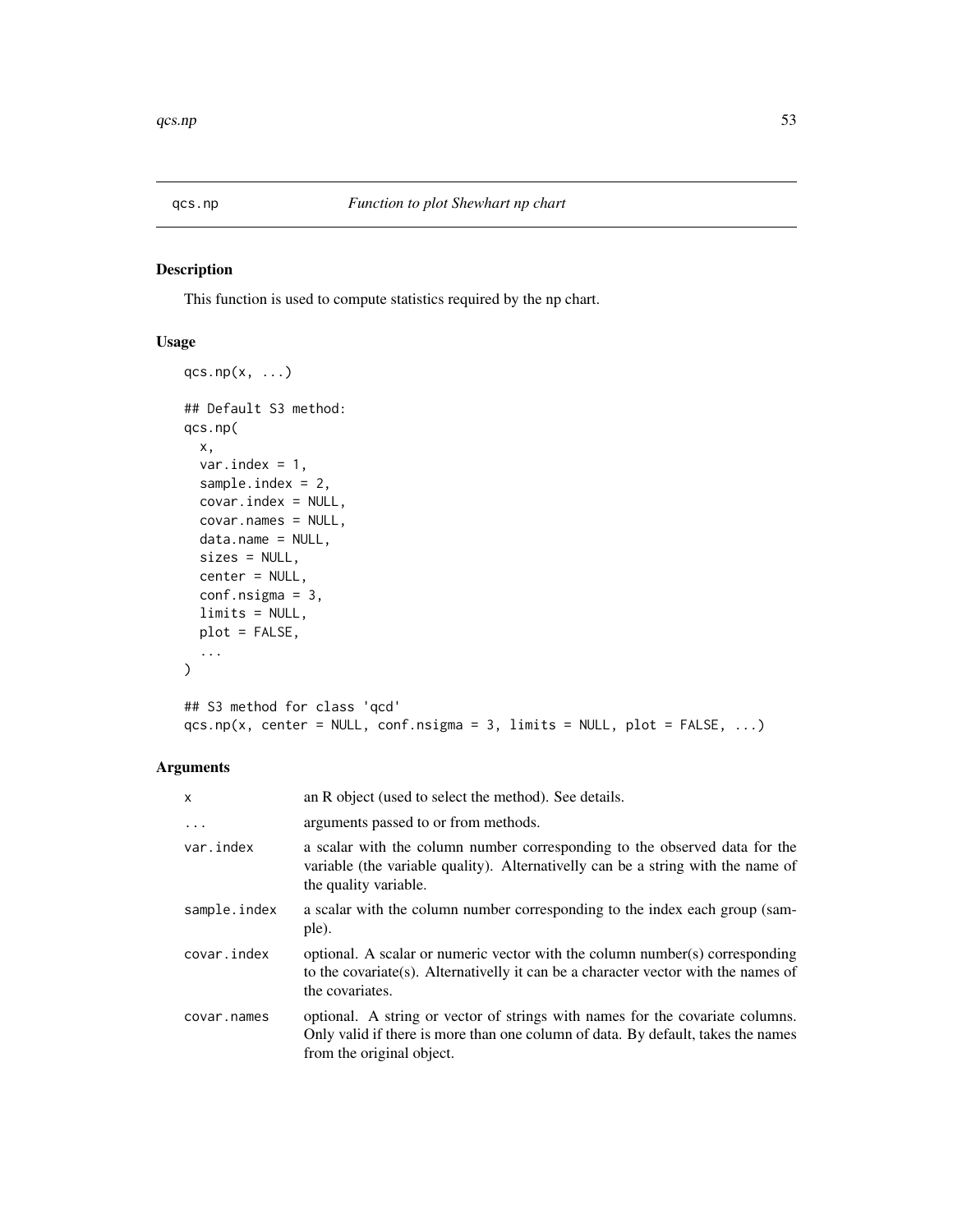<span id="page-53-0"></span>

| data.name   | a string specifying the name of the variable which appears on the plots. If not<br>provided it is taken from the object given as data.                                                                                                                                        |
|-------------|-------------------------------------------------------------------------------------------------------------------------------------------------------------------------------------------------------------------------------------------------------------------------------|
| sizes       | optional. A value or a vector of values specifying the sample sizes associated<br>with each group. For continuous data the sample sizes are obtained counting<br>the non-NA elements##' of the sample index vector. For attribute variable the<br>argument sizes is required. |
| center      | a value specifying the center of group statistics or the "target" value of the pro-<br>cess.                                                                                                                                                                                  |
| conf.nsigma | a numeric value used to compute control limits, specifying the number of stan-<br>dard deviations (if conf. nsigma $> 1$ ) or the confidence level (if $0 <$ conf. nsigma<br>$<$ 1).                                                                                          |
| limits      | a two-values vector specifying control limits.                                                                                                                                                                                                                                |
| plot        | a logical value indicating should be plotted.                                                                                                                                                                                                                                 |
|             |                                                                                                                                                                                                                                                                               |

#### Examples

```
library(qcr)
data(orangejuice)
str(orangejuice)
attach(orangejuice)
datos.qcd \leq qcd(data = orangejuice, var.index = 1, sample.index = 2,
                sizes = size, type.data = "atributte")
res.qcs <- qcs.np(datos.qcd)
summary(res.qcs)
plot(res.qcs)
datos.qcs <- qcs.np(orangejuice[trial,c(1,2)], sizes = orangejuice[trial,3])
plot(datos.qcs)
```
qcs.one *Function to plot the Shewhart xbar.one chart*

#### Description

This function is used to compute statistics required by the xbar.one chart.

```
qcs.one(x, ...)## Default S3 method:
qcs.one(
 x,
 var.index = 1,
  sample.index = 2,
```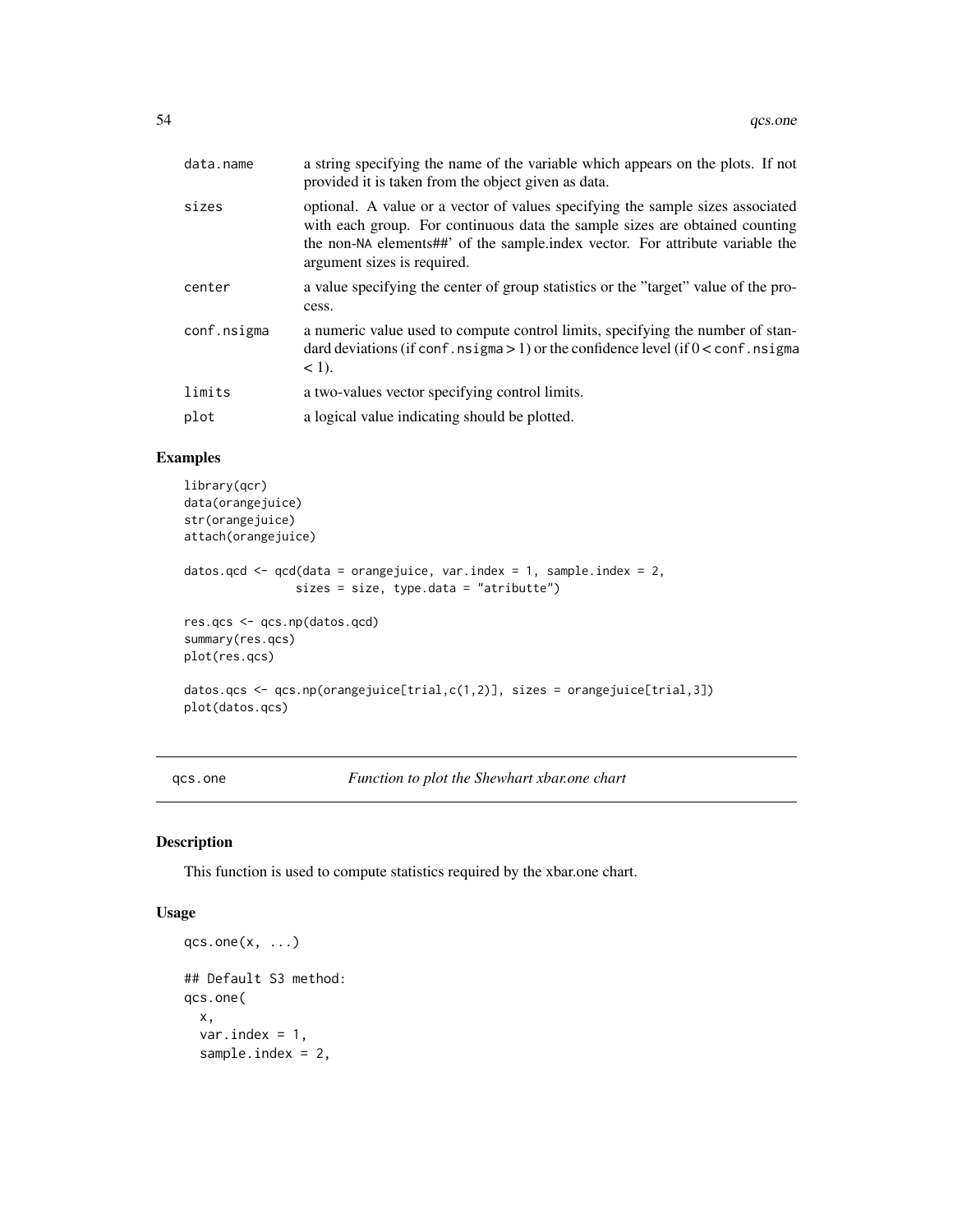#### $qcs.$ one  $55$

```
covar.index = NULL,
 covar.names = NULL,
 data.name = NULL,
 sizes = NULL,
 center = NULL,
 std.dev = c("MR", "SD"),
 k = 2,conf.nsigma = 3,
 limits = NULL,
 plot = FALSE,
 ...
\mathcal{L}## S3 method for class 'qcd'
qcs.one(
 x,
 center = NULL,
 std.dev = c("MR", "SD"),
 k = 2,conf.nsigma = 3,
 limits = NULL,
 plot = FALSE,
  ...
\mathcal{L}
```

| X            | Object qcd (Quality Control Data)                                                                                                                                                                                                                                          |
|--------------|----------------------------------------------------------------------------------------------------------------------------------------------------------------------------------------------------------------------------------------------------------------------------|
| $\ddotsc$    | arguments passed to or from methods.                                                                                                                                                                                                                                       |
| var.index    | a scalar with the column number corresponding to the observed data for the<br>variable (the variable quality). Alternativelly can be a string with the name of<br>the quality variable.                                                                                    |
| sample.index | a scalar with the column number corresponding to the index each group (sam-<br>ple).                                                                                                                                                                                       |
| covar.index  | optional. A scalar or numeric vector with the column number(s) corresponding<br>to the covariate(s). Alternativelly it can be a character vector with the names of<br>the covariates.                                                                                      |
| covar.names  | optional. A string or vector of strings with names for the covariate columns.<br>Only valid if there is more than one column of data. By default, takes the names<br>from the original object.                                                                             |
| data.name    | a string specifying the name of the variable which appears on the plots. If not<br>provided it is taken from the object given as data.                                                                                                                                     |
| sizes        | optional. A value or a vector of values specifying the sample sizes associated<br>with each group. For continuous data the sample sizes are obtained counting the<br>non-NA elements of the sample index vector. For attribute variable the argument<br>sizes is required. |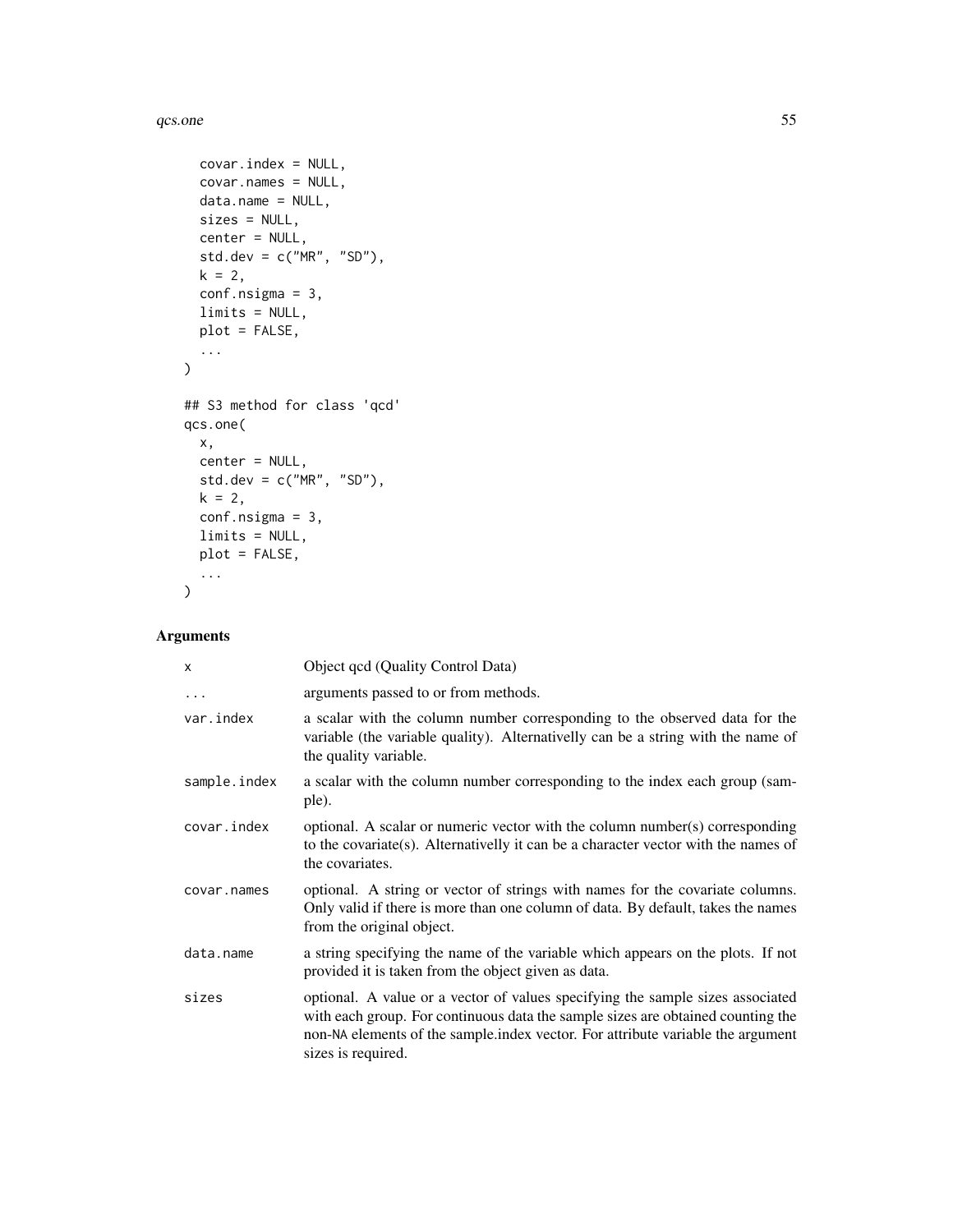<span id="page-55-0"></span>

| center      | a value specifying the center of group statistics or the "target" value of the pro-<br>cess.                                                                                                                           |
|-------------|------------------------------------------------------------------------------------------------------------------------------------------------------------------------------------------------------------------------|
| std.dev     | a value or an available method specifying the within-group standard deviation(s)<br>of the process. Several methods are available for estimating the standard devia-<br>tion in case of a continuous process variable. |
| k           | number of successive pairs of observations for computing the standard deviation<br>based on moving ranges of k points.                                                                                                 |
| conf.nsigma | a numeric value used to compute control limits, specifying the number of stan-<br>dard deviations (if conf. nsigma $> 1$ ) or the confidence level (if $0 <$ conf. nsigma<br>$<$ 1).                                   |
| limits      | a two-value vector specifying control limits.                                                                                                                                                                          |
| plot        | a logical value indicating should be plotted.                                                                                                                                                                          |

#### Examples

```
##
## Continuous data
##
library(qcr)
x <- c(33.75, 33.05, 34, 33.81, 33.46, 34.02, 33.68, 33.27, 33.49, 33.20,
      33.62, 33.00, 33.54, 33.12, 33.84)
sample <- 1:length(x)
datos <- data.frame(x,sample)
datos.qcd <- qcd(datos)
res.qcs <- qcs.one(datos.qcd)
class(res.qcs)
summary(res.qcs)
plot(res.qcs, title = "Control Chart Xbar.one for pistonrings")
```
#### qcs.p *Function to plot Shewhart xbar chart*

#### Description

This function is used to compute statistics required by the p chart.

```
qcs.p(x, \ldots)## Default S3 method:
qcs.p(
  x,
```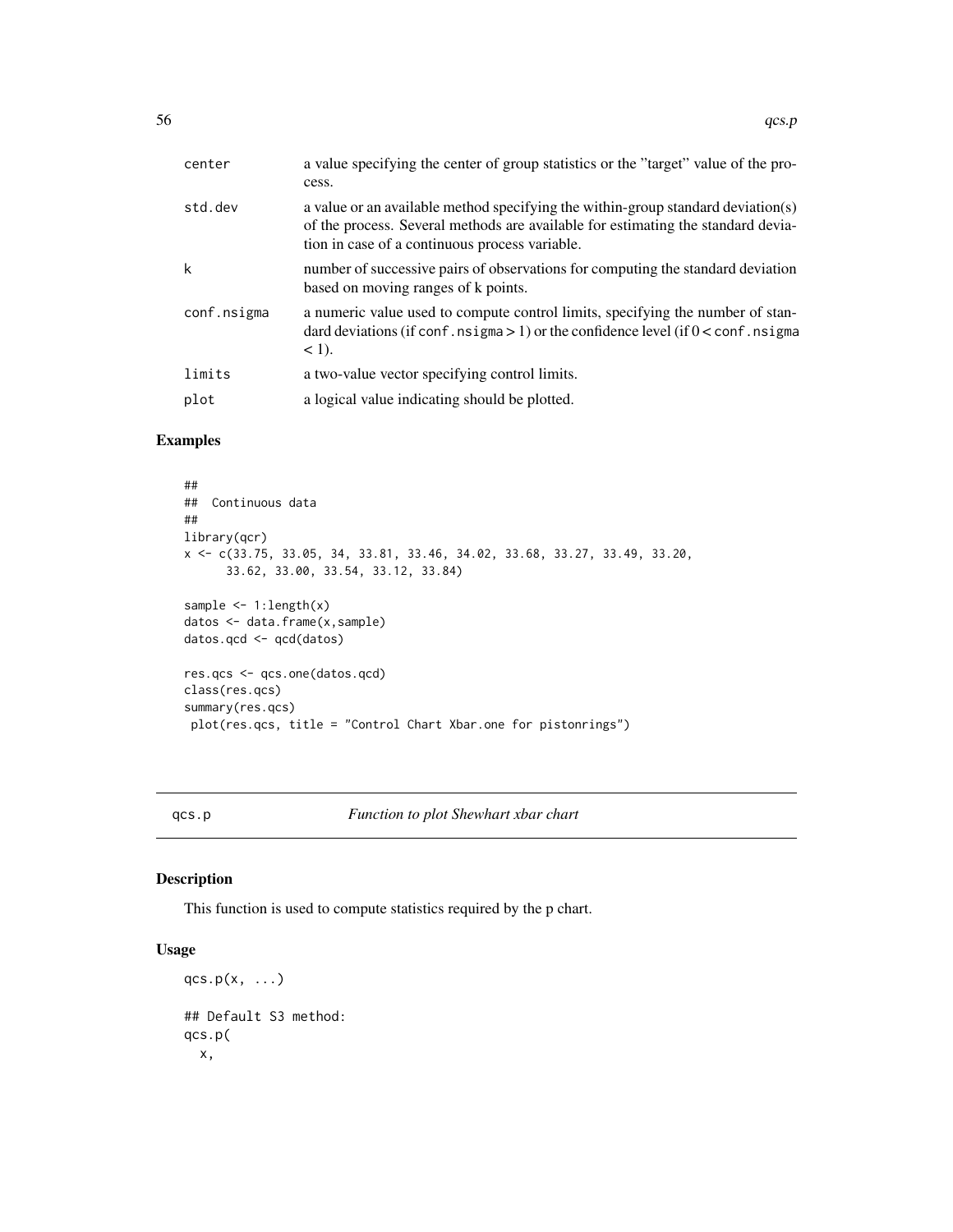$qcs.p$  57

```
var.index = 1,
  sample.index = 2,
  covar.index = NULL,
  covar.names = NULL,
  data.name = NULL,
  sizes = NULL,
  center = NULL,
  conf.nsigma = 3,
  limits = NULL,
  plot = FALSE,
  ...
\sum_{i=1}^{n}
```

```
## S3 method for class 'qcd'
qcs.p(x, center = NULL, conf.nsigma = 3, limits = NULL, plot = FALSE, ...)
```

| X            | an R object (used to select the method). See details.                                                                                                                                                                                                                         |
|--------------|-------------------------------------------------------------------------------------------------------------------------------------------------------------------------------------------------------------------------------------------------------------------------------|
| $\cdots$     | arguments passed to or from methods.                                                                                                                                                                                                                                          |
| var.index    | a scalar with the column number corresponding to the observed data for the<br>variable (the variable quality). Alternativelly can be a string with the name of<br>the quality variable.                                                                                       |
| sample.index | a scalar with the column number corresponding to the index each group (sam-<br>ple).                                                                                                                                                                                          |
| covar.index  | optional. A scalar or numeric vector with the column number(s) corresponding<br>to the covariate(s). Alternativelly it can be a character vector with the names of<br>the covariates.                                                                                         |
| covar.names  | optional. A string or vector of strings with names for the covariate columns.<br>Only valid if there is more than one column of data. By default, takes the names<br>from the original object.                                                                                |
| data.name    | a string specifying the name of the variable which appears on the plots. If not<br>provided it is taken from the object given as data.                                                                                                                                        |
| sizes        | optional. A value or a vector of values specifying the sample sizes associated<br>with each group. For continuous data the sample sizes are obtained counting<br>the non-NA elements##' of the sample.index vector. For attribute variable the<br>argument sizes is required. |
| center       | a value specifying the center of group statistics or the "target" value of the pro-<br>cess.                                                                                                                                                                                  |
| conf.nsigma  | a numeric value used to compute control limits, specifying the number of stan-<br>dard deviations (if conf. nsigma $> 1$ ) or the confidence level (if $0 <$ conf. nsigma<br>$<$ 1).                                                                                          |
| limits       | a two-values vector specifying control limits.                                                                                                                                                                                                                                |
| plot         | a logical value indicating should be plotted.                                                                                                                                                                                                                                 |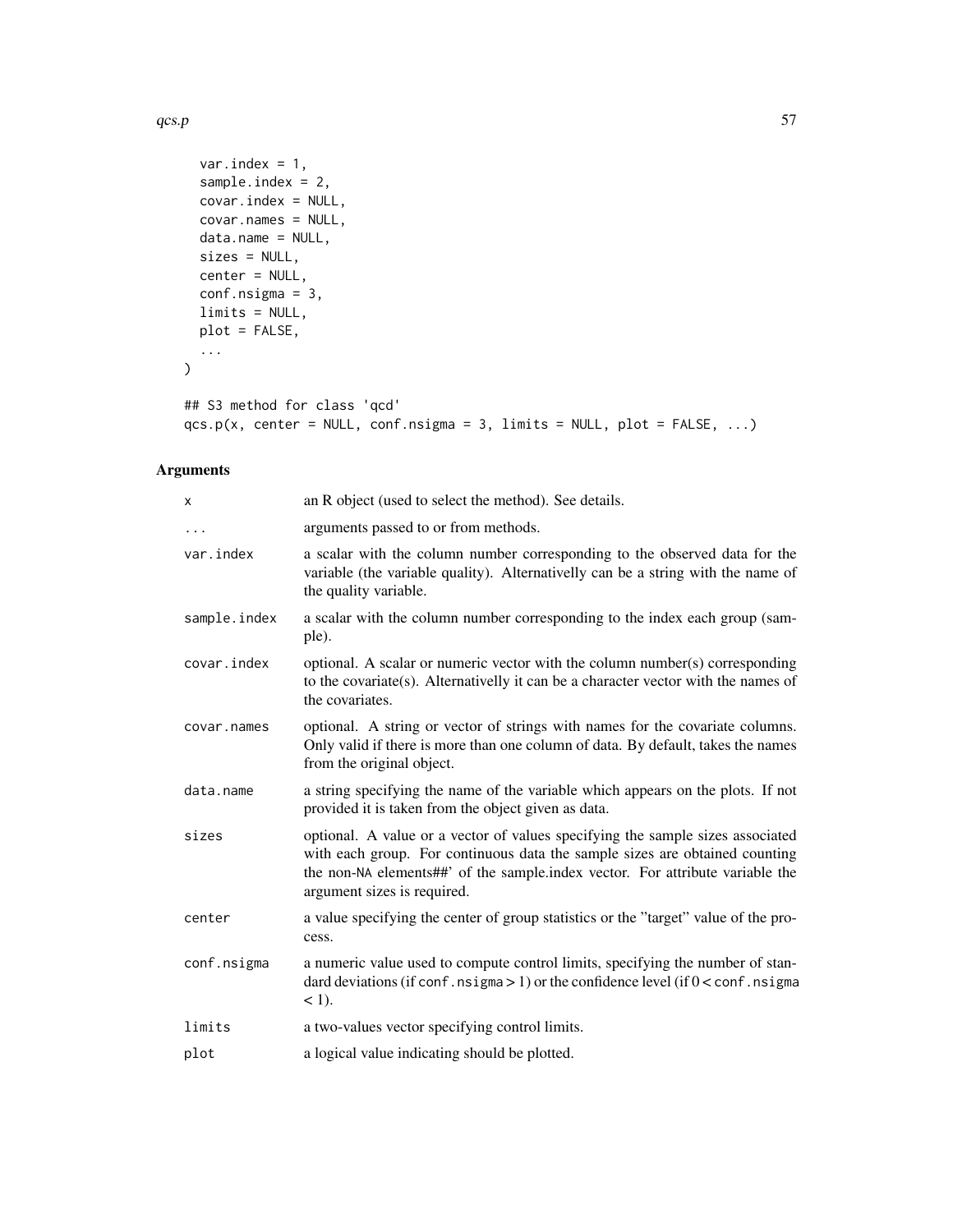#### Examples

```
library(qcr)
data(orangejuice)
str(orangejuice)
attach(orangejuice)
datos.qcd \leq qcd(data = orangejuice, var.index = 1, sample.index = 2,
                sizes = size, type.data = "atributte")
res.qcs <- qcs.p(datos.qcd)
summary(res.qcs)
plot(res.qcs)
datos.qcs <- qcs.p(orangejuice[trial,c(1,2)], sizes = orangejuice[trial,3])
plot(datos.qcs)
```
qcs.pcr *Process capability indices for a given dataset and distribution*

#### Description

Calculates the process capability indices cp, cpk, cpkL and cpkU for a given dataset and distribution. A histogramm with a density curve is displayed along with the specification limits and a Quantile-Quantile Plot for the specified distribution.

#### Usage

```
qcs.pcr(
 object,
 distribution = c("normal", "beta", "chi-squared", "exponential", "f", "geometric",
    "lognormal", "log-normal", "logistic", "t", "negative binomial", "poisson",
    "weibull", "gamma"),
  limits = c(1s1 = -3, us1 = 3),target = NULL,std.dev = NULL,
 boxc = FALSE,
 lambda = c(-5, 5),
  confidence = 0.9973,
 plot = TRUE,
 main = NULL,
  ...
\lambda
```
#### Arguments

object qcs object of type "qcs.xbar" or "qcs.one".

<span id="page-57-0"></span>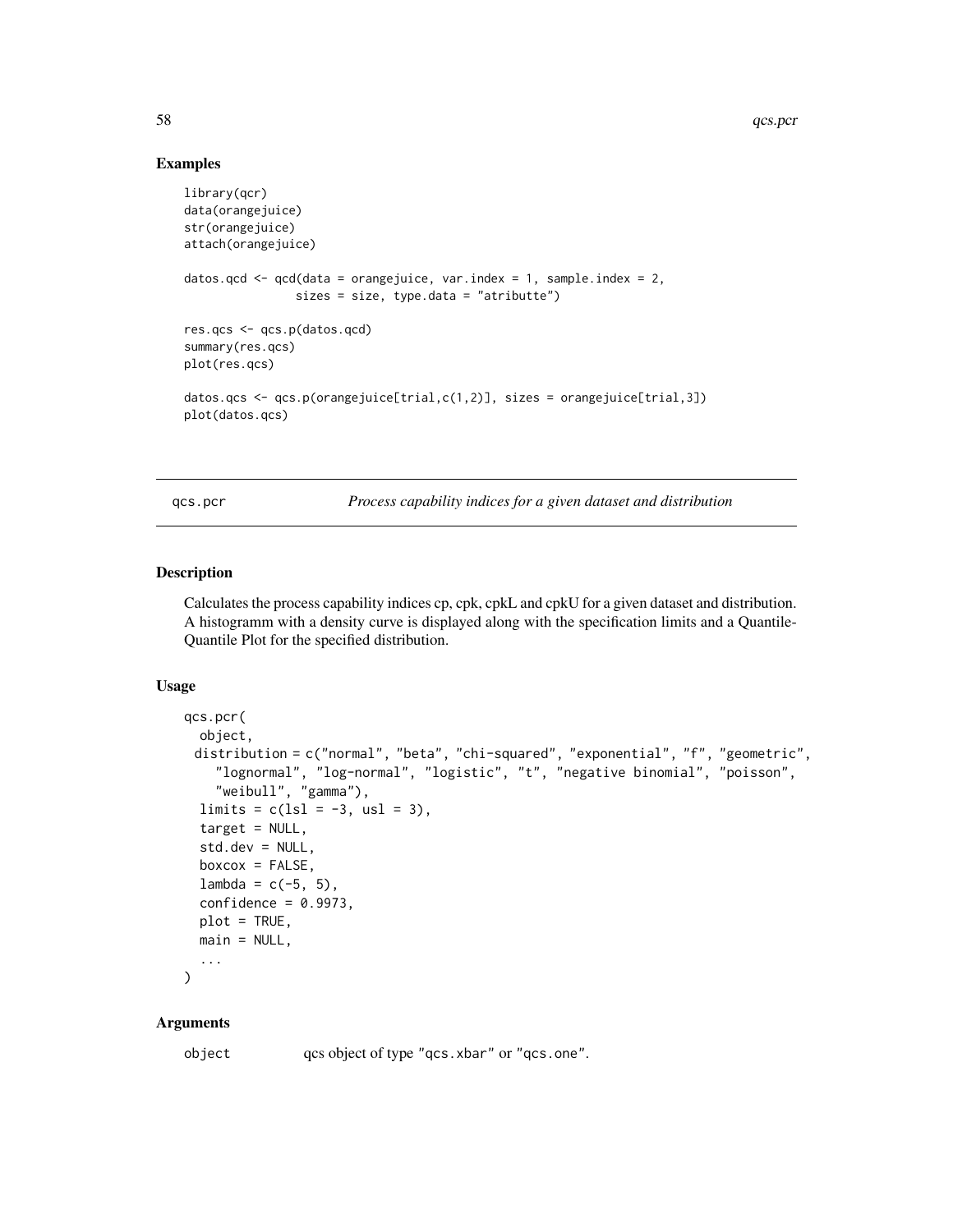<span id="page-58-0"></span>

| distribution | character string that representing the probability distribution the data, such as:"normal","beta",<br>"chi-squared", "exponential", "f", "geometric", "lognormal", "log-normal", "lo-<br>gistic","t", "negative binomial", "poisson", "weibull", "gamma". |
|--------------|-----------------------------------------------------------------------------------------------------------------------------------------------------------------------------------------------------------------------------------------------------------|
| limits       | A vector specifying the lower and upper specification limits.                                                                                                                                                                                             |
| target       | A value specifying the target of the process. If is NULL, the target is set at the<br>middle value bewteen specification limits.                                                                                                                          |
| std.dev      | A value specifying the within-group standard deviation.                                                                                                                                                                                                   |
| boxcox       | Logical value (default is FALSE). If TRUE, perform a Box-Cox transformation.                                                                                                                                                                              |
| lambda       | A vector specifying or numeric value indicating lambda for the transformation                                                                                                                                                                             |
| confidence   | A numeric value between 0 and 1 specifying the nivel for computing the speci-<br>fication limits.                                                                                                                                                         |
| plot         | Logical value indicating whether graph should be plotted.                                                                                                                                                                                                 |
| main         | Title of the plot.                                                                                                                                                                                                                                        |
| $\ddots$     | Arguments to be passed to or from methods.                                                                                                                                                                                                                |
|              |                                                                                                                                                                                                                                                           |

#### References

Montgomery, D.C. (1991) *Introduction to Statistical Quality Control*, 2nd ed, New York, John Wiley & Sons.

#### Examples

```
library(qcr)
data(pistonrings)
xbar <- qcs.xbar(pistonrings[1:125,],plot = TRUE)
\text{limits} = c(\text{lsl} = 73.99, \text{ usl} = 74.01)qcs.pcr(xbar, "normal", limits = limits)
qcs.pcr(xbar, "weibull", limits = limits)
```
qcs.R *Function to plot Shewhart R chart*

#### Description

This function is used to compute statistics required by the R chart.

```
qcs.R(x, \ldots)## Default S3 method:
qcs.R(
 x,
 var.index = 1,
```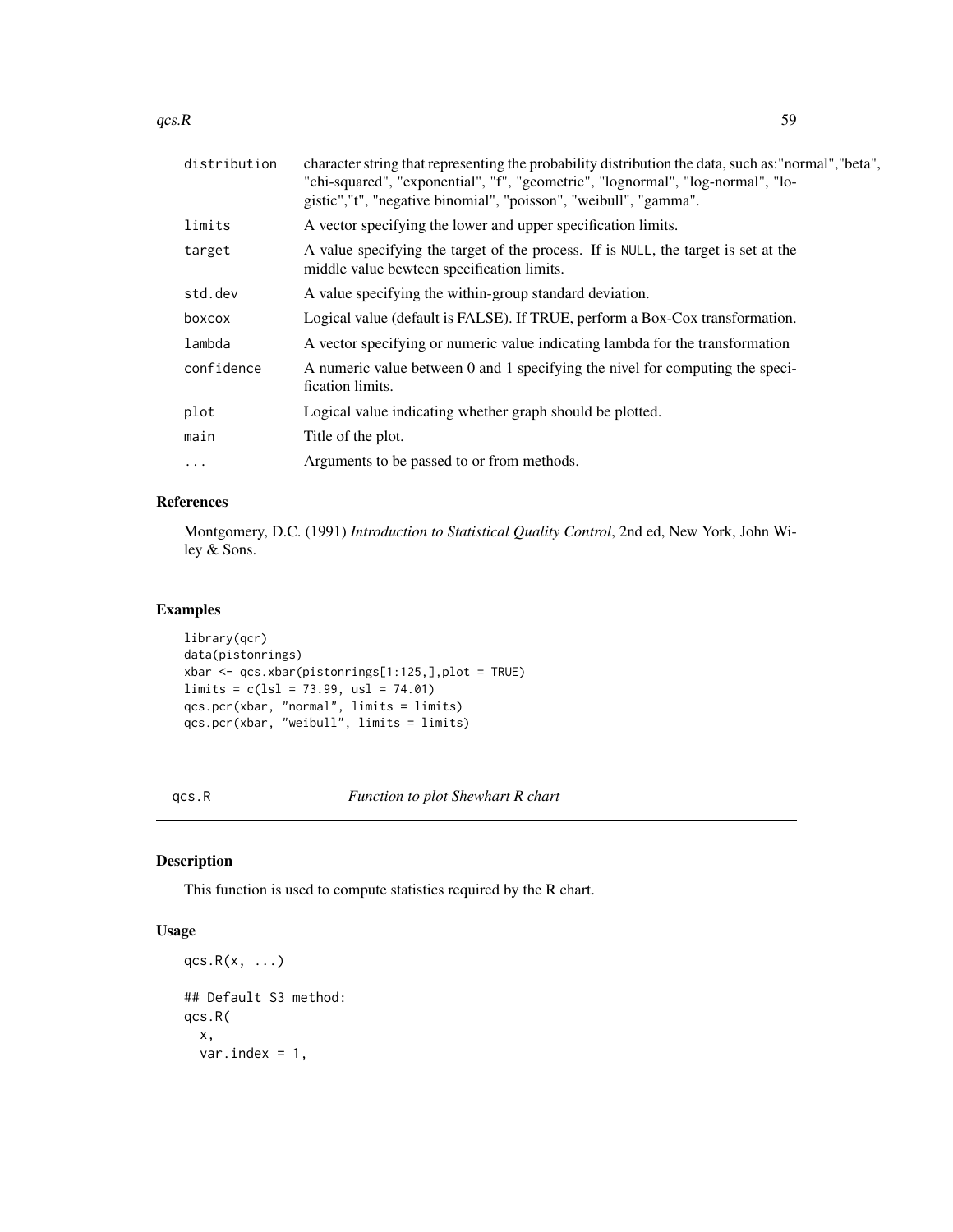```
sample.index = 2,
 covar.index = NULL,
 covar.names = NULL,
 data.name = NULL,
 sizes = NULL,
 center = NULL,
 std.dev = c("UWAVE-R", "MVLUE-R"),
 conf.nsigma = 3,
 limits = NULL,
 plot = FALSE,
 ...
\mathcal{L}## S3 method for class 'qcd'
qcs.R(
 x,
 center = NULL,
 std.dev = c("UWAVE-R", "MVLUE-R"),
 conf.nsigma = 3,
 limits = NULL,
 plot = FALSE,
  ...
\mathcal{L}
```

| X            | an R object (used to select the method). See details.                                                                                                                                                                                                                         |
|--------------|-------------------------------------------------------------------------------------------------------------------------------------------------------------------------------------------------------------------------------------------------------------------------------|
| $\ddots$     | arguments passed to or from methods.                                                                                                                                                                                                                                          |
| var.index    | a scalar with the column number corresponding to the observed data for the<br>variable (the variable quality). Alternativelly can be a string with the name of<br>the quality variable.                                                                                       |
| sample.index | a scalar with the column number corresponding to the index each group (sam-<br>ple).                                                                                                                                                                                          |
| covar.index  | optional. A scalar or numeric vector with the column number(s) corresponding<br>to the covariate(s). Alternativelly it can be a character vector with the names of<br>the covariates.                                                                                         |
| covar.names  | optional. A string or vector of strings with names for the covariate columns.<br>Only valid if there is more than one column of data. By default, takes the names<br>from the original object.                                                                                |
| data.name    | a string specifying the name of the variable which appears on the plots. If not<br>provided it is taken from the object given as data.                                                                                                                                        |
| sizes        | optional. A value or a vector of values specifying the sample sizes associated<br>with each group. For continuous data the sample sizes are obtained counting<br>the non-NA elements##' of the sample index vector. For attribute variable the<br>argument sizes is required. |
| center       | a value specifying the center of group statistics or the "target" value of the pro-<br>cess.                                                                                                                                                                                  |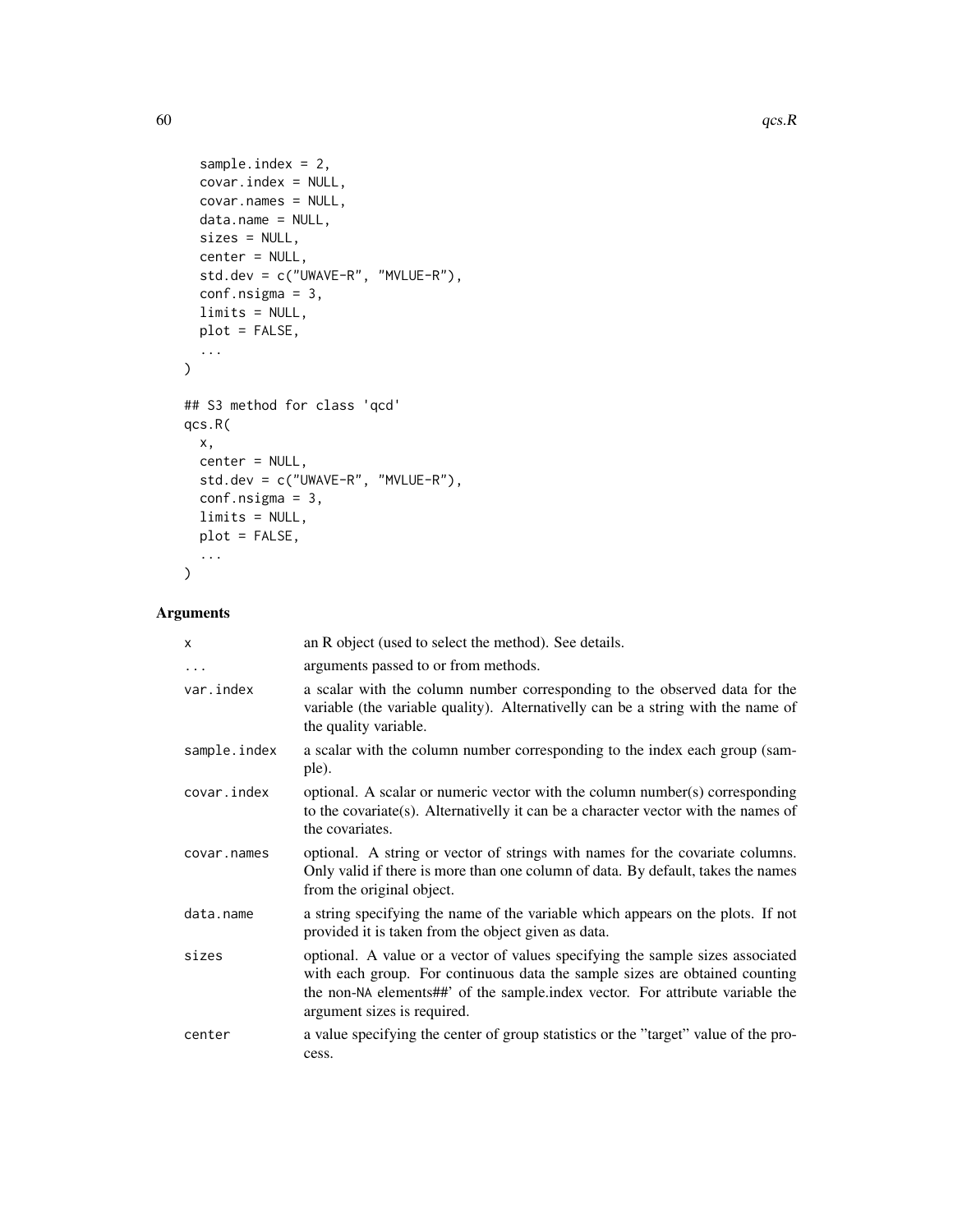<span id="page-60-0"></span>

| std.dev     | a value or an available method specifying the within-group standard deviation(s)<br>of the process. Several methods are available for estimating the standard devia-<br>tion in case of a continuous process variable. |
|-------------|------------------------------------------------------------------------------------------------------------------------------------------------------------------------------------------------------------------------|
| conf.nsigma | a numeric value used to compute control limits, specifying the number of stan-<br>dard deviations (if conf. nsigma $> 1$ ) or the confidence level (if $0 <$ conf. nsigma<br>$<$ 1).                                   |
| limits      | a two-values vector specifying control limits.                                                                                                                                                                         |
| plot        | a logical value indicating should be plotted.                                                                                                                                                                          |

#### Examples

```
##
## Continuous data
##
library(qcr)
data(pistonrings)
str(pistonrings)
pistonrings.qcd<-qcd(pistonrings)
class(pistonrings.qcd)
res.qcs <- qcs.R(pistonrings.qcd)
```

```
class(res.qcs)
plot(res.qcs,title="Control Chart R for pistonrings")
summary(res.qcs)
```
#### qcs.S *Function to plot Shewhart S chart*

#### Description

This function is used to compute statistics required by the S chart.

```
qcs.S(x, \ldots)## Default S3 method:
qcs.S(
 x,
  var.index = 1,
  sample.index = 2,
  covar.index = NULL,
  covar.names = NULL,
  data.name = NULL,
  sizes = NULL,
```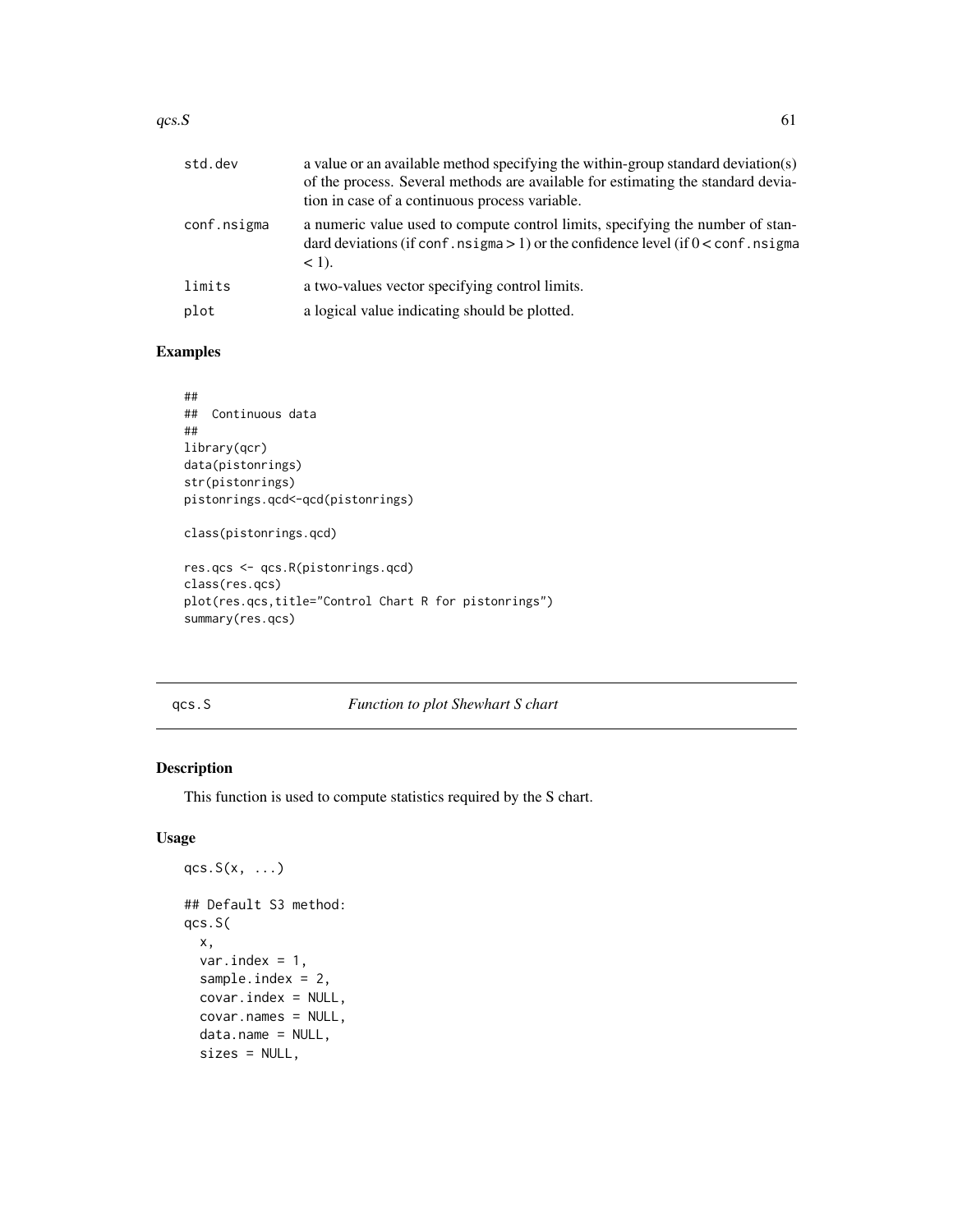```
center = NULL,
 std.dev = c("UWAVE-SD", "MVLUE-SD", "RMSDF"),
  conf.nsigma = 3,
  limits = NULL,
  plot = FALSE,
  ...
\mathcal{L}## S3 method for class 'qcd'
qcs.S(
 x,
 center = NULL,
 std.dev = c("UWAVE-SD", "MVLUE-SD", "RMSDF"),
 conf.nsigma = 3,
  limits = NULL,
  plot = FALSE,
  ...
```
### Arguments

 $\mathcal{L}$ 

| X            | an R object (used to select the method). See details.                                                                                                                                                                                                                         |
|--------------|-------------------------------------------------------------------------------------------------------------------------------------------------------------------------------------------------------------------------------------------------------------------------------|
| .            | arguments passed to or from methods.                                                                                                                                                                                                                                          |
| var.index    | a scalar with the column number corresponding to the observed data for the<br>variable (the variable quality). Alternativelly can be a string with the name of<br>the quality variable.                                                                                       |
| sample.index | a scalar with the column number corresponding to the index each group (sam-<br>ple).                                                                                                                                                                                          |
| covar.index  | optional. A scalar or numeric vector with the column number(s) corresponding<br>to the covariate(s). Alternativelly it can be a character vector with the names of<br>the covariates.                                                                                         |
| covar.names  | optional. A string or vector of strings with names for the covariate columns.<br>Only valid if there is more than one column of data. By default, takes the names<br>from the original object.                                                                                |
| data.name    | a string specifying the name of the variable which appears on the plots. If not<br>provided it is taken from the object given as data.                                                                                                                                        |
| sizes        | optional. A value or a vector of values specifying the sample sizes associated<br>with each group. For continuous data the sample sizes are obtained counting<br>the non-NA elements##' of the sample.index vector. For attribute variable the<br>argument sizes is required. |
| center       | a value specifying the center of group statistics or the "target" value of the pro-<br>cess.                                                                                                                                                                                  |
| std.dev      | a value or an available method specifying the within-group standard deviation(s)<br>of the process. Several methods are available for estimating the standard devia-<br>tion in case of a continuous process variable.                                                        |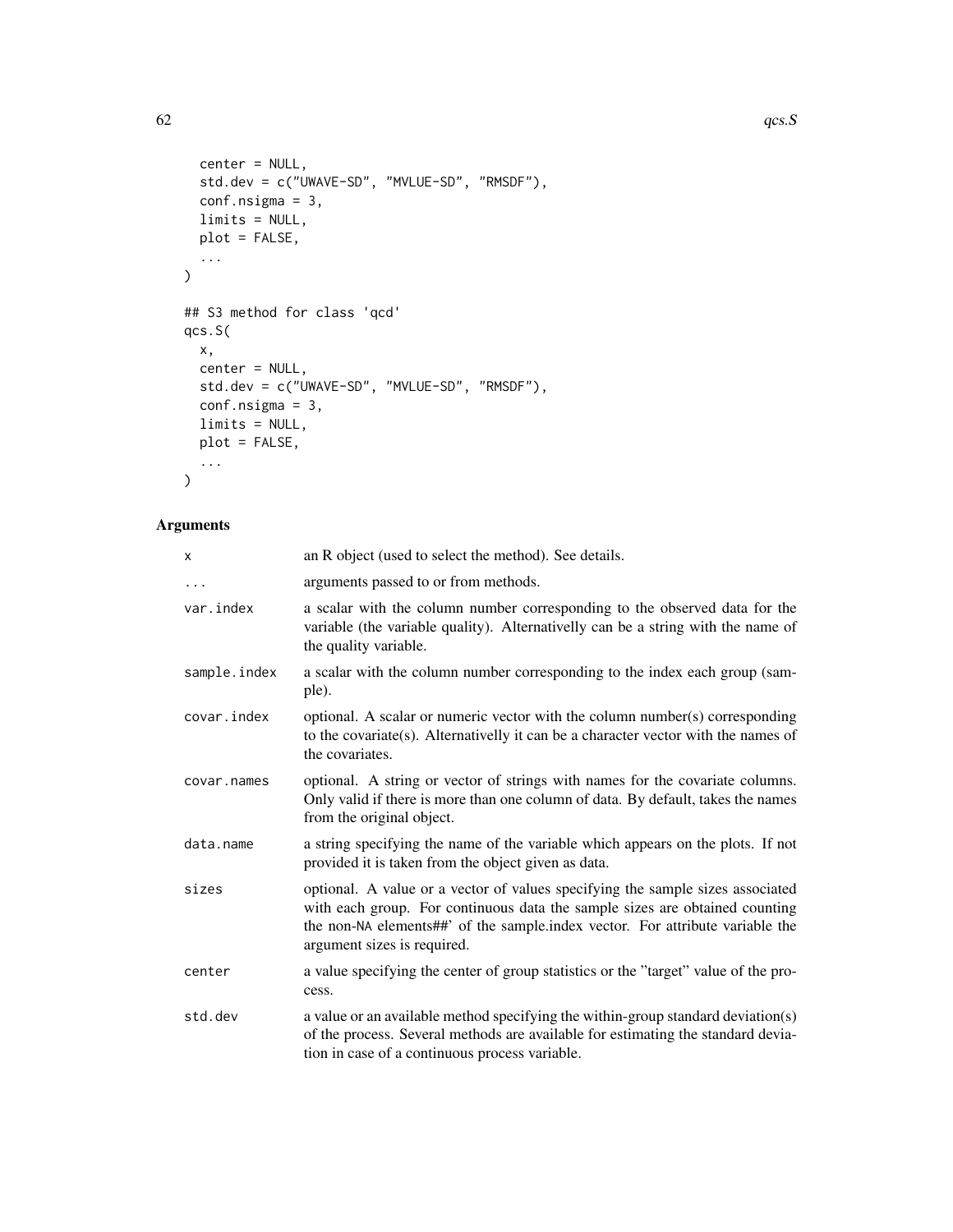<span id="page-62-0"></span>

| conf.nsigma | a numeric value used to compute control limits, specifying the number of stan-<br>dard deviations (if conf. $nsigma > 1$ ) or the confidence level (if $0 <$ conf. nsigma<br>$< 1$ . |
|-------------|--------------------------------------------------------------------------------------------------------------------------------------------------------------------------------------|
| limits      | a two-values vector specifying control limits.                                                                                                                                       |
| plot        | a logical value indicating should be plotted.                                                                                                                                        |

#### Details

In the default method qcs.S.default parameter x is a matrix or data-frame where it should contain data, index sample and, optionally, covariate(s).

#### See Also

[qcs](#page-38-1), [qcd](#page-36-1)

#### Examples

```
##
## Continuous data
##
library(qcr)
data(pistonrings)
str(pistonrings)
pistonrings.qcd<-qcd(pistonrings)
class(pistonrings.qcd)
res.qcs <- qcs.S(pistonrings.qcd)
```

```
class(res.qcs)
plot(res.qcs,title="Control Chart S for pistonrings")
summary(res.qcs)
```
#### qcs.u *Function to plot Shewhart u chart*

#### Description

This function is used to compute statistics required by the u chart.

```
qcs.u(x, \ldots)## Default S3 method:
qcs.u(
 x,
```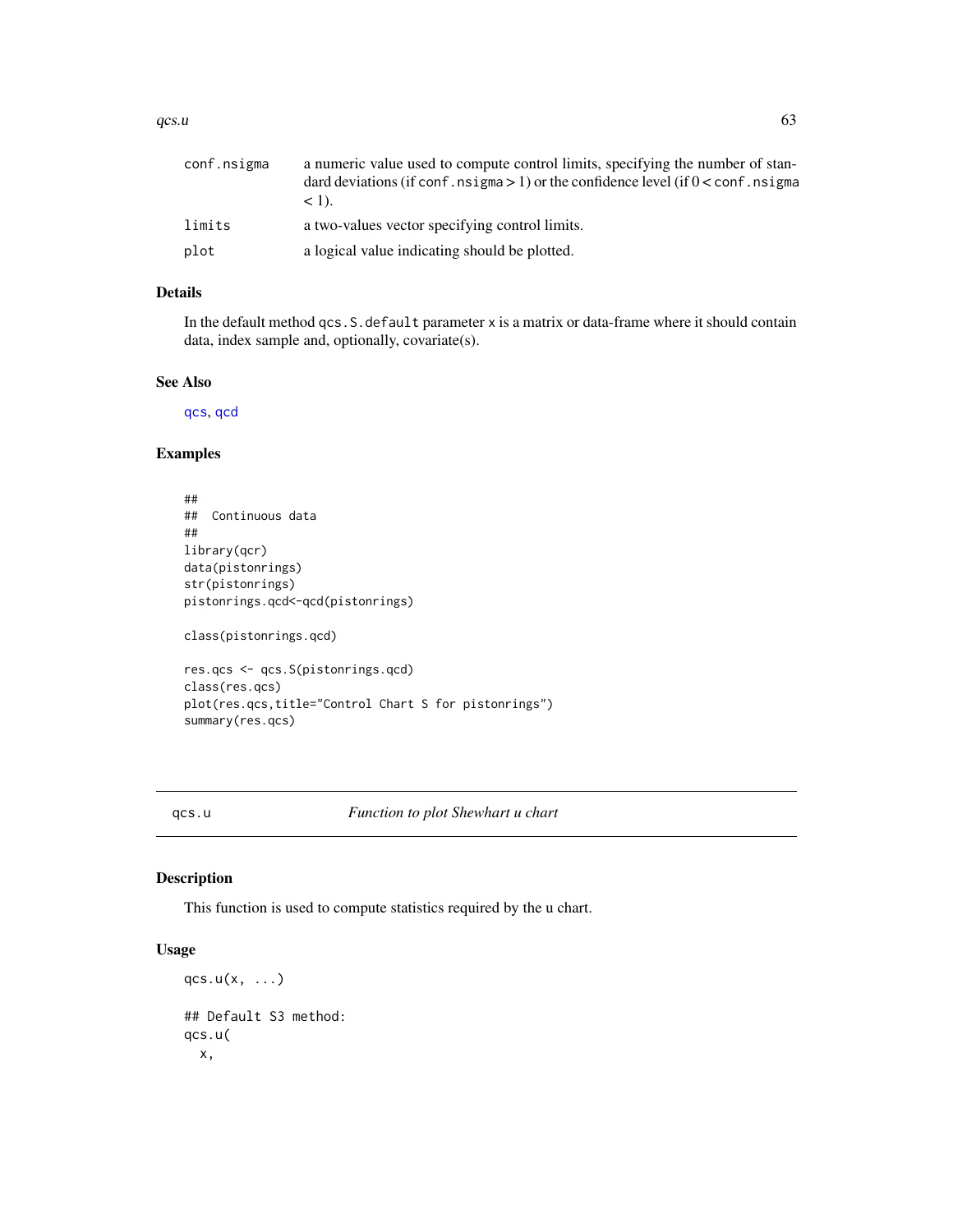```
var.index = 1,
  sample.index = 2,
  covar.index = NULL,
  covar.names = NULL,
  data.name = NULL,
  sizes = NULL,
  center = NULL,
  conf.nsigma = 3,
  limits = NULL,
  plot = FALSE,
  ...
\sum_{i=1}^{n}
```

```
## S3 method for class 'qcd'
qcs.u(x, center = NULL, conf.nsigma = 3, limits = NULL, plot = FALSE, ...)
```

| X            | an R object (used to select the method). See details.                                                                                                                                                                                                                         |
|--------------|-------------------------------------------------------------------------------------------------------------------------------------------------------------------------------------------------------------------------------------------------------------------------------|
| $\cdots$     | arguments passed to or from methods.                                                                                                                                                                                                                                          |
| var.index    | a scalar with the column number corresponding to the observed data for the<br>variable (the variable quality). Alternativelly can be a string with the name of<br>the quality variable.                                                                                       |
| sample.index | a scalar with the column number corresponding to the index each group (sam-<br>ple).                                                                                                                                                                                          |
| covar.index  | optional. A scalar or numeric vector with the column number(s) corresponding<br>to the covariate(s). Alternativelly it can be a character vector with the names of<br>the covariates.                                                                                         |
| covar.names  | optional. A string or vector of strings with names for the covariate columns.<br>Only valid if there is more than one column of data. By default, takes the names<br>from the original object.                                                                                |
| data.name    | a string specifying the name of the variable which appears on the plots. If not<br>provided it is taken from the object given as data.                                                                                                                                        |
| sizes        | optional. A value or a vector of values specifying the sample sizes associated<br>with each group. For continuous data the sample sizes are obtained counting<br>the non-NA elements##' of the sample.index vector. For attribute variable the<br>argument sizes is required. |
| center       | a value specifying the center of group statistics or the "target" value of the pro-<br>cess.                                                                                                                                                                                  |
| conf.nsigma  | a numeric value used to compute control limits, specifying the number of stan-<br>dard deviations (if conf. nsigma $> 1$ ) or the confidence level (if $0 <$ conf. nsigma<br>$<$ 1).                                                                                          |
| limits       | a two-values vector specifying control limits.                                                                                                                                                                                                                                |
| plot         | a logical value indicating should be plotted.                                                                                                                                                                                                                                 |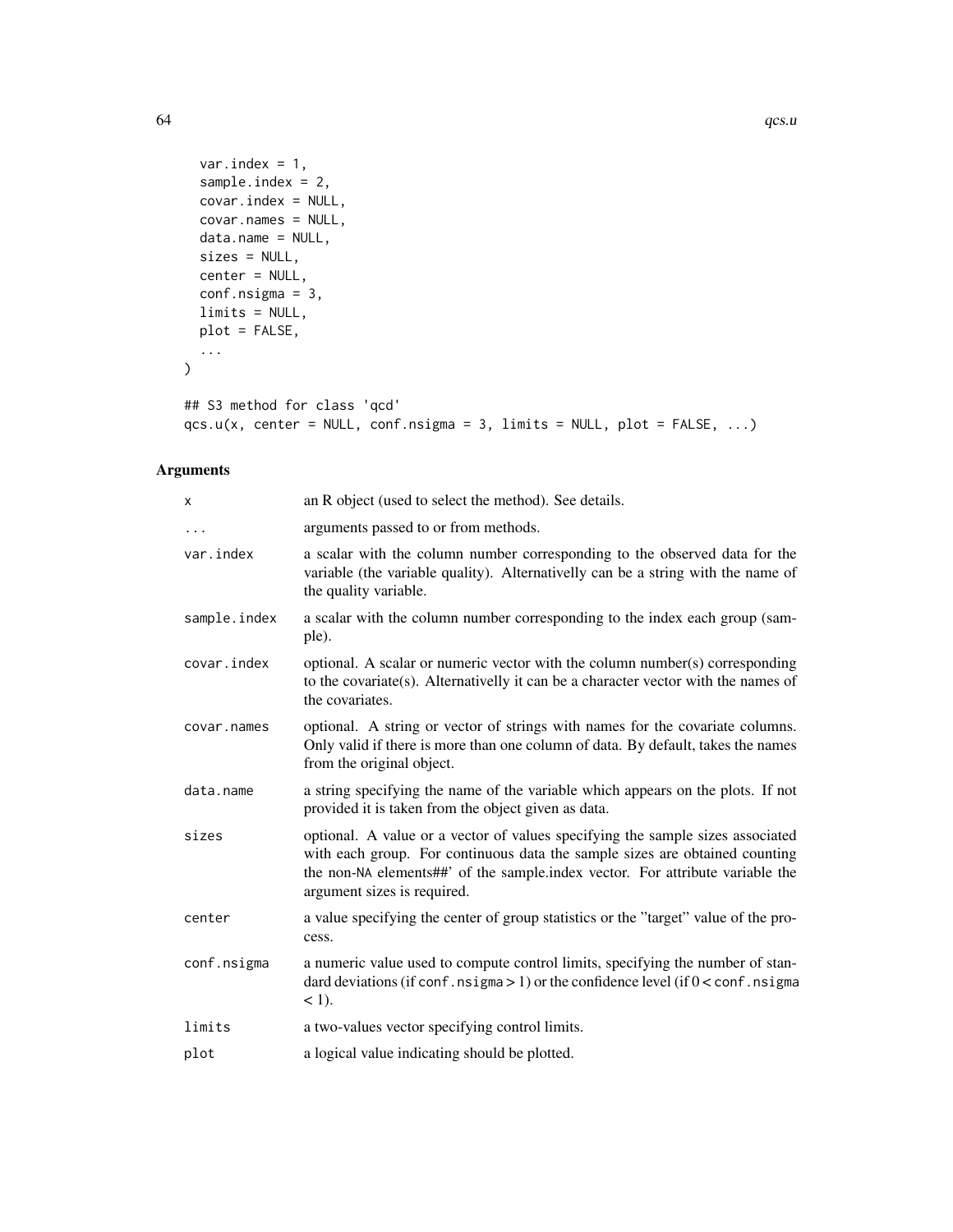#### <span id="page-64-0"></span> $qcs. xbar$  65

#### Examples

```
data(pcmanufact)
attach(pcmanufact)
str(pcmanufact)
datos <- pcmanufact
datos$sample <- 1:length(datos$x)
str(datos)
sizes <- datos[,2]
datos.qcd <- qcd(data = datos, var.index = 1, sample.index = 2,
                sizes = sizes, type.data = "atributte")
res.qcs <- qcs.u(datos.qcd)
summary(res.qcs)
plot(res.qcs)
```
qcs.xbar *Function to plot the Shewhart xbar chart*

#### Description

This function is used to compute statistics required by the xbar chart.

```
qcs. xbar(x, ...)## Default S3 method:
qcs.xbar(
 x,
  var.index = 1,
  sample.index = 2,
  covar.index = NULL,
  covar.names = NULL,
 data.name = NULL,
 sizes = NULL,
  center = NULL,
  std.dev = c("UWAVE-R", "UWAVE-SD", "MVLUE-R", "MVLUE-SD", "RMSDF"),
  conf.nsigma = 3,
 limits = NULL,
 plot = FALSE,
  ...
\lambda## S3 method for class 'qcd'
qcs.xbar(
```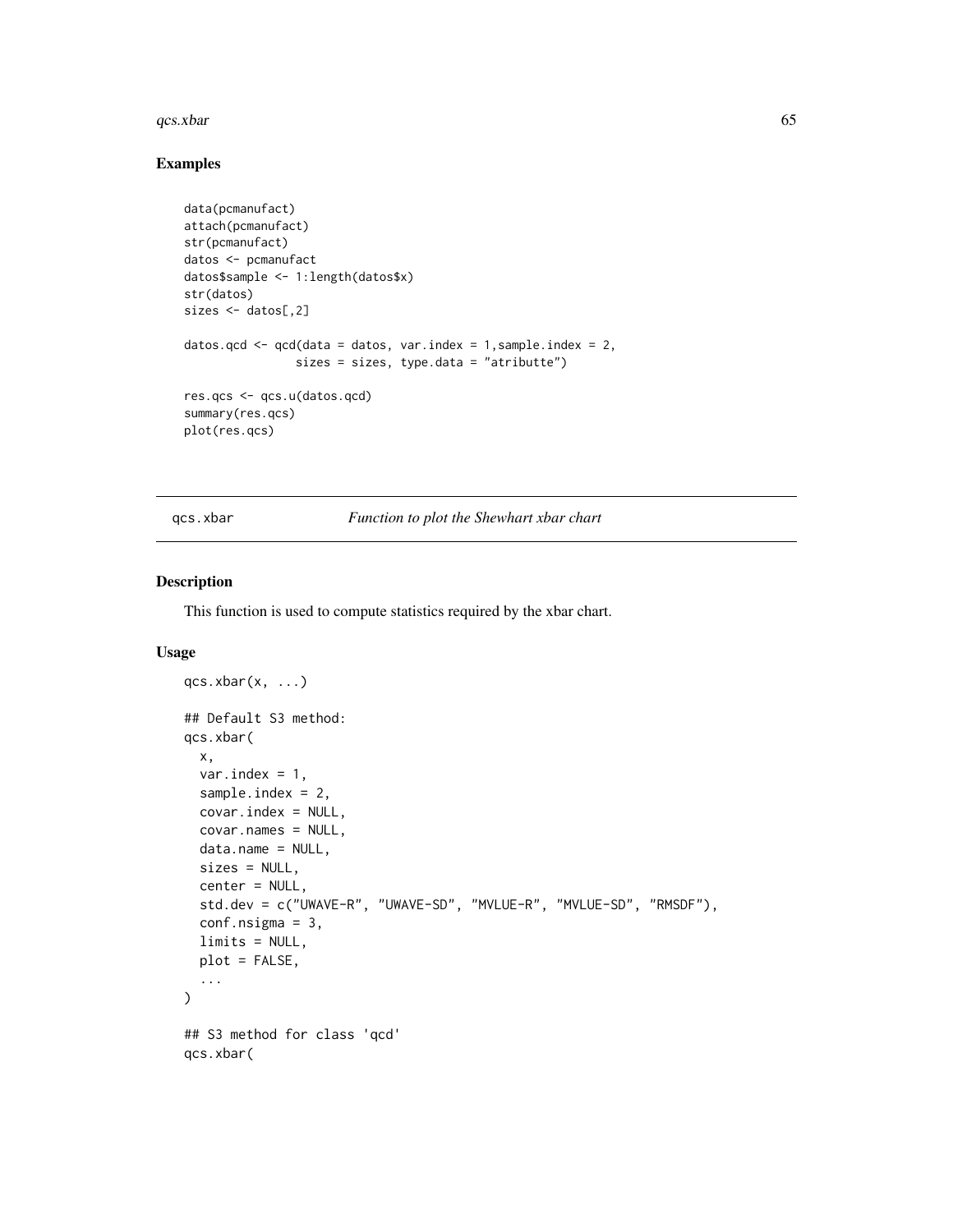```
x,
  center = NULL,
 std.dev = c("UWAVE-R", "UWAVE-SD", "MVLUE-R", "MVLUE-SD", "RMSDF"),
  conf.nsigma = 3,
  limits = NULL,
  plot = FALSE,
  ...
\mathcal{L}
```
#### Arguments

| x            | Object qcd (Quality Control Data)                                                                                                                                                                                                                                             |
|--------------|-------------------------------------------------------------------------------------------------------------------------------------------------------------------------------------------------------------------------------------------------------------------------------|
| .            | arguments passed to or from methods.                                                                                                                                                                                                                                          |
| var.index    | a scalar with the column number corresponding to the observed data for the<br>variable (the variable quality). Alternativelly can be a string with the name of<br>the quality variable.                                                                                       |
| sample.index | a scalar with the column number corresponding to the index each group (sam-<br>ple).                                                                                                                                                                                          |
| covar.index  | optional. A scalar or numeric vector with the column number(s) corresponding<br>to the covariate(s). Alternativelly it can be a character vector with the names of<br>the covariates.                                                                                         |
| covar.names  | optional. A string or vector of strings with names for the covariate columns.<br>Only valid if there is more than one column of data. By default, takes the names<br>from the original object.                                                                                |
| data.name    | a string specifying the name of the variable which appears on the plots. If not<br>provided it is taken from the object given as data.                                                                                                                                        |
| sizes        | optional. A value or a vector of values specifying the sample sizes associated<br>with each group. For continuous data the sample sizes are obtained counting<br>the non-NA elements##' of the sample.index vector. For attribute variable the<br>argument sizes is required. |
| center       | a value specifying the center of group statistics or the "target" value of the pro-<br>cess.                                                                                                                                                                                  |
| std.dev      | a value or an available method specifying the within-group standard deviation(s)<br>of the process. Several methods are available for estimating the standard devia-<br>tion in case of a continuous process variable.                                                        |
| conf.nsigma  | a numeric value used to compute control limits, specifying the number of stan-<br>dard deviations (if conf. nsigma $> 1$ ) or the confidence level (if $0 <$ conf. nsigma<br>$<$ 1).                                                                                          |
| limits       | a two-value vector specifying control limits.                                                                                                                                                                                                                                 |
| plot         | a logical value indicating should be plotted.                                                                                                                                                                                                                                 |
|              |                                                                                                                                                                                                                                                                               |

#### References

Montgomery, D.C. (2000)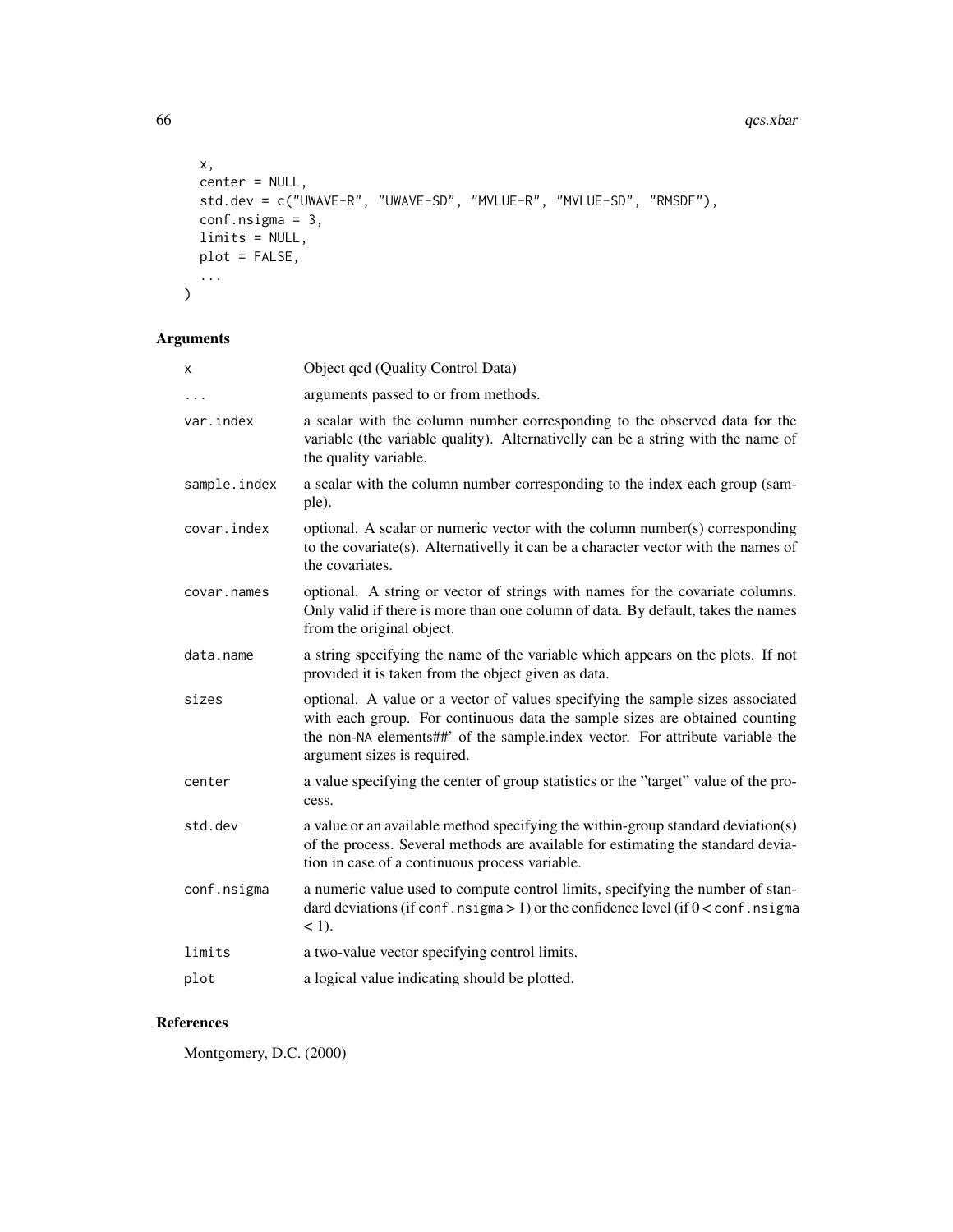#### <span id="page-66-0"></span>state.control 67

#### Examples

```
##
## Continuous data
##
library(qcr)
data(pistonrings)
str(pistonrings)
pistonrings.qcd<-qcd(pistonrings)
class(pistonrings.qcd)
res.qcs <- qcs.xbar(pistonrings.qcd)
plot(res.qcs,title="Control Chart Xbar for pistonrings I")
summary(res.qcs)
res.qcd <- state.control(res.qcs)
res.qcs <- qcs.xbar(res.qcd)
plot(res.qcs,title="Control Chart Xbar for pistonrings II")
summary(res.qcs)
res.qcd <- state.control(res.qcs)
res.qcs <- qcs.xbar(res.qcd)
plot(res.qcs,title="Control Chart Xbar for pistonrings III")
summary(res.qcs)
x <- droplevels(pistonrings[1:125,])
y <- droplevels(pistonrings[126:200,])
res.qcs <- qcs.xbar(x, data.name="Control Chart Xbar for pistonrings")
plot(res.qcs)
res.qcs \leq qcs.add(x = res.qcs, value = y[,c(1,2)])
plot(res.qcs)
summary(res.qcs)
res.qcs <- qcs.xbar(pistonrings.qcd, std.dev="UWAVE-SD")
class(res.qcs)
plot(res.qcs,title="Control Chart Xbar for pistonrings (UWAVE-SD)")
summary(res.qcs)
```
state.control *Univariante process state*

#### Description

This function removes observations from the sample which violates the rules of a process under control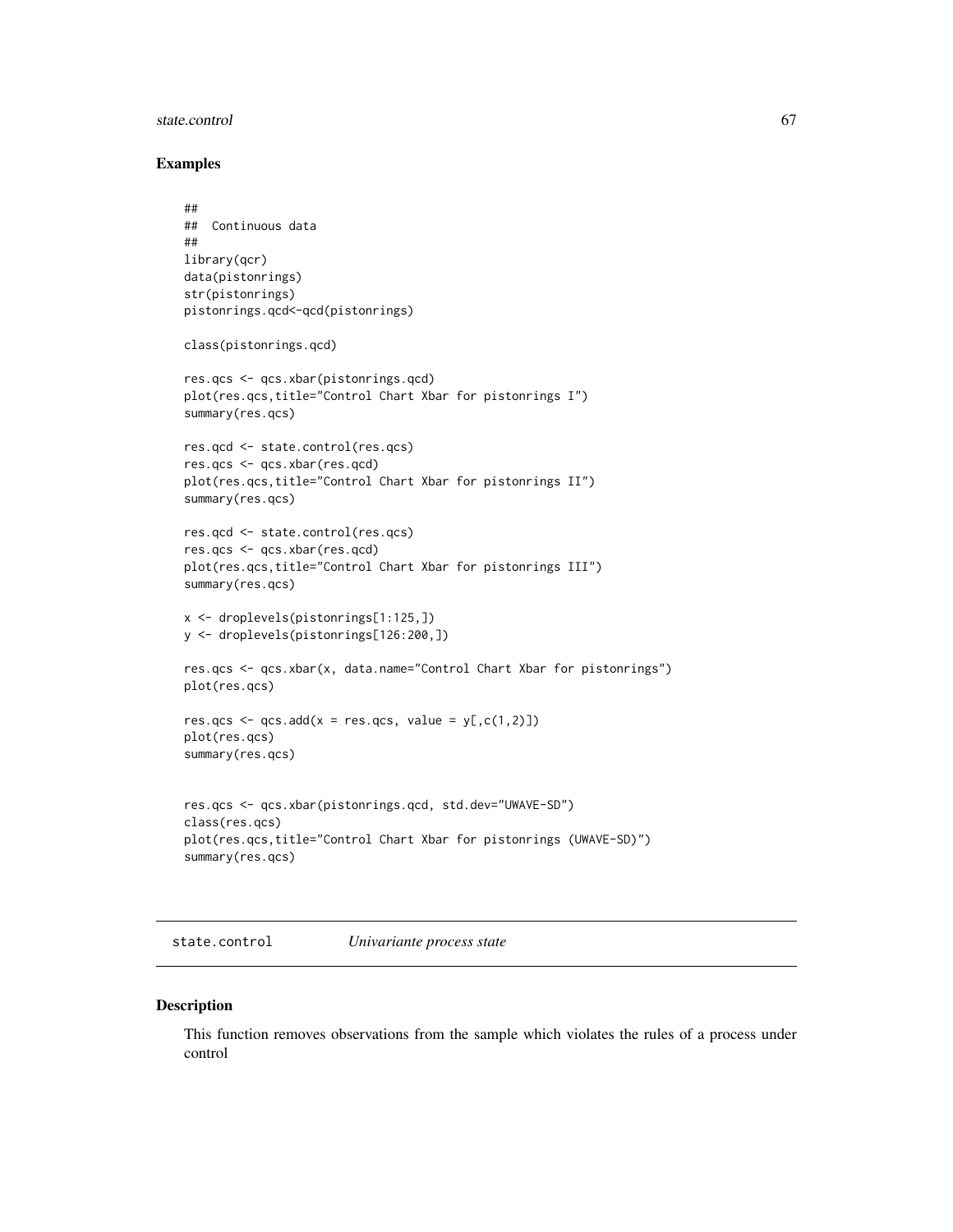#### 68 state.control

#### Usage

state.control(x)

#### Arguments

```
x Object qcs (Quality Control Statistical)
```
#### Examples

## ## Continuous data ## library(qcr) data(pistonrings) str(pistonrings) pistonrings.qcd<-qcd(pistonrings)

```
class(pistonrings.qcd)
```

```
res.qcs <- qcs.xbar(pistonrings.qcd)
plot(res.qcs,title="Control Chart Xbar for pistonrings I")
summary(res.qcs)
```

```
res.qcd <- state.control(res.qcs)
res.qcs <- qcs.xbar(res.qcd)
plot(res.qcs,title="Control Chart Xbar for pistonrings II")
summary(res.qcs)
```

```
res.qcd <- state.control(res.qcs)
res.qcs <- qcs.xbar(res.qcd)
plot(res.qcs,title="Control Chart Xbar for pistonrings III")
summary(res.qcs)
```